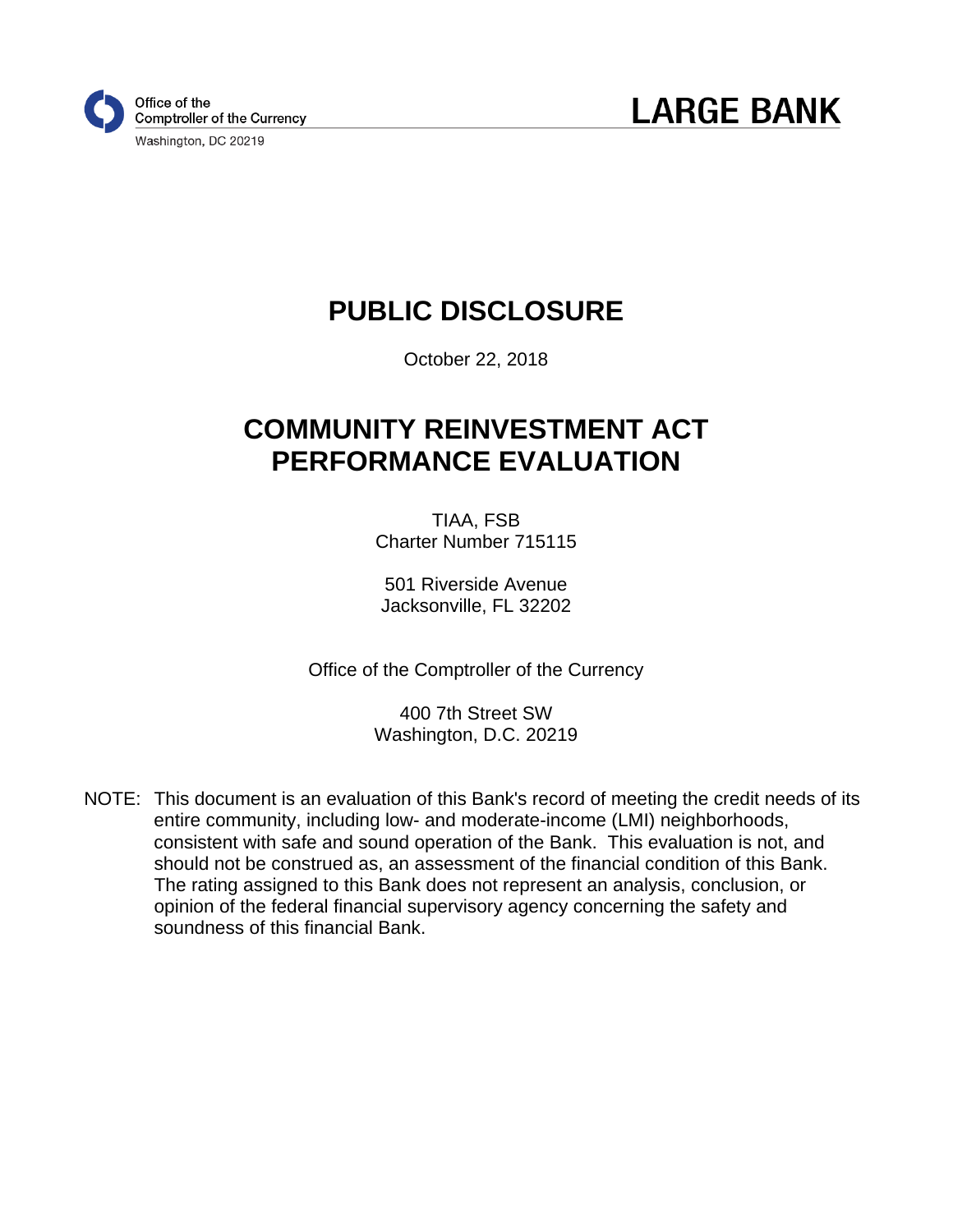## **Table of Contents**

| DISCRIMINATORY OR OTHER ILLEGAL CREDIT PRACTICES REVIEW 10 |  |
|------------------------------------------------------------|--|
|                                                            |  |
|                                                            |  |
|                                                            |  |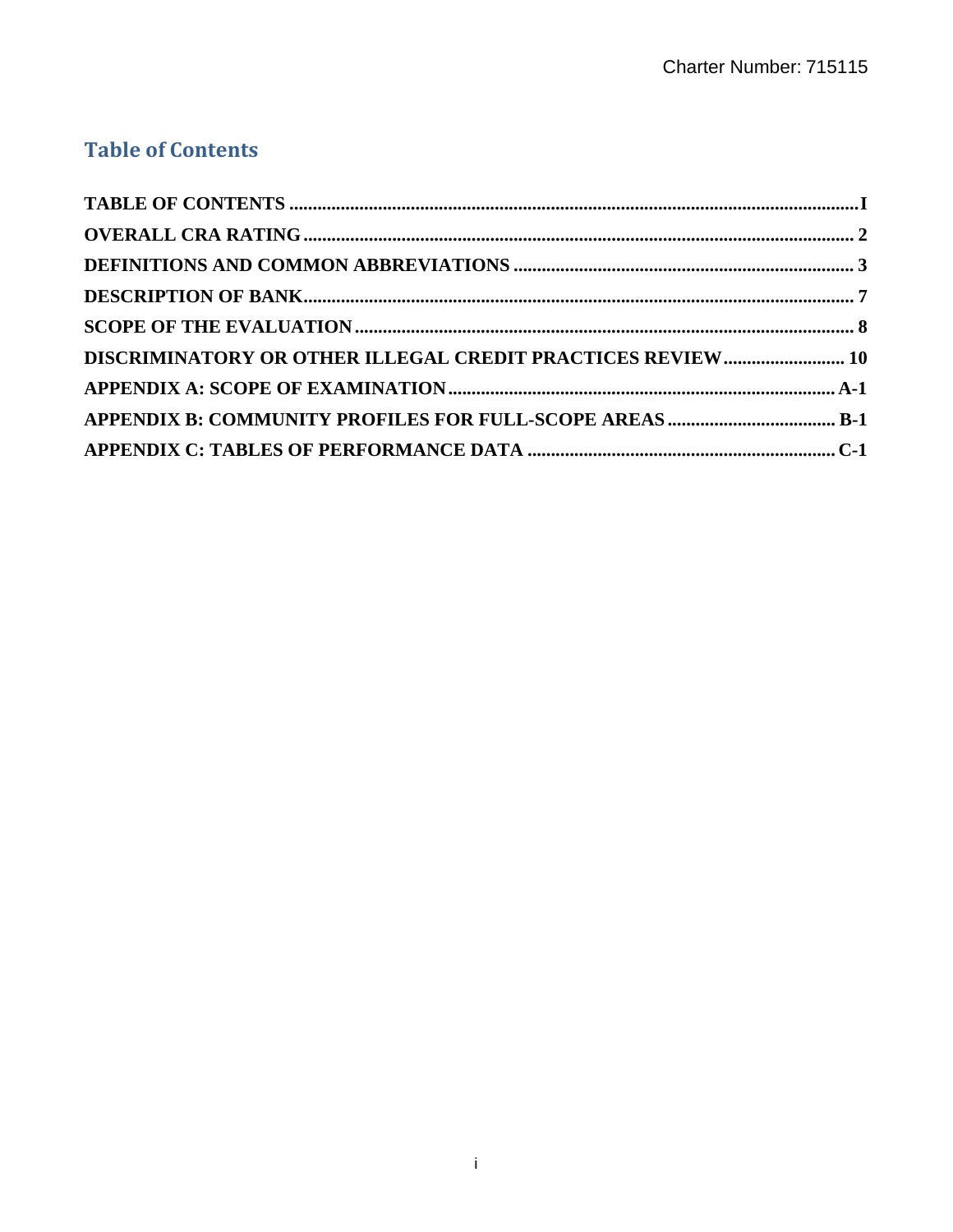## **Overall CRA Rating**

#### **Bank's CRA Rating:** This Bank is rated **Satisfactory.**

The following table indicates the performance level of Teachers Insurance and Annuity Association, Federal Savings Bank (FSB) (TIAA or the bank) with respect to the Lending, Investment, and Service Tests:

|                           |               | <b>TIAA FSB</b><br><b>Performance Tests</b> |                     |
|---------------------------|---------------|---------------------------------------------|---------------------|
| <b>Performance Levels</b> | Lending Test* | <b>Investment Test</b>                      | <b>Service Test</b> |
| Outstanding               |               |                                             |                     |
| <b>High Satisfactory</b>  | X             | Χ                                           |                     |
| Low Satisfactory          |               |                                             |                     |
| Needs to Improve          |               |                                             |                     |
| Substantial Noncompliance |               |                                             |                     |

\* The Lending Test is weighted more heavily than the Investment and Service Tests when arriving<br>at an overall rating.

The major factors that support this rating include:

- Lending levels reflect excellent responsiveness to credit needs in the bank's assessment areas (AAs) considering the number and dollar amount of home mortgages and small business loans in the AAs.
- The bank's distribution of loans among geographies of different income levels is good, based on good home mortgage and small business lending.
- The bank's distribution of loans to individuals and businesses of different income levels is good based upon good home mortgage and good small business lending.
- The bank has made an adequate level of community development (CD) loans.
- The bank has made a good level of qualified CD investments which exhibits adequate responsiveness to credit and community needs.
- The bank's branches and alternative delivery systems are reasonably accessible to essentially all portions of the AA.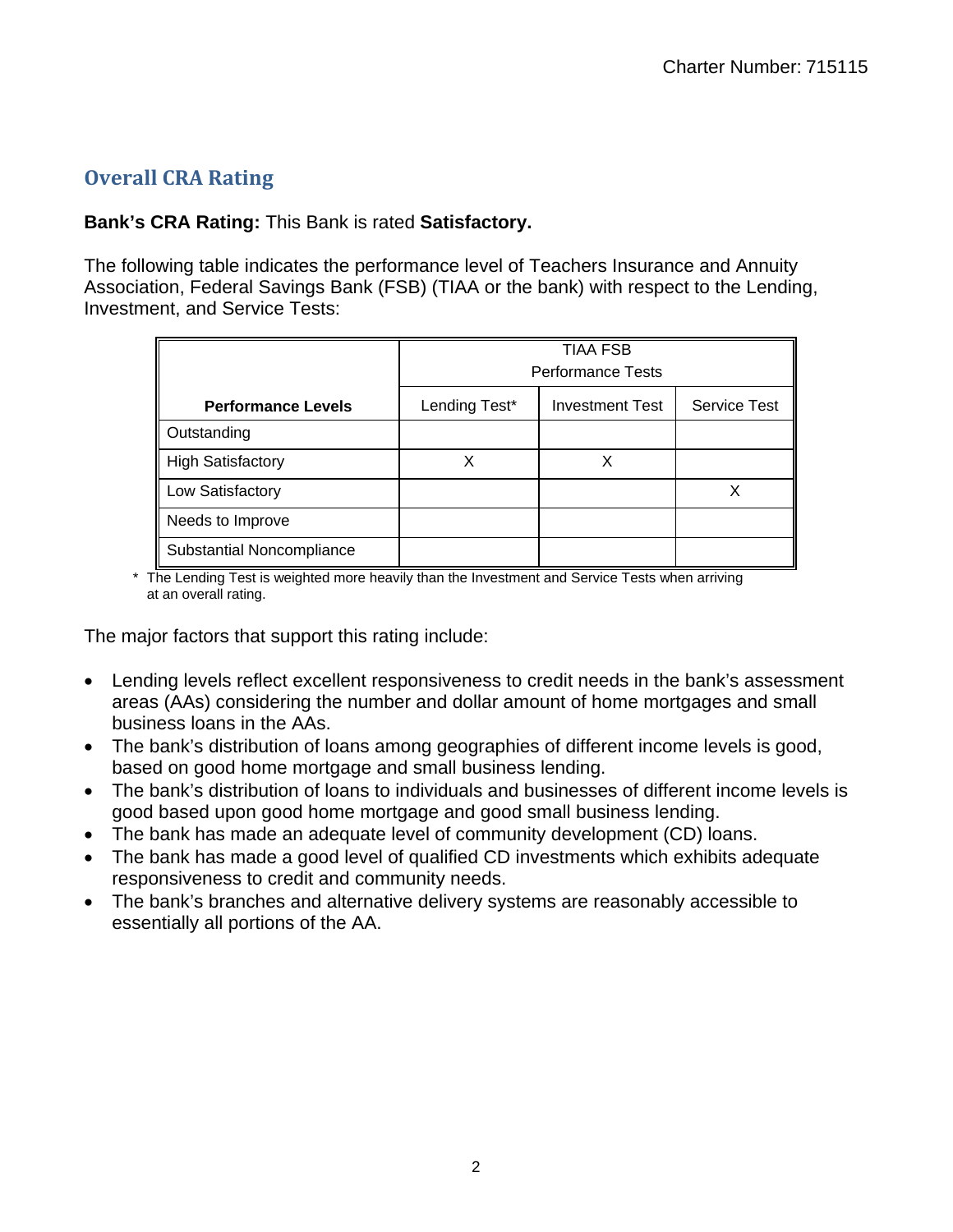## <span id="page-3-0"></span> **Definitions and Common Abbreviations**

The following terms and abbreviations are used throughout this performance evaluation, including the CRA tables. The definitions are intended to provide the reader with a general understanding of the terms, not a strict legal definition.

**Affiliate:** Any company that controls, is controlled by, or is under common control with another company. A company is under common control with another company if the same company directly or indirectly controls both companies. A bank subsidiary is controlled by the bank and is, therefore, an affiliate.

**Aggregate Lending:** The number of loans originated and purchased by all reporting lenders in specified income categories as a percentage of the aggregate number of loans originated and purchased by all reporting lenders in the metropolitan assessment area (AA).

**Census Tract (CT):** A small subdivision of metropolitan and other densely populated counties. Census tract boundaries do not cross county lines; however, they may cross the boundaries of metropolitan areas. Census tracts generally have a population between 1,200 and 8,000 people, with an optimal size of 4,000 people. Their physical size varies widely depending upon population density. Census tracts are designed to be homogeneous with respect to population characteristics, economic status, and living conditions to allow for statistical comparisons.

**Community Development (CD):** Affordable housing (including multifamily rental housing) for low- or moderate-income individuals; community services targeted to low- or moderate-income individuals; activities that promote economic development by financing businesses or farms that meet Small Business Administration Development Company or Small Business Investment Company programs size eligibility standards or have gross annual revenues of \$1 million or less; activities that revitalize or stabilize low- or moderate-income geographies, distressed or underserved nonmetropolitan middle-income geographies, or designated disaster areas; or loans, investments, and services that support, enable or facilitate projects or activities under the Department of Housing and Urban Development (HUD) Neighborhood Stabilization Program criteria that benefit low-, moderate-, and middle-income individuals and geographies in the bank's assessment area(s) or outside the assessment area(s) provided the bank has adequately addressed the community development needs of its assessment area(s).

**Community Reinvestment Act (CRA):** The statute that requires the OCC to evaluate a bank's record of meeting the credit needs of its local community, consistent with the safe and sound operation of the bank, and to take this record into account when evaluating certain corporate applications filed by the bank.

**Consumer Loan(s):** A loan(s) to one or more individuals for household, family, or other personal expenditures. A consumer loan does not include a home mortgage, small business, or small farm loan. This definition includes the following categories: motor vehicle loans, credit card loans, home equity loans, other secured consumer loans, and other unsecured consumer loans.

**Family:** Includes a householder and one or more other persons living in the same household who are related to the householder by birth, marriage, or adoption. The number of family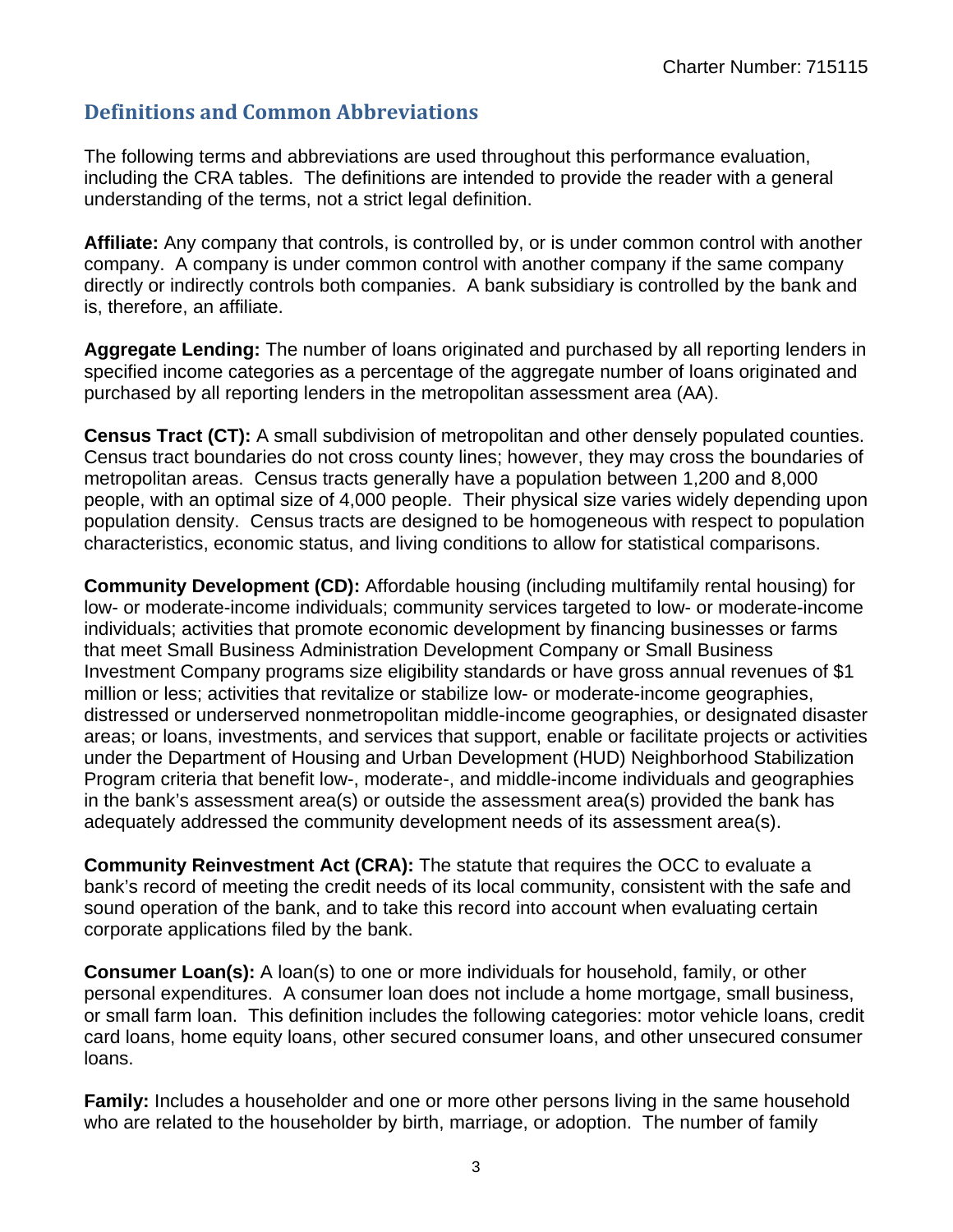households always equals the number of families; however, a family household may also include non-relatives living with the family. Families are classified by type as either a marriedcouple family or other family, which is further classified into 'male householder' (a family with a male householder' and no wife present) or 'female householder' (a family with a female householder and no husband present).

Full Review: Performance under the Lending, Investment, and Service Tests is analyzed considering performance context, quantitative factors (e.g., geographic distribution, borrower distribution, and total number and dollar amount of investments), and qualitative factors (e.g., innovativeness, complexity, and responsiveness).

**Geography:** A census tract delineated by the United States Bureau of the Census in the most recent decennial census.

**Home Mortgage Disclosure Act (HMDA):** The statute that requires certain mortgage lenders that conduct business or have banking offices in a metropolitan statistical area to file annual summary reports of their mortgage lending activity. The reports include such data as the race, gender, and the income of applicants, the amount of loan requested, the disposition of the application (e.g., approved, denied, and withdrawn, loan pricing, the lien status of the collateral, any requests for preapproval, and loans for manufactured housing.

**Home Mortgage Loans:** Such loans include home purchase, home improvement and refinancing, as defined in the HMDA regulation. These include loans for multifamily (five or more families) dwellings, manufactured housing and one-to-four family dwellings other than manufactured housing.

**Household:** Includes all persons occupying a housing unit. Persons not living in households are classified as living in group quarters. In 100 percent tabulations, the count of households always equals the count of occupied housing units.

**Limited Review:** Performance under the Lending, Investment, and Service Tests is analyzed using only quantitative factors (e.g., geographic distribution, borrower distribution, total number and dollar amount of investments, and branch distribution).

**Low-Income:** Individual income that is less than 50 percent of the area median income, or a median family income that is less than 50 percent, in the case of a geography.

**Market Share:** The number of loans originated and purchased by the bank as a percentage of the aggregate number of loans originated and purchased by all reporting lenders in the assessment area.

**Median Family Income (MFI):** The median income determined by the U.S. Census Bureau every five years and used to determine the income level category of geographies. Also, the median income determined by the Federal Financial Banks Examination Council (FFIEC) annually that is used to determine the income level category of individuals. For any given area, the median is the point at which half of the families have income above it and half below it.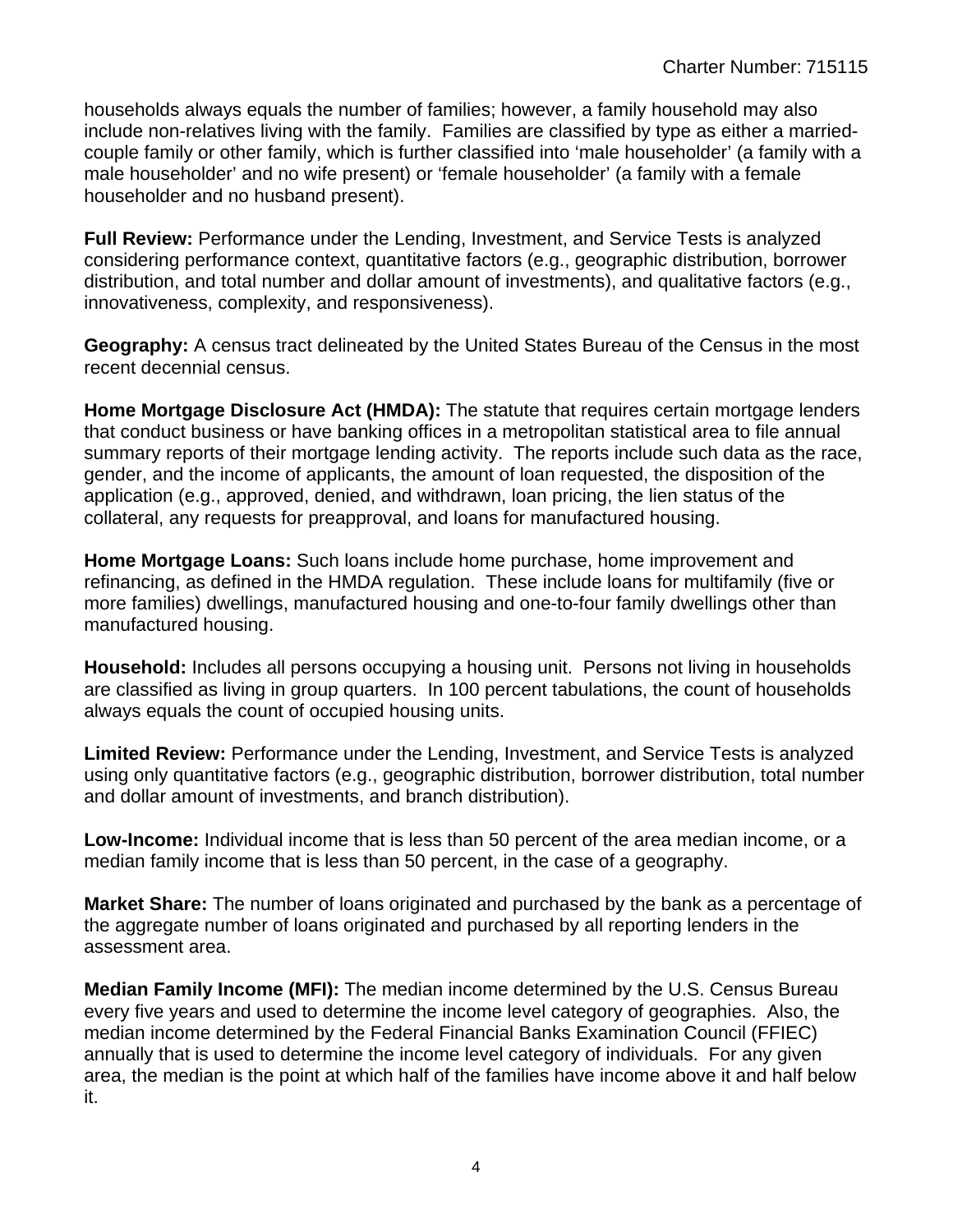**Metropolitan Area (MA):** Any metropolitan statistical area or metropolitan division, as defined by the Office of Management and Budget, and any other area designated as such by the appropriate federal financial supervisory agency.

**Metropolitan Division (MD):** As defined by Office of Management and Budget, a county or group of counties within a Core Based Statistical Area that contains an urbanized population of at least 2.5 million. A Metropolitan Division consists of one or more main/secondary counties that represent an employment center or centers, plus adjacent counties associated with the main/secondary county or counties through commuting ties.

**Metropolitan Statistical Area (MSA):** An area, defined by the Office of Management and Budget, as a core based statistical area associated with at least one urbanized area that has a population of at least 50,000. The Metropolitan Statistical Area comprises the central county or counties containing the core, plus adjacent outlying counties having a high degree of social and economic integration with the central county or counties as measured through commuting.

**Middle-Income:** Individual income that is at least 80 percent and less than 120 percent of the area median income, or a median family income that is at least 80 percent and less than 120 percent, in the case of a geography.

**Moderate-Income:** Individual income that is at least 50 percent and less than 80 percent of the area median income, or a median family income that is at least 50 percent and less than 80 percent, in the case of a geography.

**Multifamily:** Refers to a residential structure that contains five or more units**.** 

**Other Products:** Includes any unreported optional category of loans for which the bank collects and maintains data for consideration during a CRA examination. Examples of such activity include consumer loans and other loan data a bank may provide concerning its lending performance.

**Owner-Occupied Units (OOU):** Includes units occupied by the owner or co-owner, even if the unit has not been fully paid for or is mortgaged.

**Qualified Investment:** Any lawful investment, deposit, membership share, or grant that has as its primary purpose community development.

**Rated Area:** A state or multistate metropolitan area. For a bank with domestic branches in only one state, the bank's CRA rating would be the state rating. If a bank maintains domestic branches in more than one state, the bank will receive a rating for each state in which those branches are located. If a bank maintains domestic branches in two or more states within a multistate metropolitan area, the bank will receive a rating for the multistate metropolitan area.

**Small Loan(s) to Business(es):** A loan included in 'loans to small businesses' as defined in the Consolidated Report of Condition and Income (Call Report) instructions. These loans have original amounts of \$1 million or less and typically are either secured by nonfarm or nonresidential real estate or are classified as commercial and industrial loans.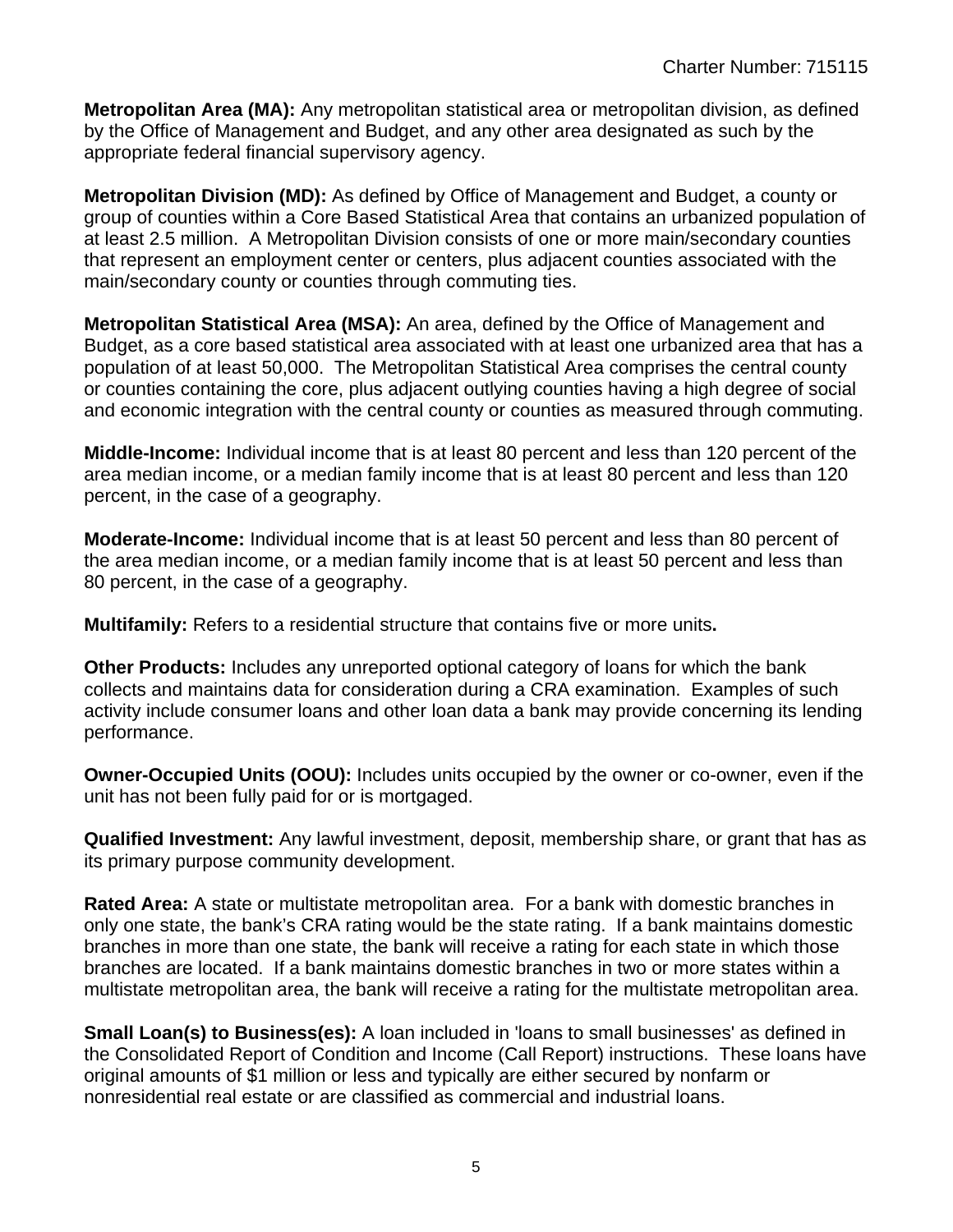**Small Loan(s) to Farm(s):** A loan included in 'loans to small farms' as defined in the instructions for preparation of the Consolidated Report of Condition and Income (Call Report). These loans have original amounts of \$500 thousand or less and are either secured by farmland, or are classified as loans to finance agricultural production and other loans to farmers.

**Tier 1 Capital:** The total of common shareholders' equity, perpetual preferred shareholders' equity with non-cumulative dividends, retained earnings and minority interests in the equity accounts of consolidated subsidiaries.

**Upper-Income:** Individual income that is at least 120 percent of the area median income, or a median family income that is at least 120 percent, in the case of a geography.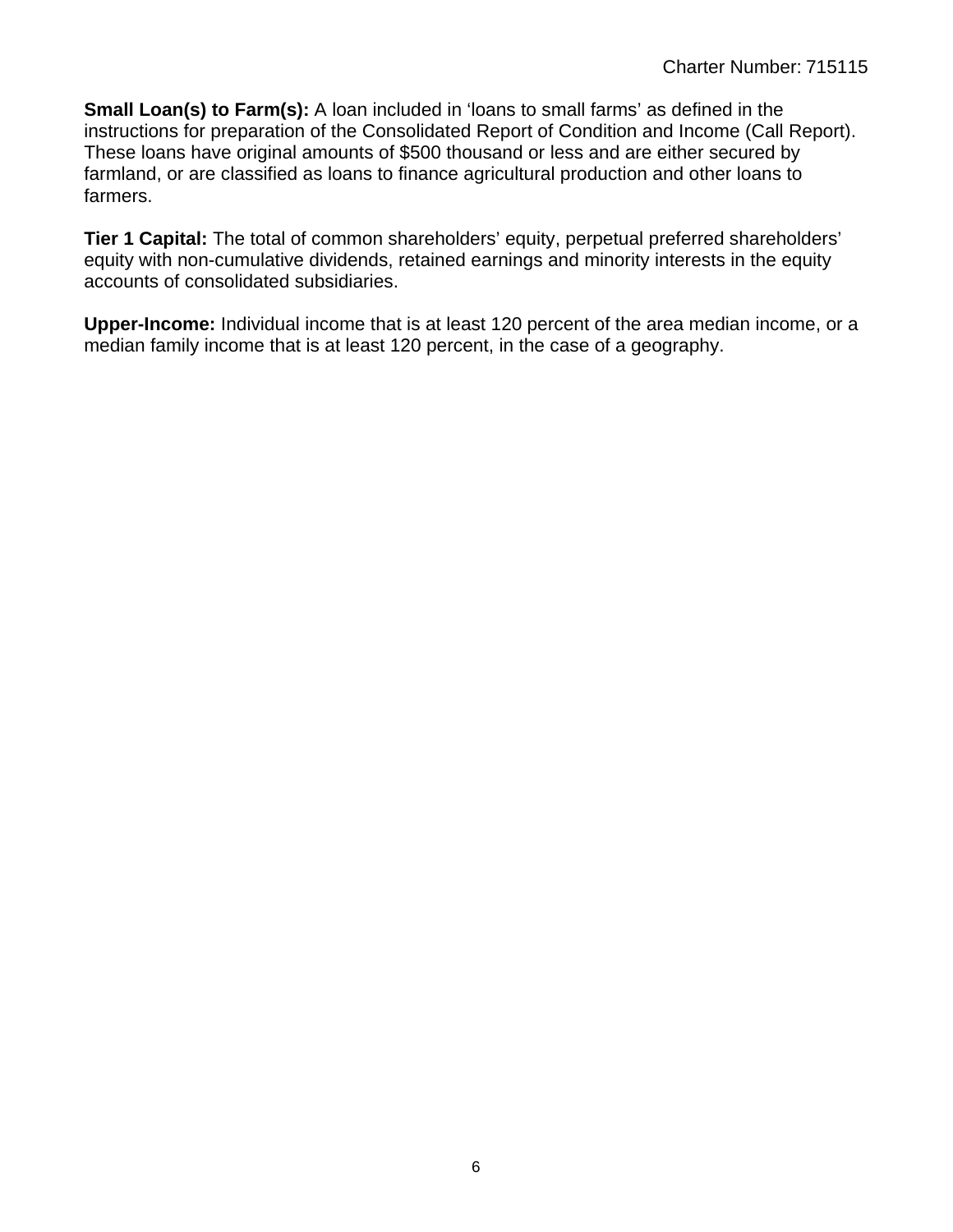## <span id="page-7-0"></span> **Description of Bank**

TIAA is a federal savings bank headquartered in Jacksonville, Florida. TIAA is a wholly owned subsidiary of TIAA headquartered in New York, New York. TIAA is the resultant bank from the June 9, 2017 acquisition of EverBank Financial Corporation (EFC) and its subsidiaries by TIAA. With the acquisition, TIAA's federal savings bank subsidiary, TIAA-College Retirement Equity Fund FSB (TIAA-CREF) merged into EverBank, EFC's federal savings subsidiary. EverBank, the surviving legal entity, changed its name to TIAA and conducts business under the name of TIAA Bank. The bank's parent company, TIAA, is comprised of several distinct corporate entities with total assets under management of \$1 trillion and offers retirement, investment, and advisory services.

As of December 31, 2017, TIAA had total assets of \$34.3 billion, total loans of \$27.6 billion, and tier 1 capital of \$2.7 billion. The bank's loan portfolio consisted of 77.5 percent 1-4 single family residential loans, 13.2 percent non-farm non-residential loans, 4.8 percent commercial and industrial loans, and 1.1 percent construction and development loans. Total deposits were \$22.9 billion.

TIAA gathers deposits through its internet banking operation (direct bank deposits) and its 10 legacy EverBank branches (branch deposits) located in seven counties in Florida. According to June 30, 2017, Federal Deposit Insurance Corporation (FDIC) deposit market share data, TIAA's total deposits equaled \$19.2 billion. For accounting purpose, direct bank deposits were captured in the Jacksonville MSA. Total direct bank deposits of customers located in one of the bank's assessment areas were considered in that area when analyzing the bank's performance. Legacy TIAA-CREF FSB relied exclusively on direct-to-consumer banking via mobile banking, telephone banking, and bank by mail. Legacy TIAA-CREF FSB had no retail deposit-taking branch offices.

TIAA's continues to pursue legacy EverBank's historical business strategy of a residential mortgage lender through a nationwide mortgage banking operation. The bank originates a wide range of residential mortgage products including conventional and government guaranteed and insured loan products. The bank originates first lien mortgage loans with the intent of selling a substantial majority on the secondary market.

Small loans to businesses is not a primary lending strategy for TIAA. While the bank does not have a formal small business lending program, TIAA originates and renews a small number of small business loans each year. These loans consist of business credit cards and overdraft lines of credit. In addition, the bank generates small loans to businesses through existing deposit relationships or through one of the bank's affiliates. The bank offers owner occupied commercial real estate loans through legacy' EverBank's business units. .

The bank administers a large trust service business, a legacy TIAA FSB operation, based in St. Louis, Missouri. These trust services include asset management services, administrative, and custody services to individuals, trusts, estates, corporate entities, and nonprofit organizations.

The bank competes with many national banks, state banks, and credit unions for deposit market share. The bank offers a variety of deposit products to businesses and individuals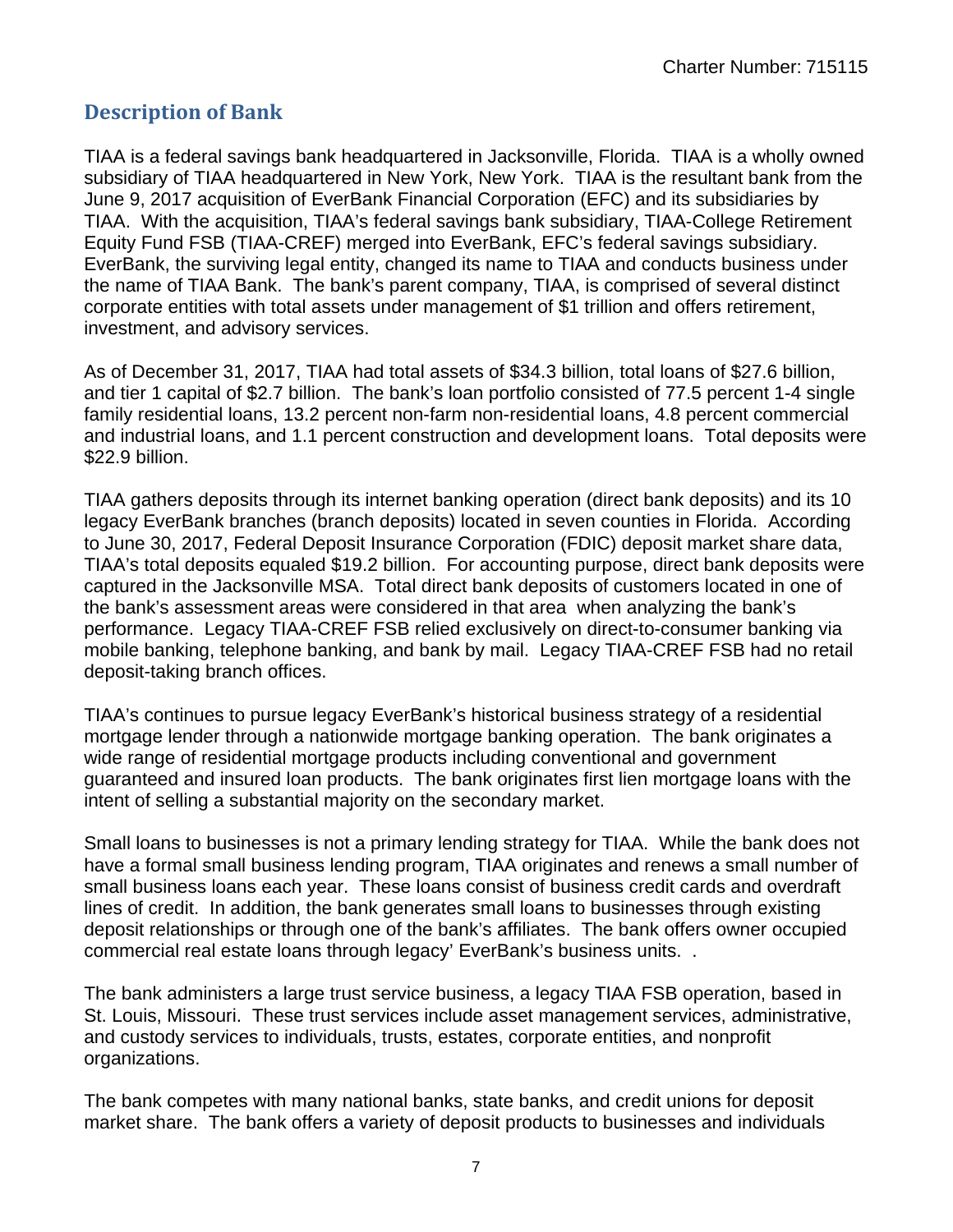<span id="page-8-0"></span>primarily through the internet. Deposit products include checking, savings, and money market deposit accounts, certificates of deposits, and other time deposits. TIAA offers additional retail services including check cashing, direct deposit, online bill payment and funds transfer, mobile banking, and telephone banking.

There were no legal or financial factors impeding the bank's ability during the evaluation period to help meet credit needs in its AAs. EverBank's CRA performance was rated Satisfactory in the last public evaluation dated October 14, 2015. Legacy TIAA-CREF's CRA performance was rated Satisfactory in the last public evaluation dated January 13, 2014.

## **Scope of the Evaluation**

#### **Evaluation Period and Products Evaluated**

For the Lending Test, home mortgage loans reported under the HMDA, and small loans made to businesses reported under the CRA were analyzed. Both loan types were reviewed for the period of January 1, 2015 through December 31, 2017. Primary loan products, for purposes of this review, are products in which the bank originated at least 20 loans within an AA during one or more of the analysis periods within the overall evaluation period.

 evaluate the Lending Test geographic distribution and borrower income criteria. Performance Due to changes between the 2010 Census and 2015 U.S. Census American Community Survey (ACS), we performed separate analysis of 2015 through 2016 data and 2017 data to Tables O, P, Q, R, S, T, in appendix C reflect the data from both analysis periods. The evaluation period for CD loans, the Investment Test, and the Service Test was September 1, 2015 through December 31, 2017.

#### **Selection of Areas for Full-Scope Review**

The bank has four AAs consisting of seven counties in the state of Florida. The Jacksonville MSA (Duval County), and Miami MSA (Broward, Miami-Dade, and Palm Beach Counties) were chosen for full-scope review. These AAs represented the bank's most significant market in terms of deposit concentration, branch distribution, and reportable loans. The Cape Coral CSA (Lee and Collier Counties) and the Tampa MSA (Pinellas County) were chosen for limited-scope reviews.

Full-scope reviews consider quantitative and qualitative factors, as well as performance context factors. Limited-scope reviews consider quantitative factors only.

#### **Ratings**

The bank's overall CRA Rating is a blend of its performance under the Lending, Investment, and Service Tests. The state rating is based primarily on those areas that received full-scope reviews. Within the full-scope areas, the Jacksonville MSA carried the greatest weight because it has the larger percentage of deposits.

For the Lending Test, this evaluation analyzed performance in two analysis periods - 2015 through 2016 and in 2017, respectively. More emphasis is placed on performance during the 2015 through 2016 analysis period to reach performance conclusions as it represented the longer time period within the evaluation period. The most weight is placed on home mortgage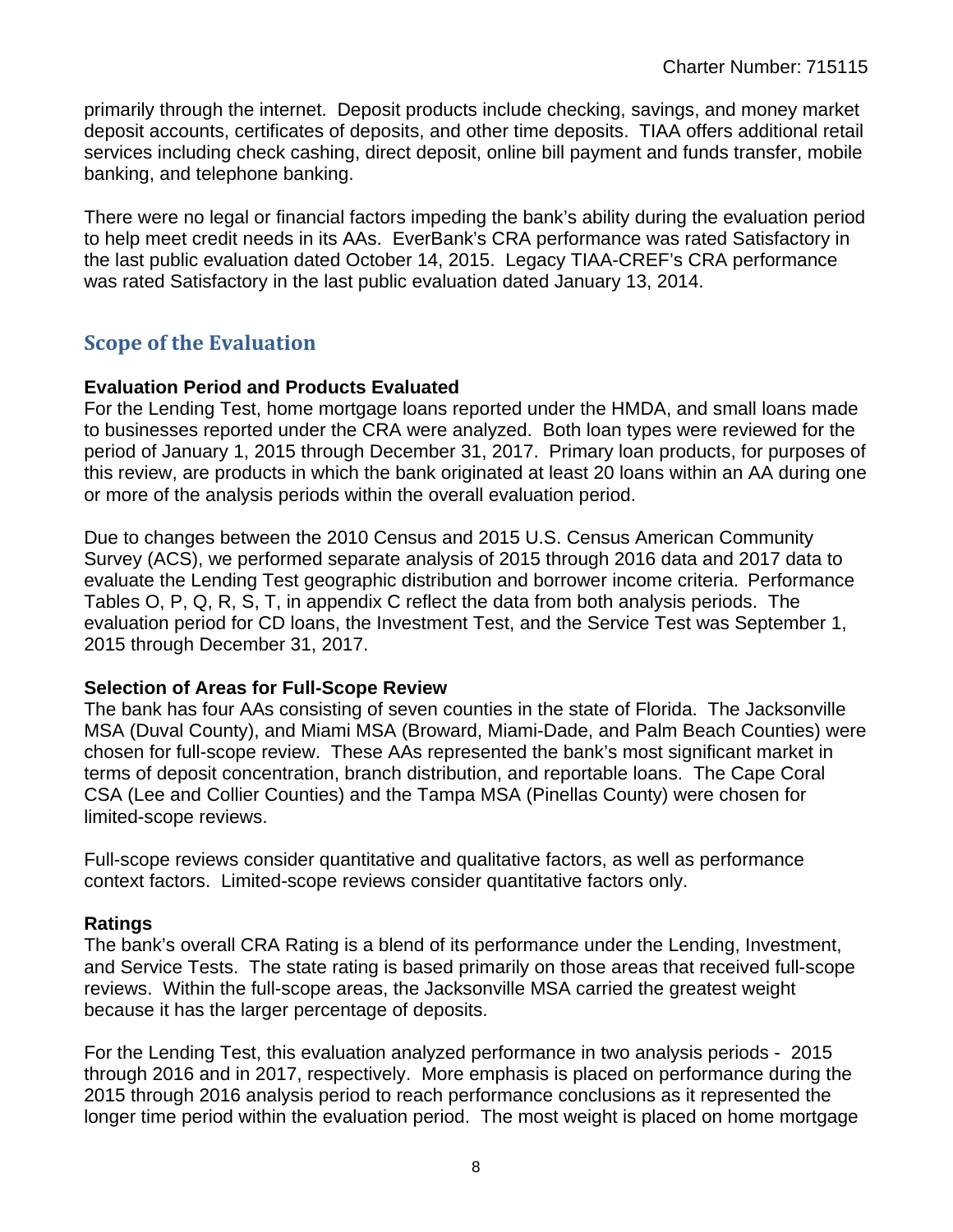lending when evaluating the bank's lending. Home mortgage lending accounted for 98 percent of total bank originations throughout the evaluation period. An emphasis on home mortgage lending is consistent with the bank's strategic focus.

#### **Inside/Outside Ratio**

The ratio is a bank-wide calculation and not calculated by individual rating area or AA. The analysis is limited to bank originations and purchases and does not include any affiliate data. For the combined three-year evaluation period, the bank originated a majority of all loan products outside the bank's AAs (97.9 percent). The bank's national mortgage lending strategy reduces the percentage of originated and loans inside the bank's AAs. The percentages of loans made inside the AAs, by loan type, are as follows: home mortgage loans: 6.4 percent; and small loans to businesses: 6.5 percent.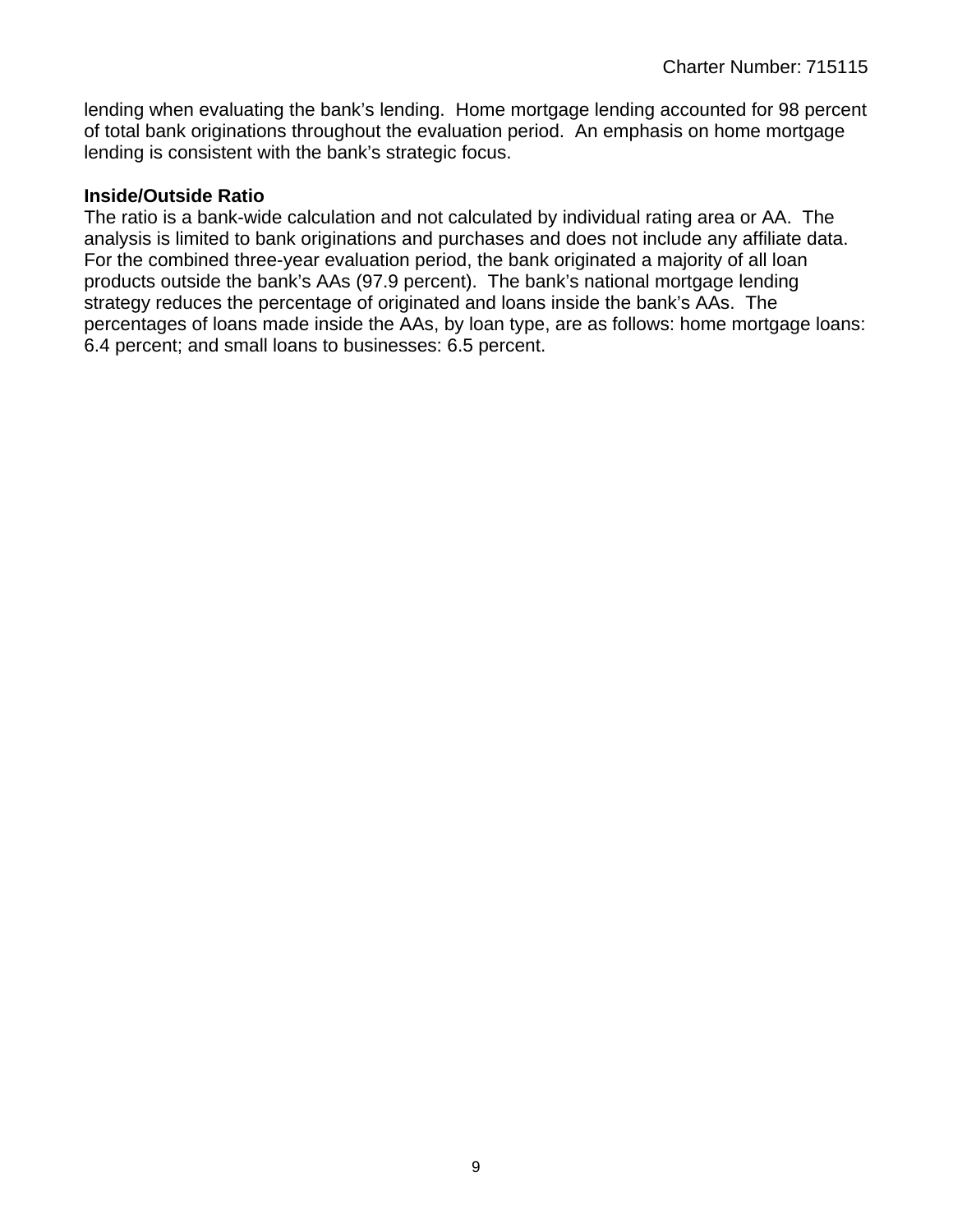## <span id="page-10-0"></span> **Discriminatory or Other Illegal Credit Practices Review**

Pursuant to 12 C.F.R. §25.28(c) or §195.28(c), respectively, in determining a national bank's or federal savings association's (collectively, bank) CRA rating, the OCC considers evidence of discriminatory or other illegal credit practices in any geography by the bank, or in any AA by an affiliate whose loans have been considered as part of the bank's lending performance. As part of this evaluation process, the OCC consults with other federal agencies with responsibility for compliance with the relevant laws and regulations, including the U.S. Department of Justice, the U.S. Department of Housing and Urban Development, and the Bureau of Consumer Financial Protection, as applicable.

The OCC has not identified that this bank, or any affiliate whose loans have been considered as part of the bank's lending performance, has engaged in discriminatory or other illegal credit practices that require consideration in this evaluation.

The OCC will consider any information that this bank engaged in discriminatory or other illegal credit practices, identified by, or provided to the OCC, before the end of the bank's next performance evaluation in that subsequent evaluation, even if the information concerns activities that occurred during the evaluation period addressed in this performance evaluation.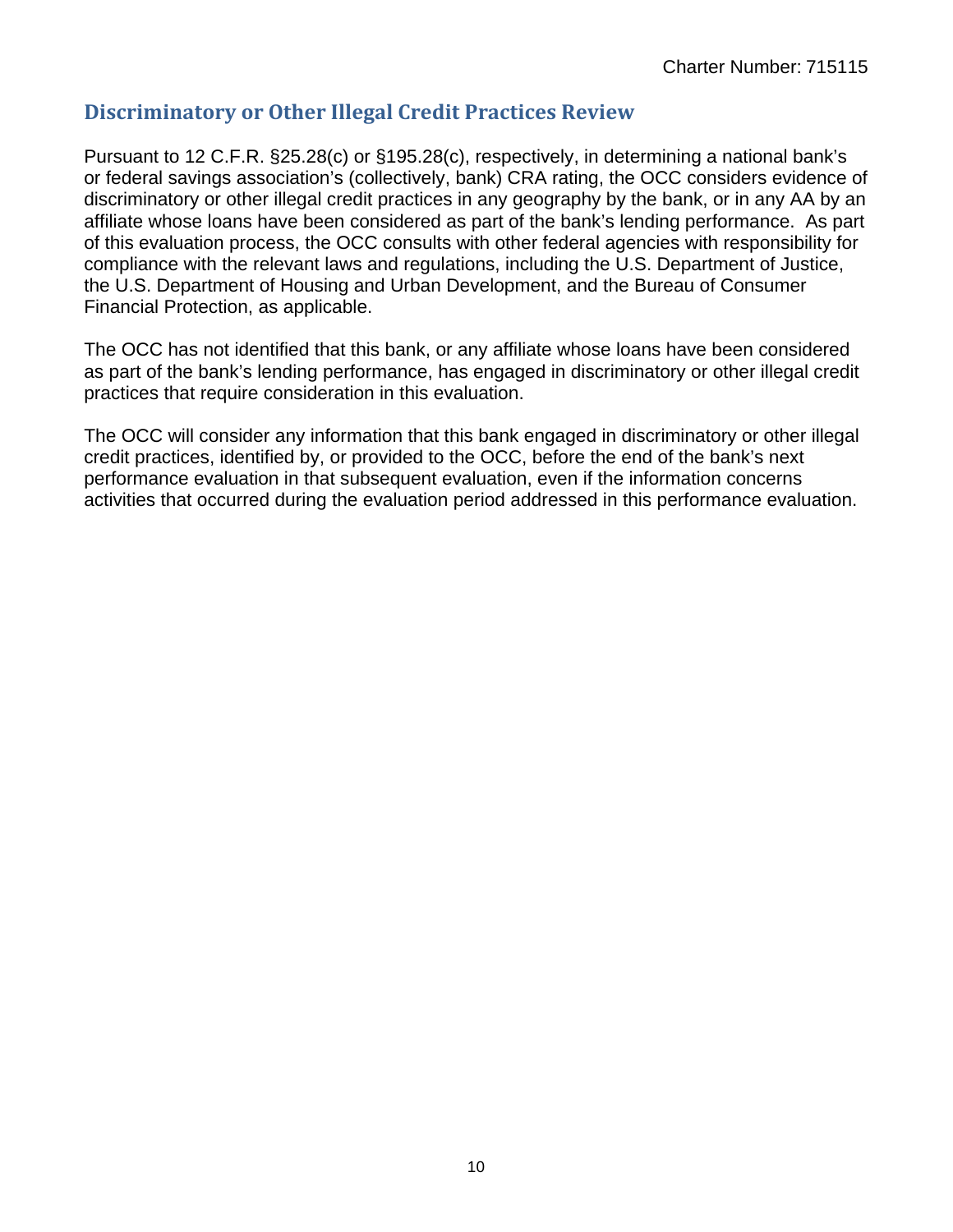## **CONCLUSIONS WITH RESPECT TO PERFORMANCE TESTS**

## **LENDING TEST**

#### **Conclusions for Areas Receiving Full-Scope Reviews**

The bank's performance under the Lending Test is rated High Satisfactory. Based on fullscope reviews, the bank's performance in the Jacksonville MSA is good and the Miami MSA is adequate.

#### **Lending Activity**

Refer to table 1 Lending Volume and table 1 Other in appendix C for the facts and data used to evaluate the bank's lending activity.

#### Jacksonville MSA

The lending activity is excellent when considering the bank's lending strategy, along with deposits, market presence and competition. Home mortgage lending activity is excellent The bank's home mortgage lending ranking is stronger compared to the bank's deposit ranking.

Based on FDIC Deposit Market Share data as of June 30, 2017, the bank had \$16.7 billion in deposits with a 32 percent market share. The bank ranked second in total deposits among 28 banks in the AA. This percentage ranks the bank in the top 7.1 percent of depository institutions. According to bank information, there were \$6.9 billion retail deposits (branch and internet deposits) derived from customers residing in the Jacksonville MSA. Considering the \$6.9 billion in deposits, the bank's market share was 16.4 percent, ranking the bank second among 28 banks. This percentage ranks the bank in the top 7.1 percent of depository institutions. The bank originated 4,210 home mortgage loans and 115 small business loans during the 2015 through 2017 evaluation period.

According to 2017 peer mortgage data, the bank was in the top one percent of lenders, ranking fourth among 503 lenders. The bank's home mortgage loan market share was 4.5 percent. The five largest mortgage lenders captured 31.1 percent of the market.

According to 2016 peer small business data, the bank ranked in the top 21 percent of lenders, or 22 out of 105 lenders in the AA. The bank's market share of small business loans was 0.4 percent. The five largest small business lenders captured 63.3 percent of the market. The bank's small business lending is impacted by competition from larger financial institutions in the market, as indicated by the market share captured by the largest lenders.

#### Miami MSA

The lending activity is excellent, when considering the bank's lending strategy, along with deposits, market presence, and competition. Home mortgage lending activity is excellent. The bank's home mortgage lending ranking is stronger compared to the bank's deposit ranking.

According to FDIC Deposit Market Share data as of June 30, 2017, the bank had \$1.2 billion in deposits with a deposit market share of 0.5 percent. The bank ranked  $27<sup>th</sup>$  out of 99 banks in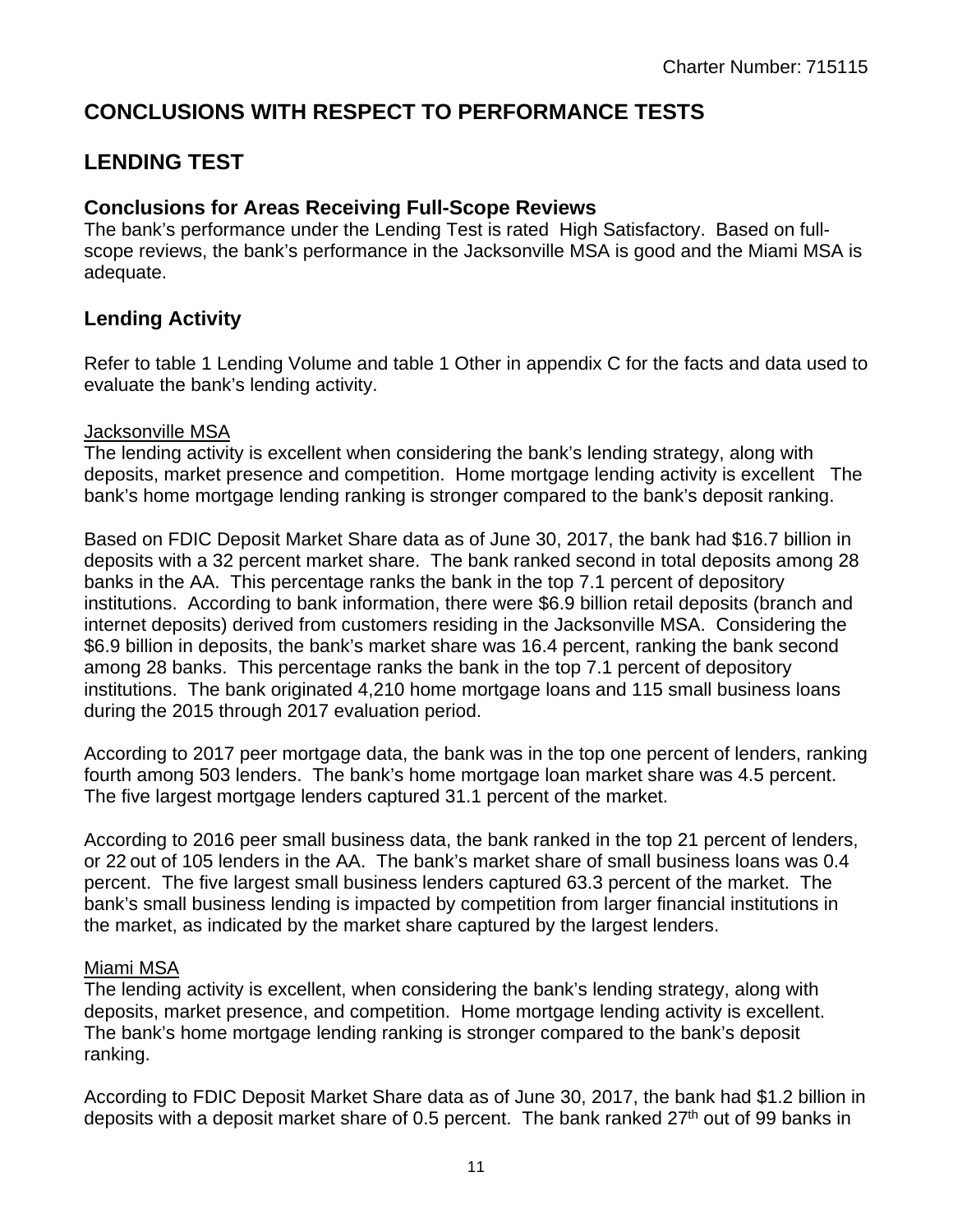the AA. Based upon bank information, \$1.4 billion retail deposits (including both branch and internet deposits) were derived from customers residing in the Miami MSA. Considering the \$1.4 billion in deposits, the bank's deposit market share was 0.6 percent with a rank of 25 among 99 banks. This percentage is equivalent to being in the top 25.3 percent of banks. The bank originated 3,716 home mortgage loans and 28 small business loans during the 2015 through 2017 evaluation period

According to 2017 peer mortgage data, the bank ranked in the top 3.1 percent of lenders, or 30th among 976 lenders originating home mortgage loans in the AA. The bank's market share of home mortgage loans was 0.8 percent. The five largest mortgage lenders captured 29.8 percent of the market.

According to 2016 peer small business data, the bank ranked in the top 38.6 percent of lenders, or 91 out of 236 lenders in the AA. The bank's market share of small business loans was less than 0.1 percent. The five largest small business lenders captured 72.1 percent of the market. The bank's small business lending is impacted by competition from larger financial institutions in the market, as indicated by the market share captured by the largest lenders.

#### **Distribution of Loans by Income Level of the Geography**

#### **Home Mortgage Loans**

The geographic distribution of the bank's home mortgage loan originations and purchases is good.

Refer to tables O in the section of appendix C for the facts and data used to evaluate the geographic distribution of the bank's home mortgage loan originations and purchases.

#### Jacksonville MSA

The geographic distribution of home mortgage loans and purchases is good.

During the 2017 evaluation period, the distribution of loans is excellent especially when considering performance to aggregate. The proportion of loans in low-income geographies exceeded the proportion of owner-occupied housing units in low-income geographies. The proportion of loans in moderate-income geographies equaled the proportion of owneroccupied housing units in those geographies.

During the 2015 through the 2016 evaluation period, the distribution is good especially when considering performance to aggregate. Lending in low-income geographies is significantly below the proportion of owner-occupied housing units in those geographies. Lending in moderate-income geographies exceeded the proportion of owner-occupied housing units in those geographies.

#### Miami MSA

The geographic distribution of the home mortgage loan originations and purchases is excellent.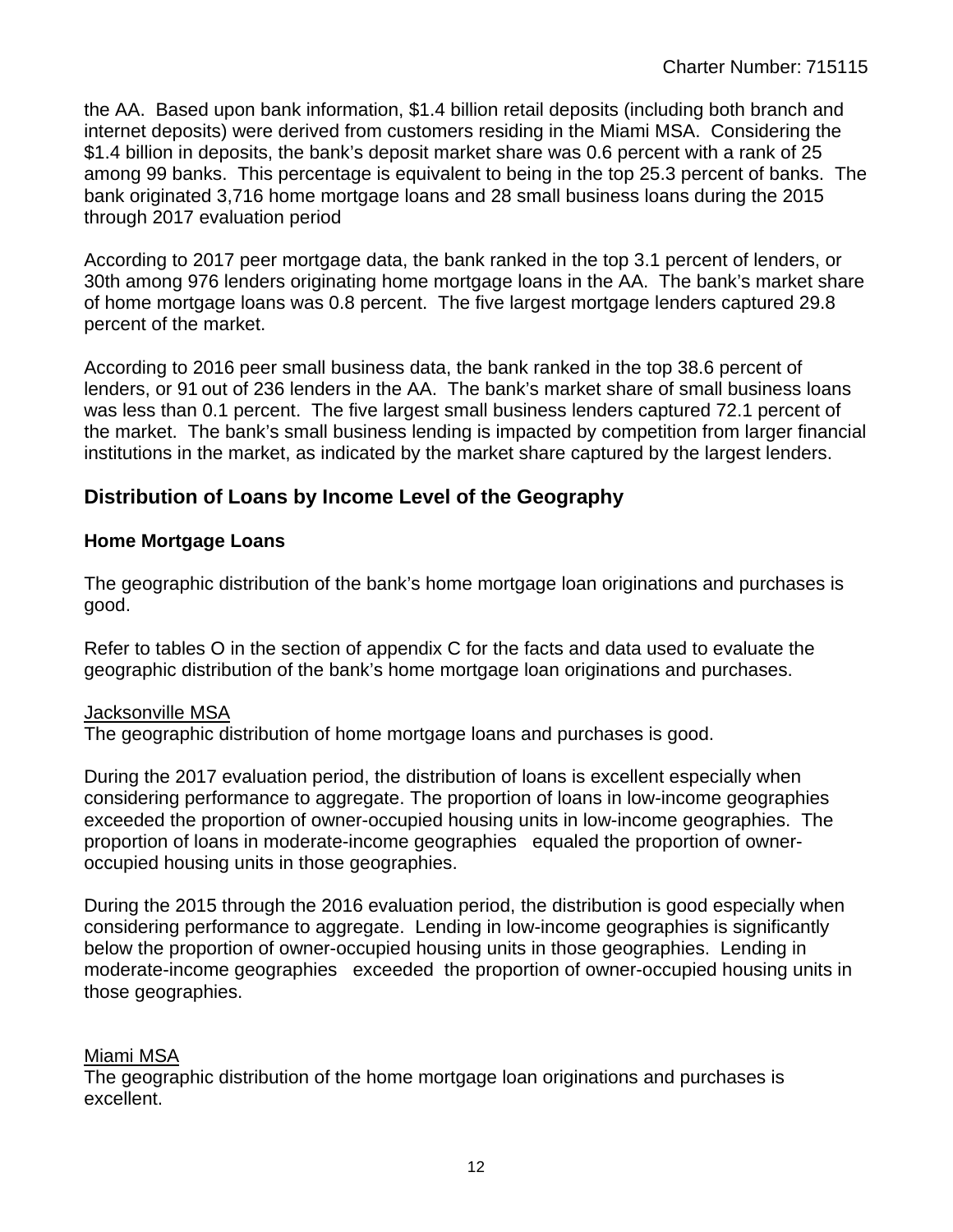During the 2017 evaluation period, the distribution is excellent. The proportion of loans in LMI geographies exceeded the proportion of owner-occupied housing units in those geographies. The proportion of loans in both LMI geographies exceeded aggregate lending in those geographies.

During the 2015 though 2016 evaluation period, the distribution is excellent especially when considering performance to aggregate. The proportion of lending in low-income geographies exceeded the proportion of owner-occupied housing units in those geographies. The proportion of lending in moderate-income geographies is below the proportion of owneroccupied housing units in those geographies. The proportion of loans in LMI geographies exceeded aggregate lending.

#### **Small Loans to Businesses**

The geographic distribution of the bank's originations and purchases of small loans to businesses is good.

Refer to table Q in appendix C for the facts and data used to evaluate the geographic distribution of the bank's originations and purchases of small loans to businesses

#### Jacksonville MSA

During the 2017 evaluation period, the distribution of small loans is excellent. The proportion of loans in LMI geographies exceeded the proportion of businesses in those geographies. The proportion of loans in LMI geographies exceeded aggregate lending.

During the 2015 through 2016 evaluation period, the distribution is good. The proportion of loans in LMI geographies is to near to the distribution of businesses in LMI geographies. The proportion of loans in LMI geographies is near to aggregate lending.

#### Miami MSA

There were not enough small loans to businesses originated during either of evaluation periods to allow for a meaningful analysis. The minimal lending activity had a neutral impact on the bank's overall lending performance.

#### **Lending Gap Analysis**

Summary reports and maps were reviewed to analyze home mortgage and small business lending activity over the evaluation period to identify any gaps in the geographic distribution of loans. There were no unexplained conspicuous gaps identified.

#### **Distribution of Loans by Income Level of the Borrower**

#### **Home Mortgage Loans**

The distribution of the bank's home mortgage loans to LMI borrowers is good.

Refer to table P in appendix C for the facts and data used to evaluate the borrower distribution of the bank's home mortgage loan originations and purchases.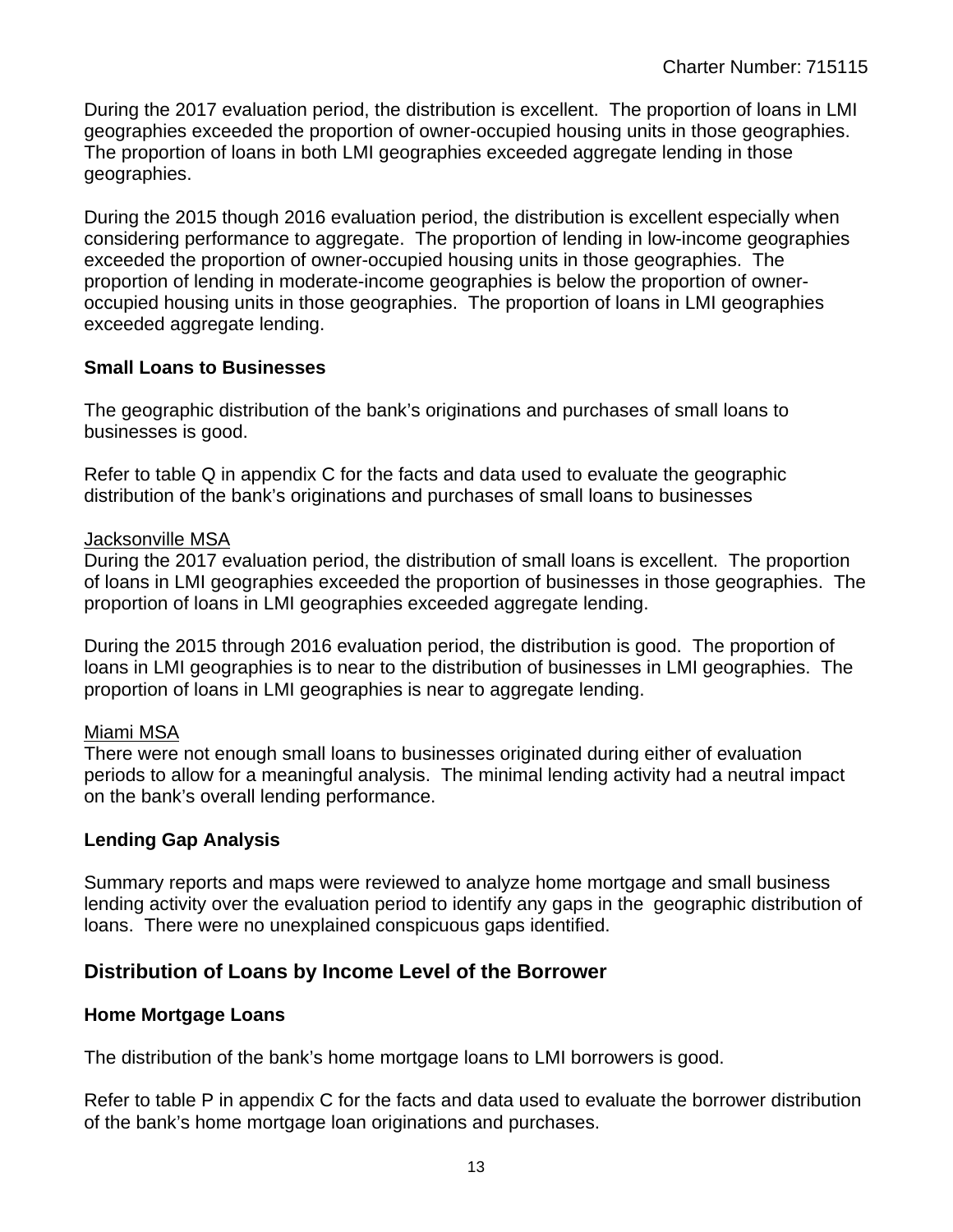#### Jacksonville MSA

The high cost of housing and the need for affordable housing as stated by a community contact in the Jacksonville MSA impacted the bank's ability to make home mortgage loans to LMI borrowers. Despite this, the bank exhibited excellent lending performance to moderateincome borrowers in both assessment periods. Refer to the Jacksonville MSA Community Profile in appendix B for details regarding housing costs and affordable housing needs.

During the 2017 evaluation period, the distribution is good. The proportion of loans to lowincome borrowers is well below the proportion of low-income families. However, when considering the high cost of housing and the need for affordable housing, the proportion of loans to low-income borrowers is adequate. The proportion of loans to moderate-income borrowers exceeded the proportion of moderate-income families. The proportion of loans to LMI families significantly exceeded aggregate lending.

During the 2015 through 2016 evaluation period, the distribution is good. The proportion of loans to low-income borrowers is well below the proportion of low-income families. However, when considering the high cost of housing and need for affordable housing, the proportion of loans to low-income borrowers is adequate. The proportion of loans to moderate-income families exceeded the proportion of moderate-income families. The proportion of loans to LMI families significantly exceeded aggregate lending.

#### Miami MSA

The high cost of housing and the need for affordable housing as stated by a community contact in the Miami MSA impacted the bank's ability to make home mortgage loans to LMI borrowers. Refer to the Miami MSA Community Profile in appendix B for details regarding housing costs and affordable housing needs.

During the 2017 evaluation period, the distribution is good. The proportion of loans to lowincome borrowers is well below the proportion of low-income families. The proportion of loans to moderate-income families is near the proportion of moderate-income families. Consideration of the high cost of housing the conclusion on performance low-income families is adequate and moderate income families is excellent.

During the 2015 through 2016 evaluation period, the distribution is good. The proportion of lending to low-income borrowers is significantly below the proportion of low-income families. However, when considering the high cost of housing and need for affordable housing, the proportion of loans to low-income borrowers is considered adequate. The proportion of lending to moderate-income borrowers is well below the proportion of moderate-income families. However, when considering the high cost of housing and need for affordable housing, the proportion of loans to moderate-income borrowers, performance is considered good. The proportion of lending to LMI borrowers exceeded aggregate lending.

#### **Small Loans to Businesses**

The borrower distribution of the bank's originations and purchases of small loans to businesses is good.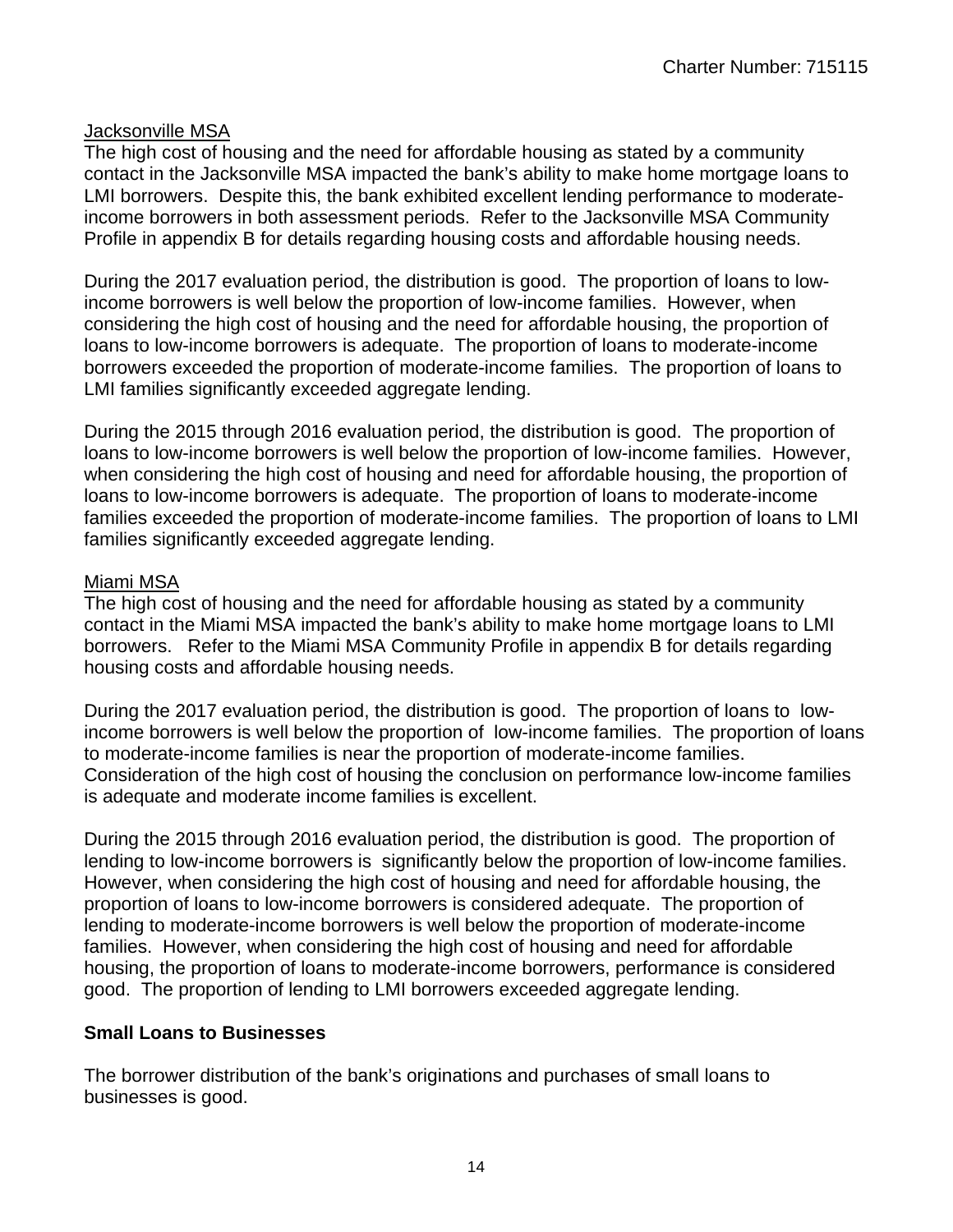Refer to table R in appendix C for the facts and data used to evaluate the borrower distribution of the bank's originations and purchases of small loans to businesses.

#### Jacksonville MSA

During the 2017 evaluation period, the distribution of loans to businesses by revenue is excellent. The proportion of loans is near to the proportion of small businesses. The proportion of loans significantly exceeded aggregate lending.

During the 2015 through 2016 evaluation period, the distribution of loans to businesses by revenue is good. The proportion of loans is below the proportion of small businesses. The proportion of loans significantly exceeded aggregate lending.

#### Miami MSA

There were not enough small loans to businesses originated during either evaluation period to allow for a meaningful analysis. The minimal lending activity had a neutral impact on the bank's overall lending performance.

#### **Community Development Lending**

The bank's level of CD lending is adequate and had a neutral impact on lending performance in the AAs. Lending opportunities within the AAs, state, and region and the bank's capacity to address these needs was considered.

Refer to table 1. Lending Volume in appendix C for the facts and data used to evaluate the bank's level of CD lending. This table includes all CD loans, including multifamily loans that also qualify as CD loans. In addition, table O includes geographic lending data on all multifamily loans, including those that also qualify as CD loans. Table O does not separately list CD loans, however.

#### Jacksonville MSA

CD lending is adequate and had a neutral impact on the bank's overall lending performance in the Jacksonville MSA. The bank originated 12 CD loans totaling \$21.7 million. Since large portions of the bank's deposits include deposits derived from the internet, the OCC analyzed the bank's CD lending performance based upon retail branch deposit and internet deposits from customers residing in Jacksonville MSA. Based upon retail branch and internet deposits in the Jacksonville MSA, the CD loan dollar volume represented 1.5 percent of allocated tier 1 capital.

The level of CD lending is responsive to identified needs in the AA. The bank's CD loans provided financing for 299 affordable housing units. Community contacts specified that affordable housing is a significant need in the Jacksonville MSA.

Examples of CD loans originated during the evaluation period include:

- Five loans totaling \$13 million to two affordable housing organizations financing the construction of 113 housing units.
- A \$5.7 million construction loan for 112 units of affordable housing units for adults with intellectual and developmental disabilities. Additional funding for this project came from multiple sources including Low-Income Housing Tax Credits.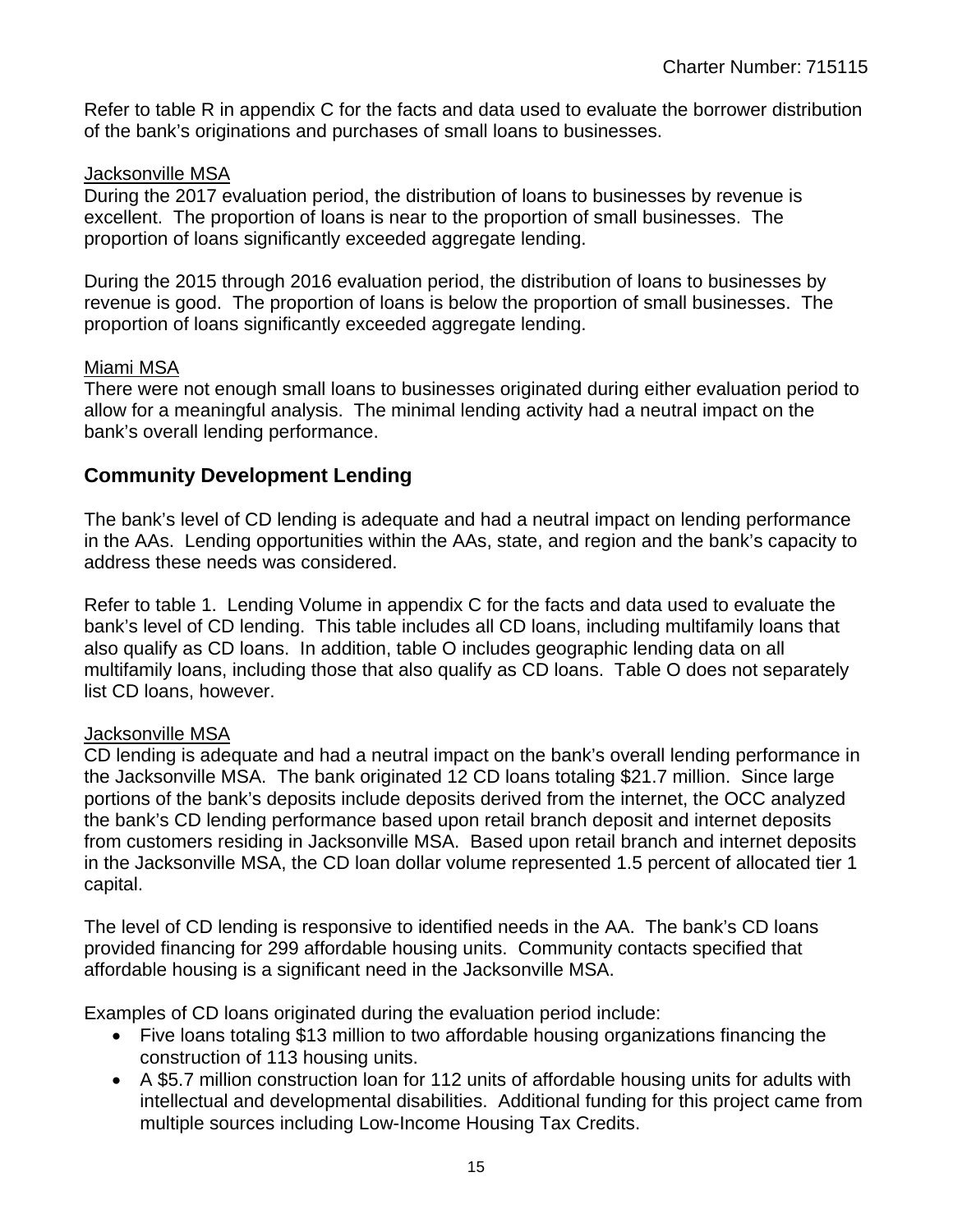A \$500 thousand line of credit to a local CD corporation for affordable housing and interest free mortgages to LMI individuals.

#### Miami MSA

CD lending is adequate and had a neutral impact on lending performance in the AA. Lending opportunities with direct benefit within the AA and the bank's capacity to address these needs were considered.

The bank originated four CD loans totaling \$3 million. CD lending performance was analyzed based on the bank's retail deposits (branch deposits and internet deposits) derived from customers in the Miami MSA Considering that \$1.5 billion of the bank's retail deposits are from the Miami MSA, the dollar volume of CD lending represented 1.1 percent of allocated tier 1 capital.

The level of CD lending is responsive to community needs. The CD loans provided financing for two local affordable housing organizations to construct approximately 74 homes for LMI individuals. Community contacts indicated that affordable housing was a significant need in the AA.

#### **Product Innovation and Flexibility**

The bank offers a number of flexible lending products targeted toward LMI borrowers which had a positive impact on the bank's lending performance. These loan products include those loan programs available through the Federal Housing Administration and the Department of Veterans Affairs. During the evaluation period, the bank originated 823 FHA loans totaling \$145 million and 284 VA loans totaling \$68 million. These programs offer flexibility in payment terms, debt-to-income ratios, and down payment requirements. In addition, the bank participates in three affordable housing programs available through the Florida Housing Finance Corporation (FHFC). The FHFC program includes the FHFC Housing Bond Program which features flexible underwriting guidelines for first-time LMI home buyers. Other programs include the Florida Second Mortgage Program and the FHFC Hardest Housing Fund and Down Payment Assistance Program. TIAA originated 653 loans totaling \$84.2 million through the FHFC Housing Bond program and 27 loans totaling \$382,905 through the Florida Second Mortgage Program. A total of 624 loans in the amount of \$9.4 million were originated though the FHFC Hardest Hit Housing Fund Program. The bank also participates in the Miami-Dade Economic Advocacy Trust Ownership Assistance Program. This second mortgage program provides up to \$7,250 in down payment assistance for first-time LMI homebuyers in Miami-Dade County. Lending activity for the ownership assistance program was not available.

#### **Conclusions for Areas Receiving Limited-Scope Reviews**

Based on limited-scope reviews, the bank's performance under the Lending Test in the Tampa MSA and Cape Coral CSA is consistent with the bank's overall High Satisfactory performance under the Lending Test.

Refer to tables O, P, R, S, and X in appendix C for the facts and data that support these conclusions.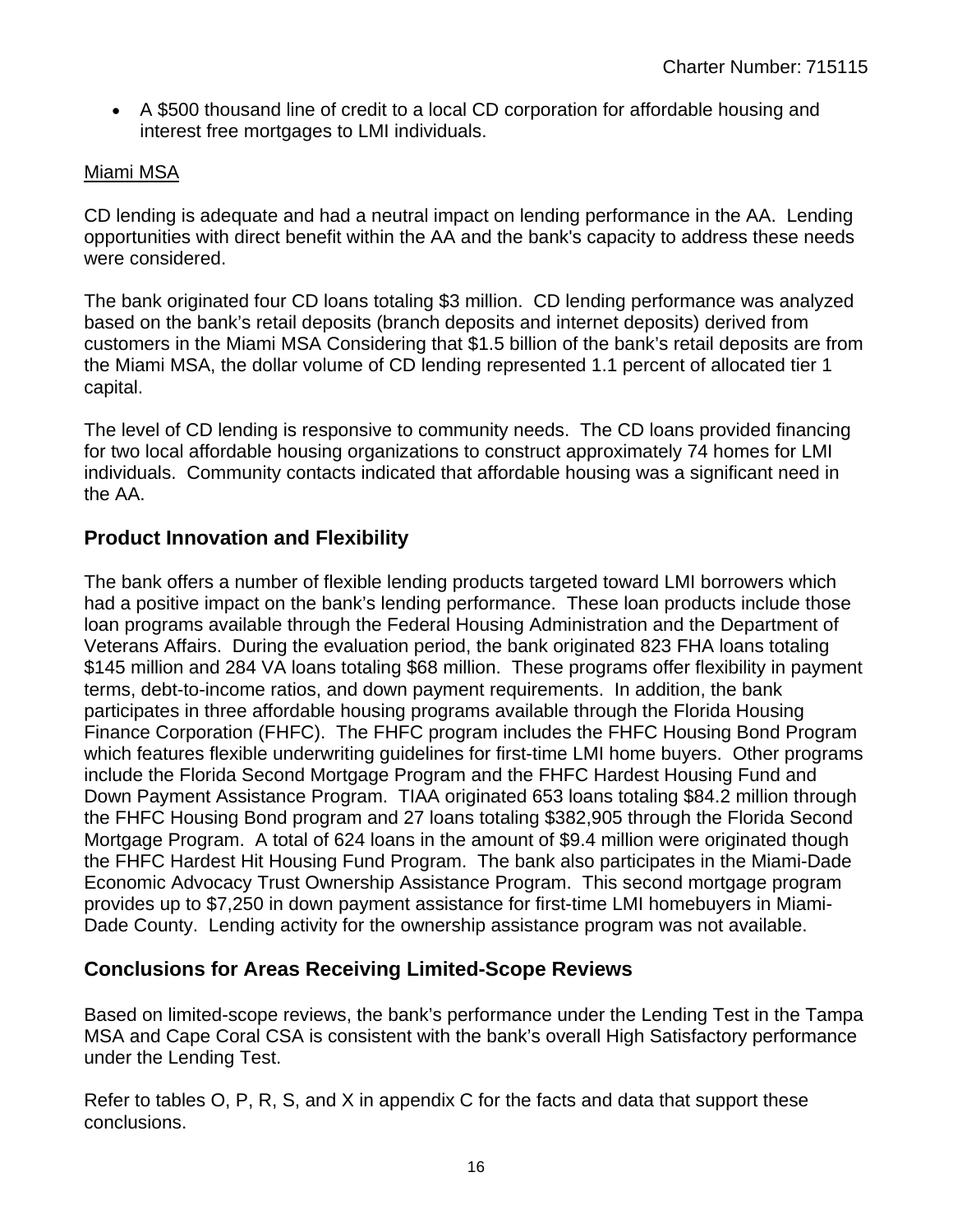## **INVESTMENT TEST**

## **Conclusions for Areas Receiving Full-Scope Reviews**

The bank's performance under the Investment Test is rated High Satisfactory. Based on fullscope reviews, the bank's performance in the Jacksonville MSA adequate and excellent in the Miami MSA.

Refer to table 14 appendix C for the facts and data used to evaluate the bank's level of qualified investments.

#### Jacksonville MSA

The bank has an adequate level of qualified investments, although rarely in a leadership position. The bank exhibits good responsiveness to credit and CD needs. The majority of the bank's investments, by dollar amount, had affordable housing as the CD purpose, which is an identified need in the AA. Qualified investments totaled \$46.8 million representing 3.4 percent of allocated tier 1 capital.

#### Miami MSA

The bank has an excellent level of qualified investments, although rarely in a leadership position. The bank exhibits good responsiveness to credit and CD needs. The majority of the bank's investments, by dollar amount, had affordable housing as the CD purpose, which is an identified need in the AA. Qualified investments totaled \$50.2 million representing 17.5 percent of allocated tier 1 capital.

#### **Conclusions for Area Receiving Limited-Scope Reviews**

Based on limited-scope reviews, the bank's performance under the Investment Test in the Tampa MSA is consistent with the bank's overall rating under the Investment Test. Performance in the Cape Coral CSA is stronger than the bank's overall rating under the Investment Test due to higher levels of investments relative to allocated tier 1 capital. This had a positive impact on the bank's overall Investment Test rating.

Refer to the table 14 of appendix C for the facts and data that support these conclusions.

## **SERVICE TEST**

#### **Conclusions for Areas Receiving Full-Scope Reviews**

The bank's performance under the Service Test is rated Low Satisfactory. Based on full-scope reviews, the bank's performance in the Jacksonville MSA is good and in the Miami MSA is adequate.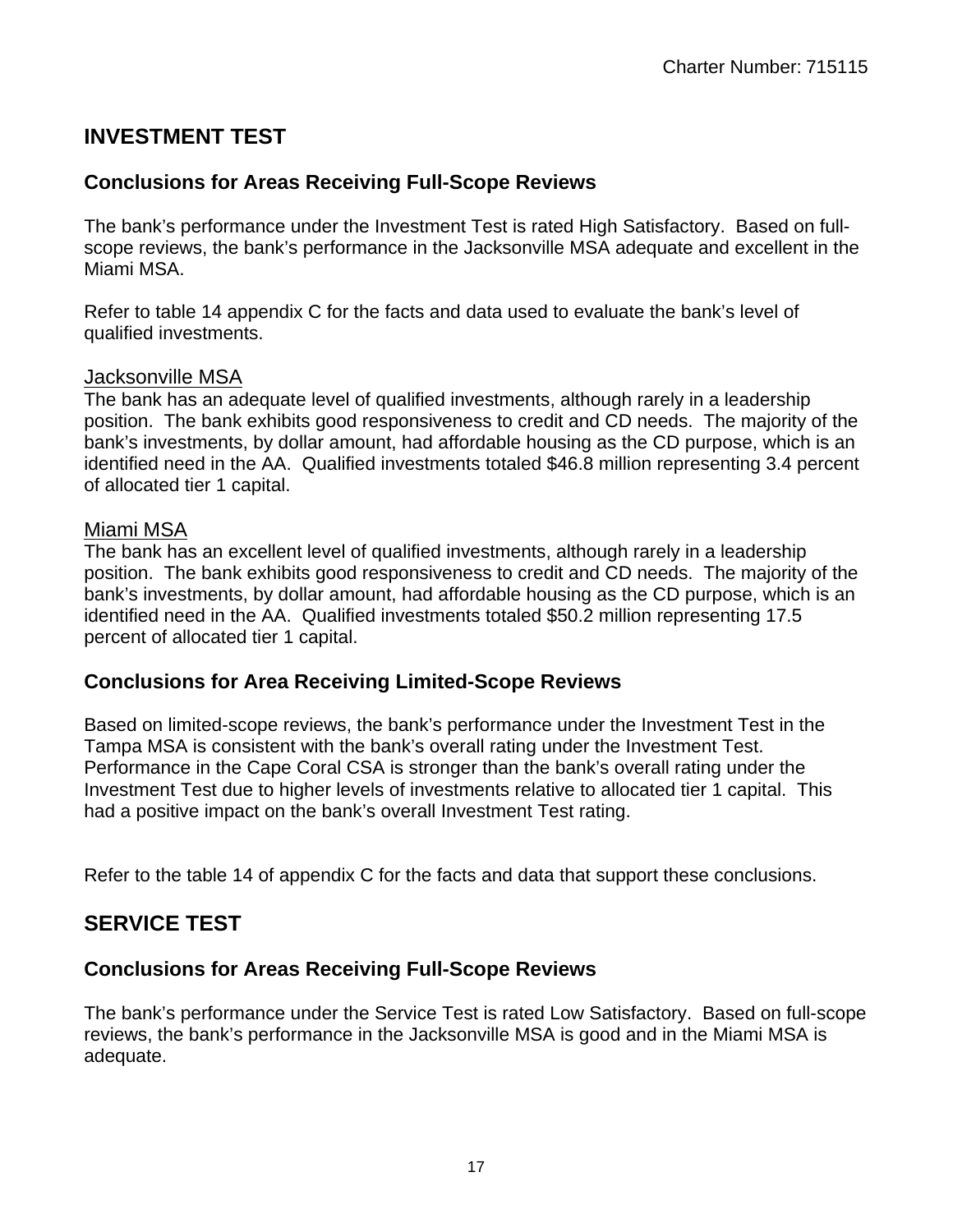#### **Retail Banking Services**

Refer to table 15 of appendix C for the facts and data used to evaluate the distribution of the bank's branch delivery system and branch openings and closings.

#### Jacksonville MSA

Based on full-scope reviews, the bank's branch distribution and retail service performance in the AA is adequate, considering the bank's limited presence in the AA.

The bank's branches are reasonably accessible to geographies and individuals of different income levels in the AA. Of the four branches in the AA, the bank has two branches in middleincome CTs and two branches in upper-income CTs. One middle-income branch was in a moderate-income CT before CT income designations were adjusted in 2017 reflecting data from the 2015 ACS.

The bank's record of opening and closing branches has not adversely affected the accessibility of its delivery systems, particularly in LMI geographies and to LMI individuals. During the evaluation period, the bank did not open or close any branches.

The bank's services and business hours do not vary in a way that inconveniences the AA, particularly LMI geographies and individuals. All branches operate during traditional banking hours, yet branches do not offer Saturday hours.

#### Miami MSA

The bank's branch distribution and retail service performance is adequate considering the bank's limited presence in the AA.

The bank's branches are reasonably accessible to geographies and individuals of different income levels in the AA. All of the bank's branches in the MSA are located in upper-income census tracts.

The bank's record of opening and closing of branches has generally not adversely affected the accessibility branches, particularly in LMI geographies or to LMI individuals. During the evaluation period, the bank did not open or close any branches. The bank's alternative delivery systems were considered when assigning the rating for the AA.

The bank's services and business hours, do not vary in a way that inconveniences the AA, particularly LMI geographies and individuals. All branches operate during traditional banking hours, yet branches do not offer Saturday hours.

#### **Community Development Services**

TIAA's performance in providing CD services is poor

#### Jacksonville MSA

Based on the level of CD services considerations in the Jacksonville MSA, it is concluded that CD services are good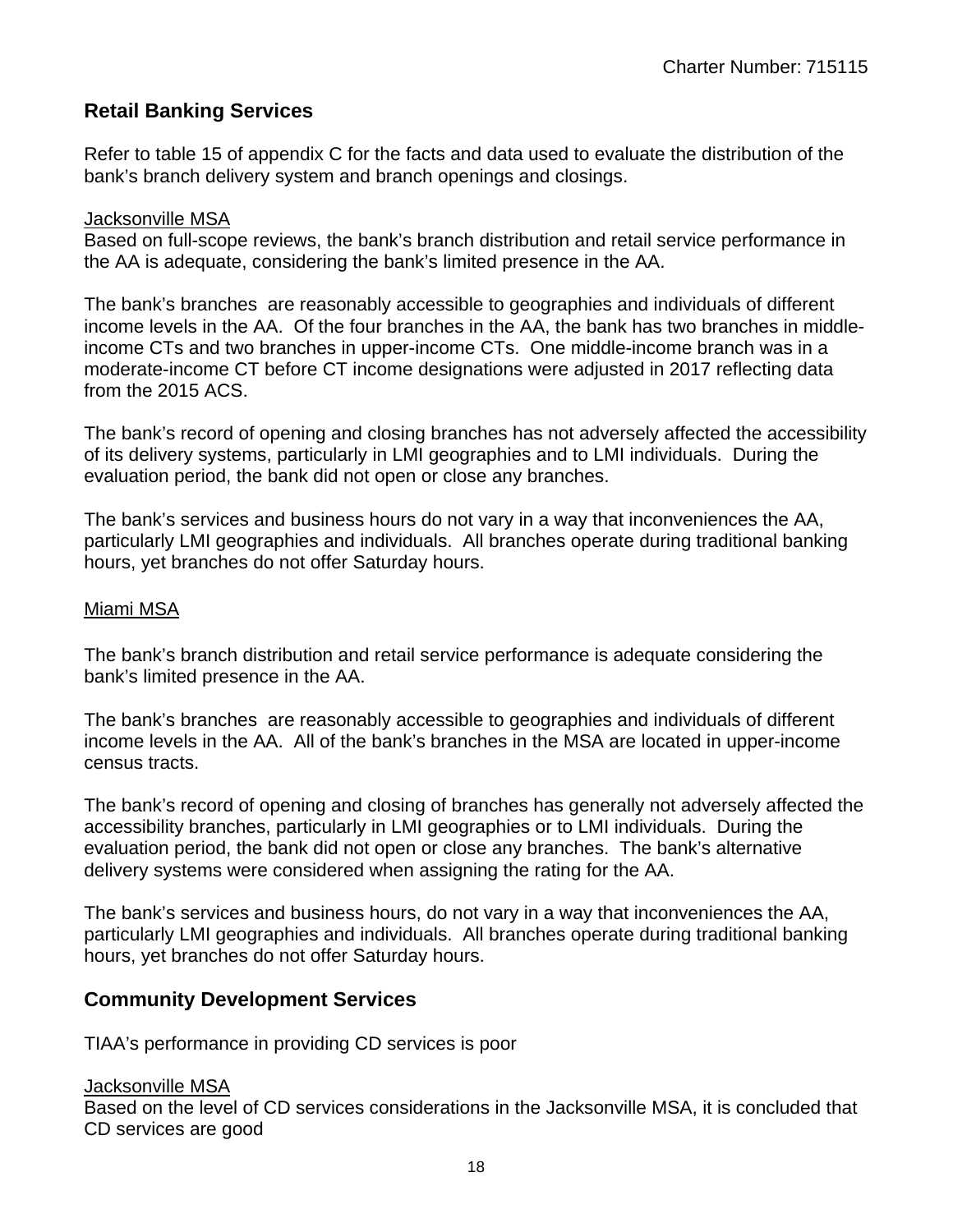The bank employees provide a relatively high level of CD services. CD services were effective and responsive in helping the bank address community needs. The bank conducted or supported a large number of CD services, consistent with its capacity and expertise to conduct specific activities.

The bank's employees from various lines of business provided technical assistance to 101 different CD organizations, totaling 2,877 hours in the AA during the evaluation period. The employees participated in 69 affordable housing and 464 community services activities. The bank's staff served on boards or committees for organizations that promote affordable housing and community services targeted to LMI individuals and families.

Examples of services in the AA include:

- An employee served on the board of a national financial literacy organization. Bank employees are active throughout the AA teaching financial literacy classes utilizing a national agency's programs at schools with a majority of LMI students.
- Employees served as board and committee members for organizations, which provide affordable housing to LMI individuals and families in the AA.
- An employee serves on the board of an organization, which provides services and affordable housing for LMI adults with intellectual and developmental disabilities.
- An employee serves on the board and is a committee member for organizations with plans to revitalize LMI districts within the Jacksonville business district.

#### Miami MSA

Based on the level of CD services in the Miami MSA, it is concluded the CD services are poor.

The bank employees provided a low level of CD services. CD services were not effective and responsive in helping the bank address community needs. The bank conducted or supported a very small number of CD services, considering the bank has three financial centers with 13 employees in the AA.

The bank's employees in the AA provided technical assistance to 14 different CD organizations totaling 61 hours during the evaluation period. The employees participated in nine affordable housing and 11 community services activities. The bank's staff did not serve on boards or committees during the evaluation period.

Examples of some of the services in the AA include:

- Bank employees in the AA taught financial literacy classes at schools with majority LMI students utilizing national agencies' programs.
- Employees provided homebuyer counseling for an organization which provides affordable housing to LMI individuals and families in the AA.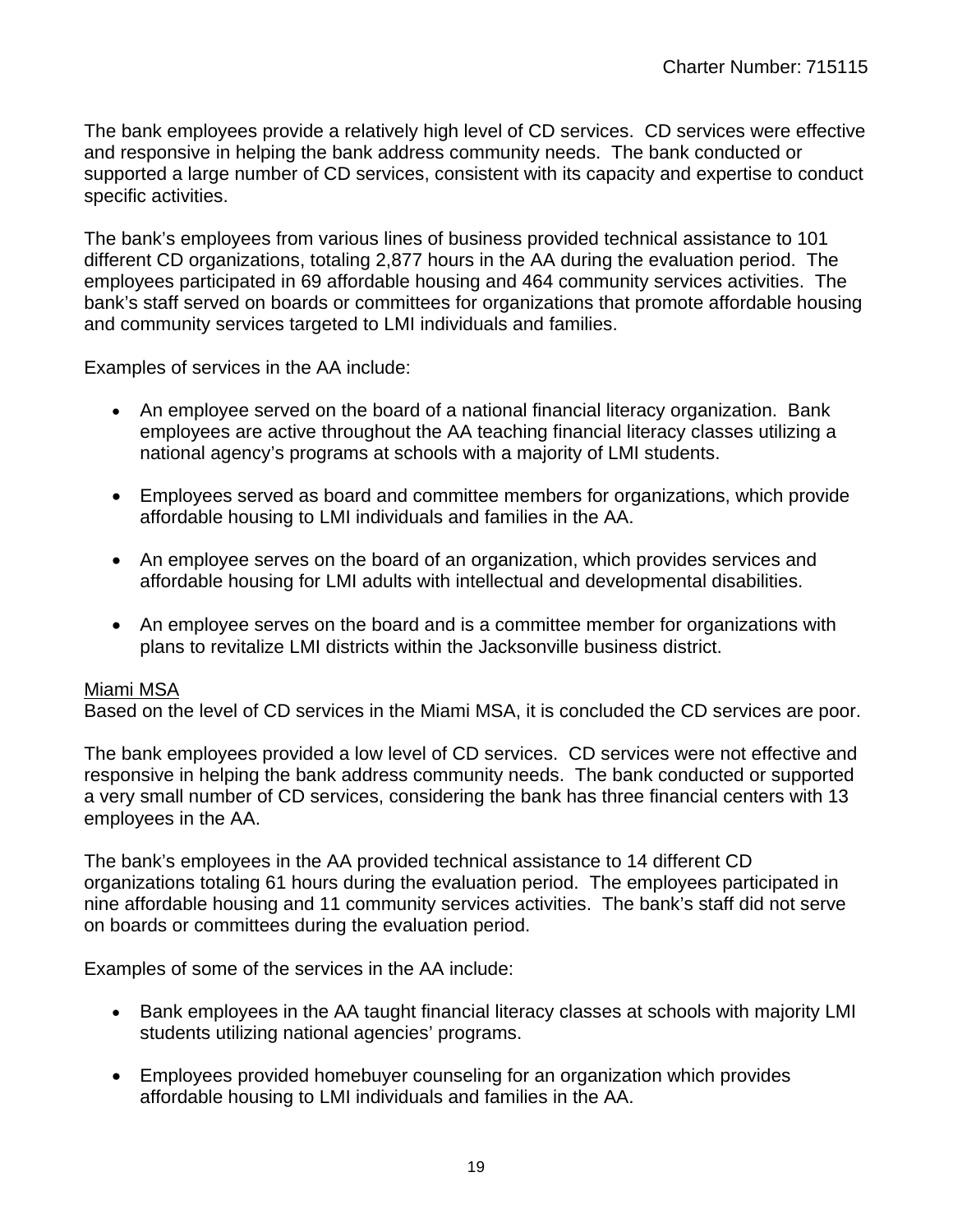An employee taught students from low-income families a financial literacy module for future bankers.

#### **Conclusions for Areas Receiving Limited-Scope Reviews**

Based on limited-scope reviews, the bank's performance under the Service Test in the Cape Coral CSA is consistent with the bank's overall Low Satisfactory performance under the Service Test in Florida. In the Tampa MSA, the bank's performance is weaker than the bank's overall performance in the state, and is considered poor. The weaker performance is due to the one branch in a moderate-income census tract having limited retail service hours and limited CD Services. The rating in the Tampa MSA has a neutral impact on conclusions about the bank's performance in the state.

Refer to table 15 and X of appendix C for the facts and data that support these conclusions.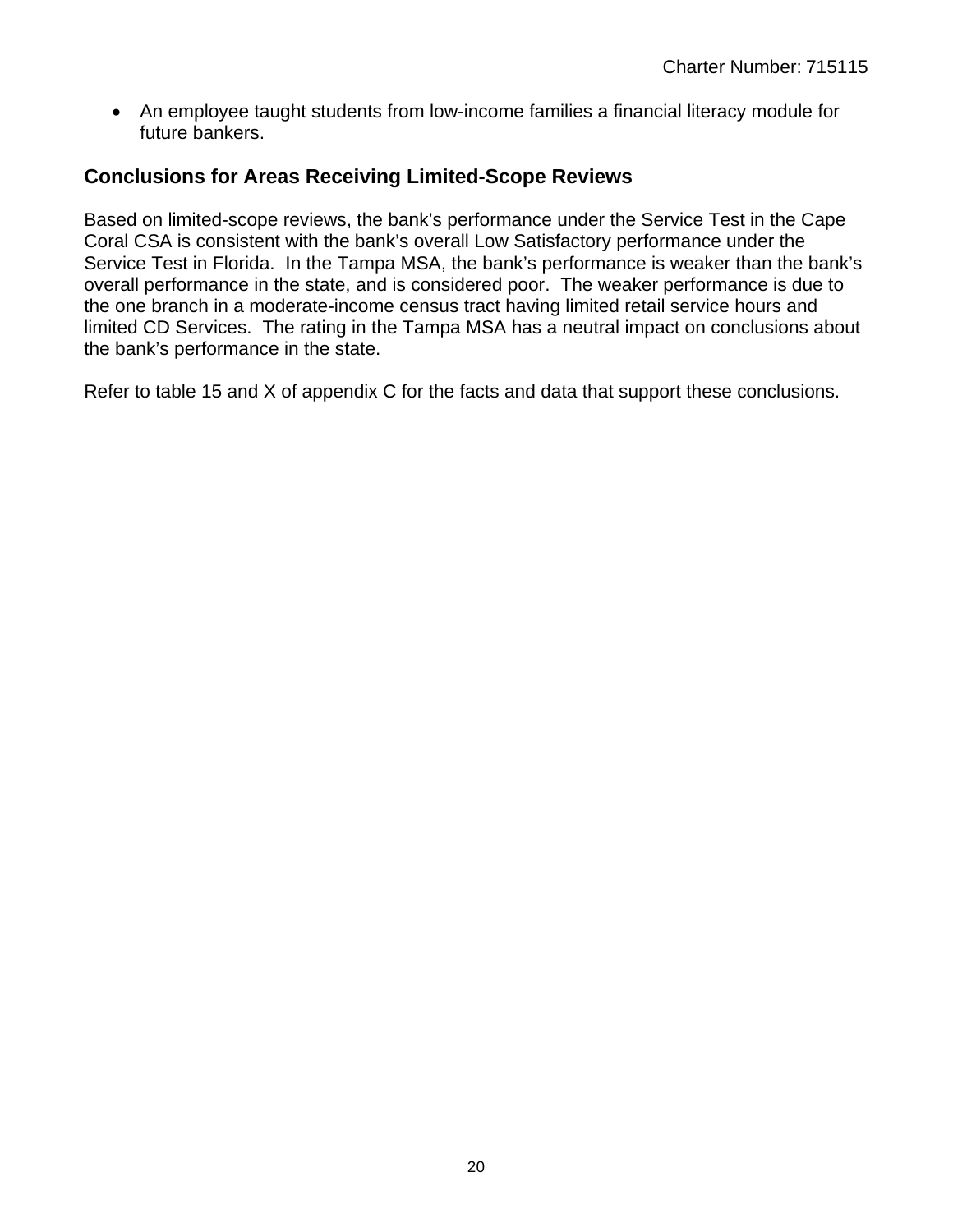## **Appendix A: Scope of Examination**

The following table identifies the time period covered in this evaluation, affiliate activities that were reviewed, and loan products considered. The table also reflects the metropolitan and nonmetropolitan areas that received comprehensive examination review (designated by the term "full-scope") and those that received a less comprehensive review (designated by the term "limited-scope").

| <b>Time Period Reviewed</b>                      | 01/01/2015 to 12/31/2017<br>09/01/2015 to 12/31/2017 | Lending Test (excludes CD loans):<br><b>Investment and Service Tests and CD Loans:</b>                |  |  |  |  |  |  |
|--------------------------------------------------|------------------------------------------------------|-------------------------------------------------------------------------------------------------------|--|--|--|--|--|--|
| <b>Financial Bank</b>                            |                                                      | <b>Products Reviewed</b>                                                                              |  |  |  |  |  |  |
| TIAA, FSB                                        |                                                      | Home Mortgage Loans, Small Business Loans,<br>and CD loans; Qualified Investments; and CD<br>Services |  |  |  |  |  |  |
| Affiliate(s)                                     | <b>Affiliate</b><br><b>Relationship</b>              | <b>Products Reviewed</b>                                                                              |  |  |  |  |  |  |
| <b>TIAA Commercial Finance</b>                   | <b>Wholly Owned</b><br>Subsidiary                    | <b>Small Business Loans</b>                                                                           |  |  |  |  |  |  |
| List of Assessment Areas and Type of Examination |                                                      |                                                                                                       |  |  |  |  |  |  |
| <b>Assessment Area</b>                           | <b>Type of Exam</b>                                  | <b>Other Information</b>                                                                              |  |  |  |  |  |  |
| Cape Coral CSA                                   | Limited-scope                                        | <b>Collier and Lee Counties</b>                                                                       |  |  |  |  |  |  |
| Jacksonville MSA                                 | Full-scope                                           | <b>Duval County</b>                                                                                   |  |  |  |  |  |  |
| Miami MSA                                        | Full-scope                                           | Broward, Miami-Dade, and Palm Beach Counties                                                          |  |  |  |  |  |  |
| Tampa MSA                                        | Limited-scope                                        | <b>Pinellas County</b>                                                                                |  |  |  |  |  |  |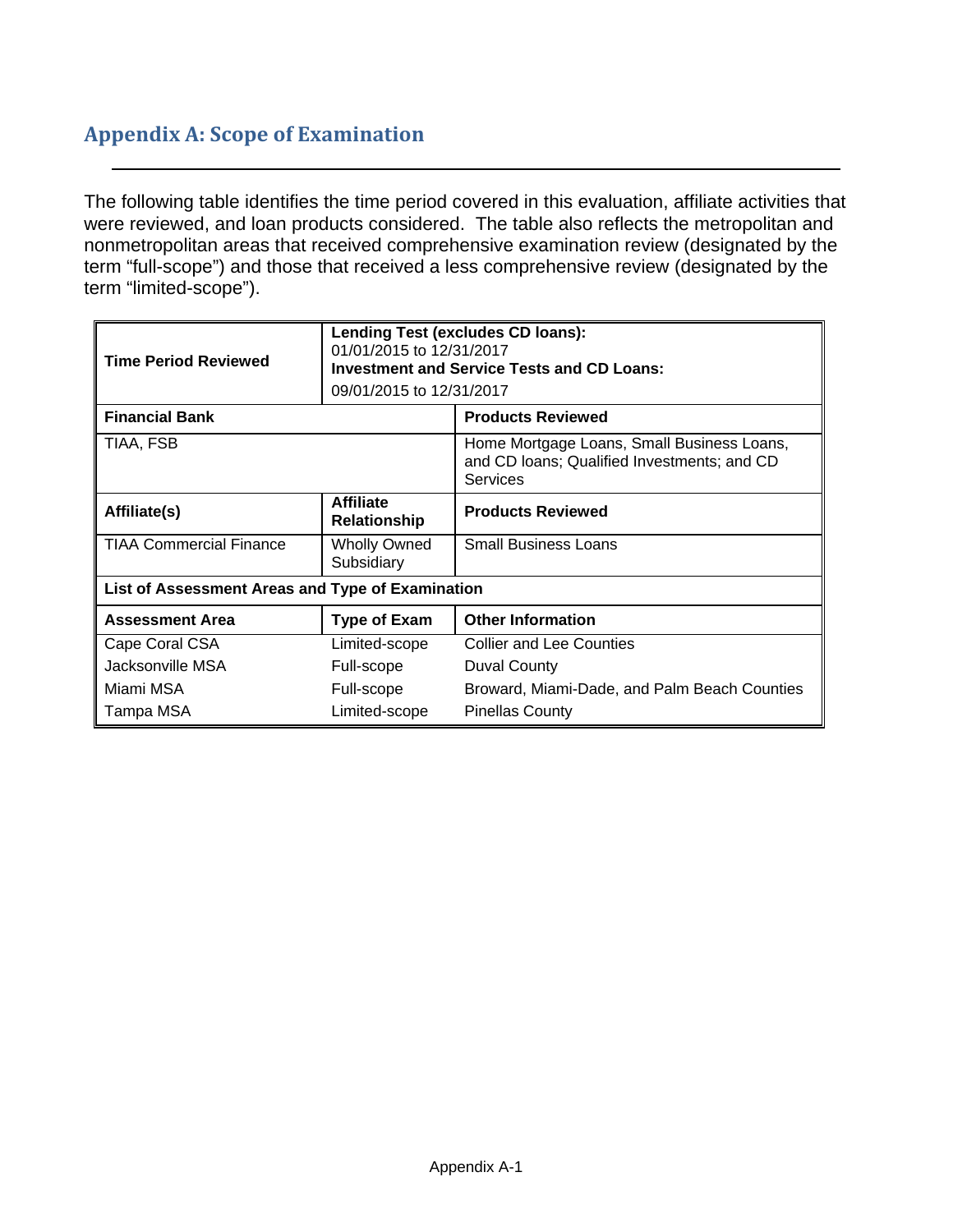## **Appendix B: Community Profiles for Full‐Scope Areas**

#### **Jacksonville MSA**

| Table A - Demographic Information of the Assessment Area                                                                                                                                        |                                        |                 |                                     |                           |                          |                 |
|-------------------------------------------------------------------------------------------------------------------------------------------------------------------------------------------------|----------------------------------------|-----------------|-------------------------------------|---------------------------|--------------------------|-----------------|
| <b>Demographic Characteristics</b>                                                                                                                                                              | Assessment Area: Jacksonville MSA<br># | Low<br>$%$ of # | <b>Moderate</b><br>$%$ of #         | <b>Middle</b><br>$%$ of # | <b>Upper</b><br>$%$ of # | NA*<br>$%$ of # |
| Geographies (Census Tracts)                                                                                                                                                                     | 173                                    | 11.6            | 30.6                                | 34.1                      | 23.7                     | 0.0             |
| Population by Geography                                                                                                                                                                         | 890.673                                | 8.1             | 28.1                                | 39.4                      | 24.4                     | 0.0             |
| Housing Units by Geography                                                                                                                                                                      | 393,571                                | 9.1             | 28.3                                | 37.4                      | 25.2                     | 0.0             |
| Owner-Occupied Units by Geography                                                                                                                                                               | 200,029                                | 5.8             | 23.6                                | 39.8                      | 30.8                     | 0.0             |
| Occupied Rental Units by Geography                                                                                                                                                              | 137,871                                | 11.0            | 33.9                                | 36.1                      | 19.0                     | 0.0             |
| Vacant Units by Geography                                                                                                                                                                       | 55,671                                 | 16.1            | 31.3                                | 31.7                      | 20.9                     | 0.0             |
| <b>Businesses by Geography</b>                                                                                                                                                                  | 88,840                                 | 6.6             | 25.5                                | 33.4                      | 34.5                     | 0.0             |
| Farms by Geography                                                                                                                                                                              | 1,967                                  | 5.3             | 23.1                                | 41.2                      | 30.3                     | 0.0             |
| Family Distribution by Income Level                                                                                                                                                             | 209,958                                | 25.1            | 18.1                                | 19.7                      | 37.2                     | 0.0             |
| Household Distribution by Income Level                                                                                                                                                          | 337,900                                | 26.4            | 17.6                                | 17.5                      | 38.5                     | 0.0             |
| Median Family Income MSA - 27260 Jacksonville, FL<br><b>MSA</b>                                                                                                                                 |                                        |                 | \$64,042 Median Housing Value       |                           |                          | \$151,543       |
|                                                                                                                                                                                                 |                                        |                 | Median Gross Rent                   |                           |                          | \$954           |
|                                                                                                                                                                                                 |                                        |                 | <b>Families Below Poverty Level</b> |                           |                          | 13.4%           |
| Source: 2015 ACS Census and 2017 D&B Data<br>Due to rounding, totals may not equal 100.0<br>$(*)$ The NA category consists of geographies that have not been assigned an income classification. |                                        |                 |                                     |                           |                          |                 |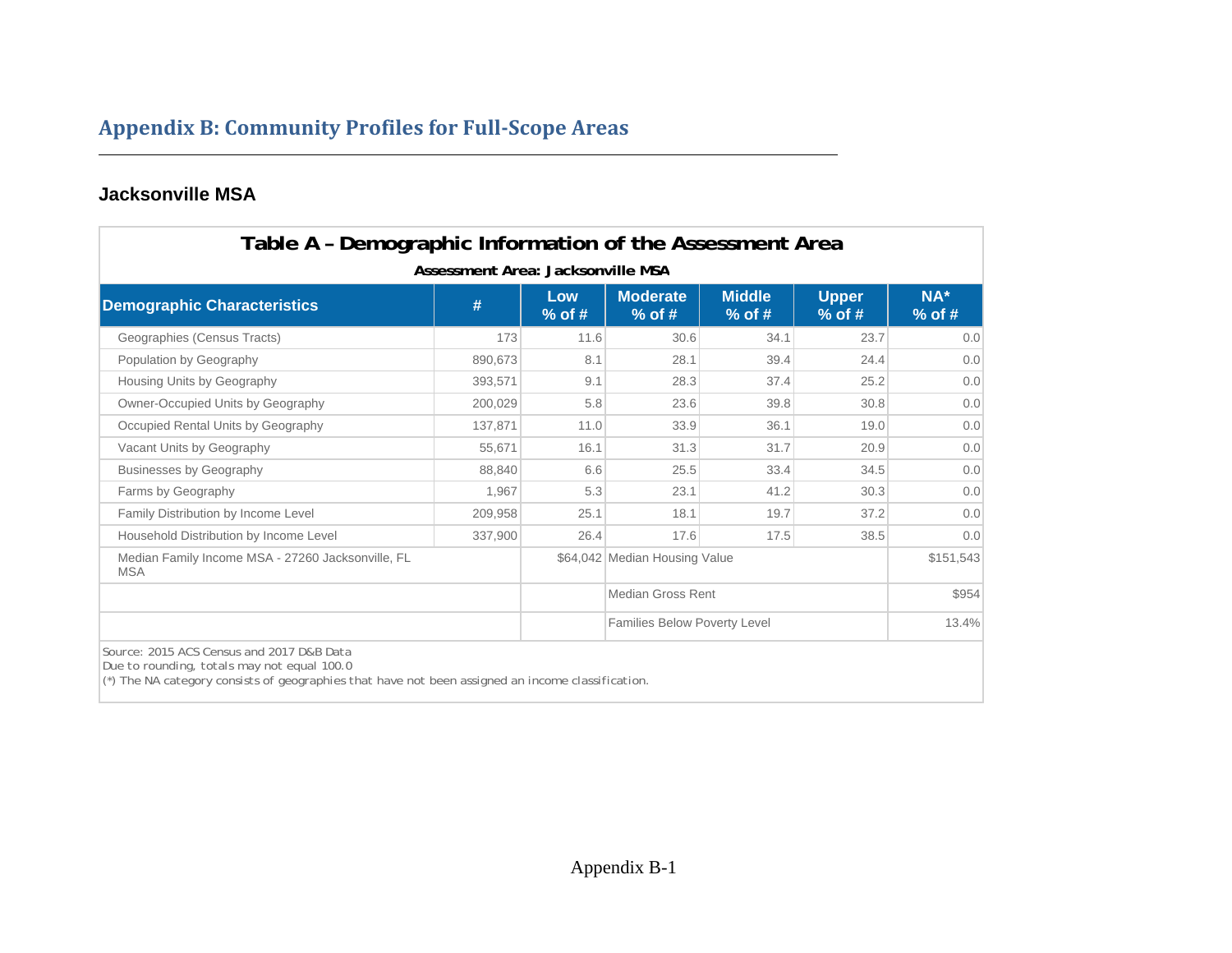| Table A - Demographic Information of the Assessment Area                                                                                                                                          | Assessment Area: Jacksonville MSA                                                                                        |      |                                     |      |      |           |  |  |  |  |  |  |  |  |  |
|---------------------------------------------------------------------------------------------------------------------------------------------------------------------------------------------------|--------------------------------------------------------------------------------------------------------------------------|------|-------------------------------------|------|------|-----------|--|--|--|--|--|--|--|--|--|
| <b>Demographic Characteristics</b>                                                                                                                                                                | <b>Moderate</b><br><b>Middle</b><br><b>Upper</b><br>Low<br>#<br>$%$ of #<br>$%$ of #<br>$%$ of #<br>$%$ of #<br>$%$ of # |      |                                     |      |      |           |  |  |  |  |  |  |  |  |  |
| Geographies (Census Tracts)                                                                                                                                                                       | 173                                                                                                                      | 9.8  | 28.3                                | 37.6 | 24.3 | 0.0       |  |  |  |  |  |  |  |  |  |
| Population by Geography                                                                                                                                                                           | 864,263                                                                                                                  | 7.1  | 24.6                                | 40.5 | 27.7 | 0.0       |  |  |  |  |  |  |  |  |  |
| Housing Units by Geography                                                                                                                                                                        | 383,560                                                                                                                  | 7.7  | 26.4                                | 39.1 | 26.7 | 0.0       |  |  |  |  |  |  |  |  |  |
| Owner-Occupied Units by Geography                                                                                                                                                                 | 208,357                                                                                                                  | 4.8  | 20.6                                | 42.4 | 32.3 | 0.0       |  |  |  |  |  |  |  |  |  |
| Occupied Rental Units by Geography                                                                                                                                                                | 121,919                                                                                                                  | 11.3 | 34.1                                | 35.5 | 19.2 | 0.0       |  |  |  |  |  |  |  |  |  |
| Vacant Units by Geography                                                                                                                                                                         | 53,284                                                                                                                   | 11.1 | 31.8                                | 34.6 | 22.4 | 0.0       |  |  |  |  |  |  |  |  |  |
| <b>Businesses by Geography</b>                                                                                                                                                                    | 85.978                                                                                                                   | 5.2  | 24.9                                | 37.1 | 32.8 | 0.0       |  |  |  |  |  |  |  |  |  |
| Farms by Geography                                                                                                                                                                                | 1,917                                                                                                                    | 4.4  | 20.1                                | 42.9 | 32.6 | 0.0       |  |  |  |  |  |  |  |  |  |
| Family Distribution by Income Level                                                                                                                                                               | 208,156                                                                                                                  | 23.2 | 18.2                                | 21.8 | 36.8 | 0.0       |  |  |  |  |  |  |  |  |  |
| Household Distribution by Income Level                                                                                                                                                            | 330,276                                                                                                                  | 25.5 | 17.5                                | 18.9 | 38.0 | 0.0       |  |  |  |  |  |  |  |  |  |
| Median Family Income MSA - 27260 Jacksonville, FL<br><b>MSA</b>                                                                                                                                   |                                                                                                                          |      | \$63,927 Median Housing Value       |      |      | \$187,499 |  |  |  |  |  |  |  |  |  |
|                                                                                                                                                                                                   |                                                                                                                          |      | Median Gross Rent                   |      |      | \$881     |  |  |  |  |  |  |  |  |  |
|                                                                                                                                                                                                   |                                                                                                                          |      | <b>Families Below Poverty Level</b> |      |      | 10.4%     |  |  |  |  |  |  |  |  |  |
| Source: 2010 U.S. Census and 2016 D&B Data<br>Due to rounding, totals may not equal 100.0<br>$^*$ ) The NA category consists of geographies that have not been assigned an income classification. |                                                                                                                          |      |                                     |      |      |           |  |  |  |  |  |  |  |  |  |

The Jacksonville AA consists of the entirety of the Jacksonville MSA 27260 that consists of Duval County.

The Jacksonville AA consists of 173 geographies with a population of 890,673. Of the 173 geographies, 20 geographies or 11.6 percent of the AA are classified as low-income, 53 geographies or 30.6 percent are classified as moderate-income, 59 geographies or 34.1 percent are classified as middle-income, and 41 geographies, or 23.7 percent are classified as upperincome. The bank operates a total of four branches and three ATMs in the Jacksonville AA. None of the branches or ATMs are in low- or moderate-income geographies. One middle-income branch was in a moderate-income CT before the 2015 ACS adjustment in 2017.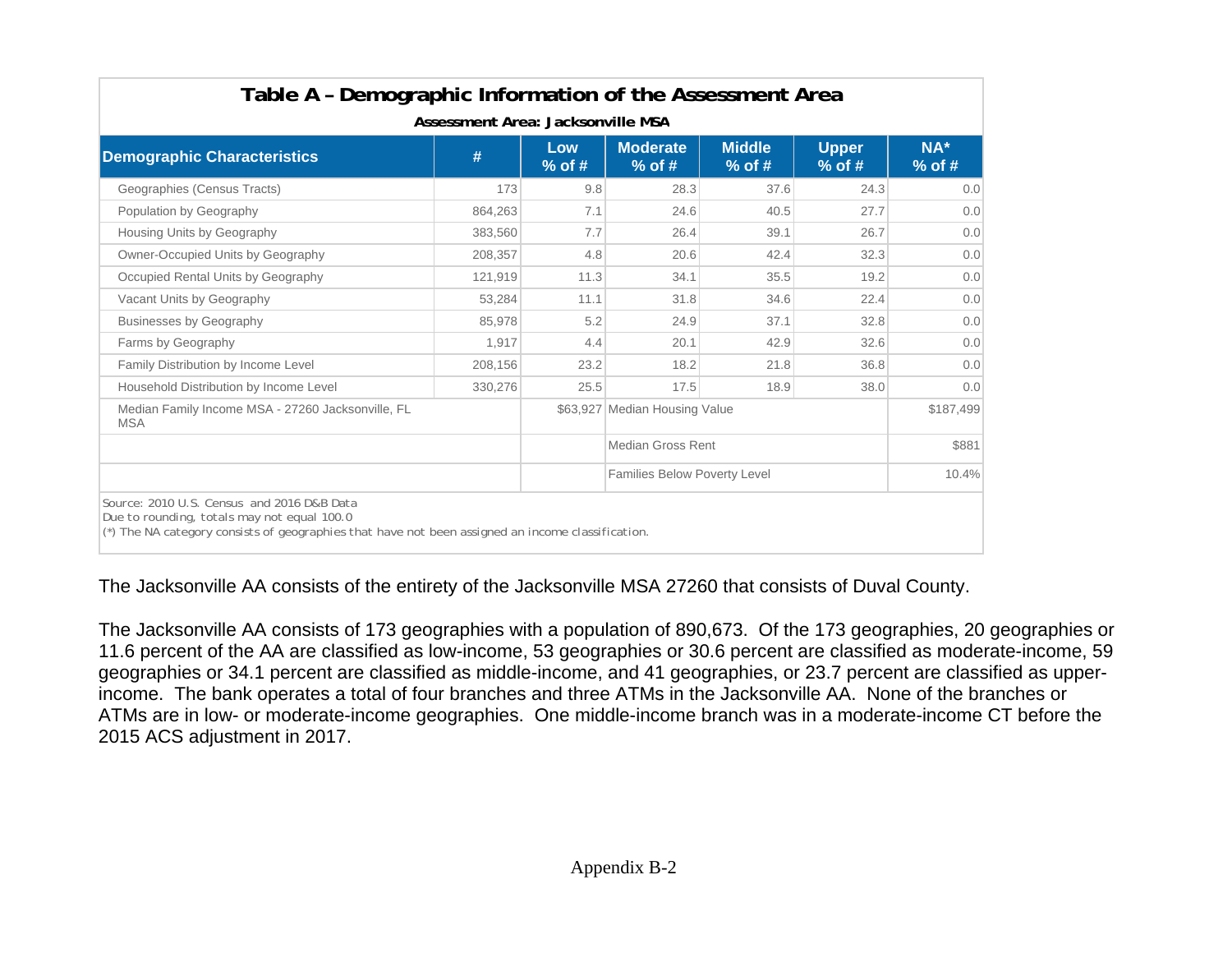#### **Employment Factors**

According to the U.S. Bureau of Labor and Statistics, as of December 2017 the unemployment rate in the Jacksonville MSA was 3.6 percent, down from 5.7 percent in January 2015. The Florida unemployment rate as of December 2017 was 3.9 percent, down from 5.8 in January 2015. The national unemployment rate was 4.1 percent in December 2017 and 5.7 percent in January of 2015. According to the U.S. Census Bureaus' American Community Survey, the percentage of families living below the poverty level was 13.4 percent.

#### **Housing Characteristics**

Assuming a 30-year mortgage with a five percent interest rate, and not accounting for down payment, homeowners insurance, real estate taxes, or any additional monthly expenses, a low-income borrower making \$32,150 per year (or less than 50 percent of the 2017 FFIEC adjusted MFI in the AA) could afford a \$149,724 mortgage with a payment of \$804 per month. A moderate-income borrower making \$51,440 per year (or less than 80 percent of the 2017 FFIEC adjusted MFI in the AA) could afford a \$239,558 mortgage with a payment of \$1,286 per month. This illustrates that LMI borrowers are challenged to qualify for a mortgage loan in the AA with an estimated payment of \$1,611. The median housing value in the AA is \$228,675 and \$300,050 in 2015 and 2017 reflecting a percent change of 31.2 percent from 2015 to 2017 according to Realtor.com data.

## **Economic Conditions**

According to Moody's Analytics, key economic drivers in the Jacksonville MSA are logistics, financial centers, and defense, with construction helping to boost the labor market. For the past year, employment growth has been robust, nearly double the national rate. The major employers in the area are Naval Air Station Jacksonville, which is the largest Navy base in the Southeast Region and third in the nation; and Baptist Health, which is responding to a growing need for services as an increasing share of the population ages and the overall population grows.

## **Community Contacts**

Discussions occurred with two community contacts located in the AA in 2017. One contact represented a nonprofit that provides affordable housing to LMI individuals that are disabled, homeless, and on the verge of being homeless. The contact noted there is a need for funding new affordable housing and rehabilitation of existing affordable housing. Individuals in the AA are using more than 50 percent of income for housing costs. It was also noted that there is a need for funding for emergency assistance programs for LMI Families that suffer an unexpected hardship. The second community contact represented a CD corporation focused on affordable housing in the North Brookside and Lake Forest neighborhoods. The contact noted there is a need for construction and development financing of affordable housing projects.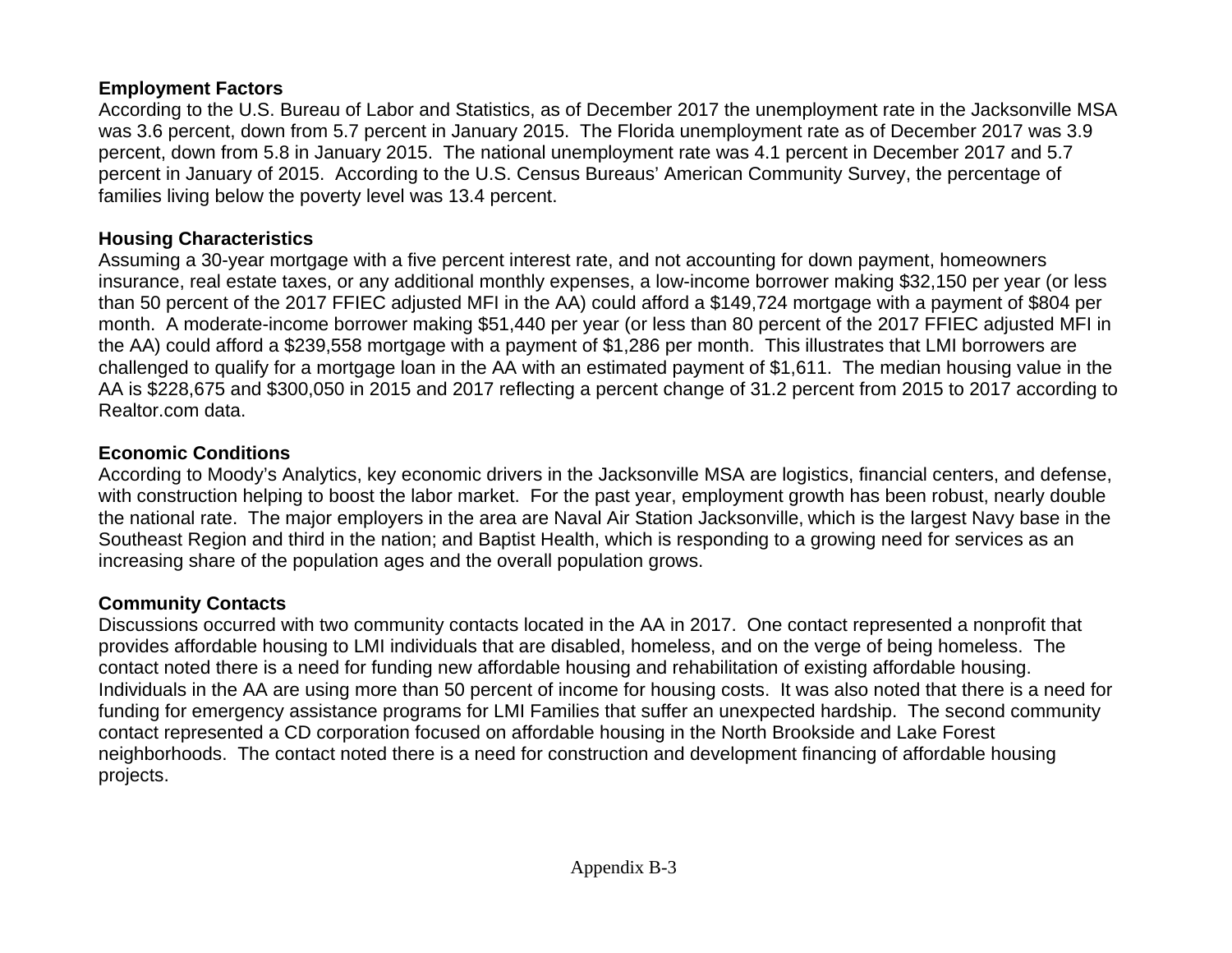#### **Miami MSA**

| Table A - Demographic Information of the Assessment Area<br>Assessment Area: Miami MSA                                                                                                        |           |                 |                                       |                           |                          |                 |  |  |  |  |  |  |  |  |
|-----------------------------------------------------------------------------------------------------------------------------------------------------------------------------------------------|-----------|-----------------|---------------------------------------|---------------------------|--------------------------|-----------------|--|--|--|--|--|--|--|--|
| <b>Demographic Characteristics</b>                                                                                                                                                            | #         | Low<br>$%$ of # | <b>Moderate</b><br>$%$ of #           | <b>Middle</b><br>$%$ of # | <b>Upper</b><br>$%$ of # | NA*<br>$%$ of # |  |  |  |  |  |  |  |  |
| Geographies (Census Tracts)                                                                                                                                                                   | 1,216     | 6.3             | 28.3                                  | 29.5                      | 33.6                     | 2.3             |  |  |  |  |  |  |  |  |
| Population by Geography                                                                                                                                                                       | 5,861,000 | 5.8             | 28.9                                  | 31.5                      | 33.4                     | 0.4             |  |  |  |  |  |  |  |  |
| Housing Units by Geography                                                                                                                                                                    | 2,484,604 | 5.5             | 27.9                                  | 30.9                      | 35.3                     | 0.3             |  |  |  |  |  |  |  |  |
| Owner-Occupied Units by Geography                                                                                                                                                             | 1,248,038 | 2.6             | 23.2                                  | 32.9                      | 41.2                     | 0.2             |  |  |  |  |  |  |  |  |
| Occupied Rental Units by Geography                                                                                                                                                            | 799,004   | 10.1            | 36.4                                  | 30.1                      | 22.9                     | 0.5             |  |  |  |  |  |  |  |  |
| Vacant Units by Geography                                                                                                                                                                     | 437,562   | 5.6             | 25.9                                  | 26.7                      | 41.2                     | 0.6             |  |  |  |  |  |  |  |  |
| <b>Businesses by Geography</b>                                                                                                                                                                | 797,472   | 4.2             | 21.8                                  | 28.2                      | 44.6                     | 1.2             |  |  |  |  |  |  |  |  |
| Farms by Geography                                                                                                                                                                            | 12,328    | 4.6             | 24.0                                  | 29.5                      | 41.5                     | 0.4             |  |  |  |  |  |  |  |  |
| Family Distribution by Income Level                                                                                                                                                           | 1,330,793 | 23.1            | 17.0                                  | 17.7                      | 42.2                     | 0.0             |  |  |  |  |  |  |  |  |
| Household Distribution by Income Level                                                                                                                                                        | 2.047.042 | 25.1            | 15.7                                  | 16.6                      | 42.6                     | 0.0             |  |  |  |  |  |  |  |  |
| Median Family Income MSA - 22744 Fort Lauderdale-<br>Pompano Beach-Deerfield Beach, FL                                                                                                        |           |                 | \$61,809 Median Housing Value         |                           |                          | \$227,861       |  |  |  |  |  |  |  |  |
| Median Family Income MSA - 33124 Miami-Miami<br>Beach-Kendall, FL MD                                                                                                                          |           |                 | \$49.264 Median Gross Rent            |                           |                          | \$1,194         |  |  |  |  |  |  |  |  |
| Median Family Income MSA - 48424 West Palm Beach-<br>Boca Raton-Delray Beach, FL MD                                                                                                           |           |                 | \$65,914 Families Below Poverty Level |                           |                          | 13.5%           |  |  |  |  |  |  |  |  |
| Source: 2015 ACS Census and 2017 D&B Data<br>Due to rounding, totals may not equal 100.0<br>(*) The NA category consists of geographies that have not been assigned an income classification. |           |                 |                                       |                           |                          |                 |  |  |  |  |  |  |  |  |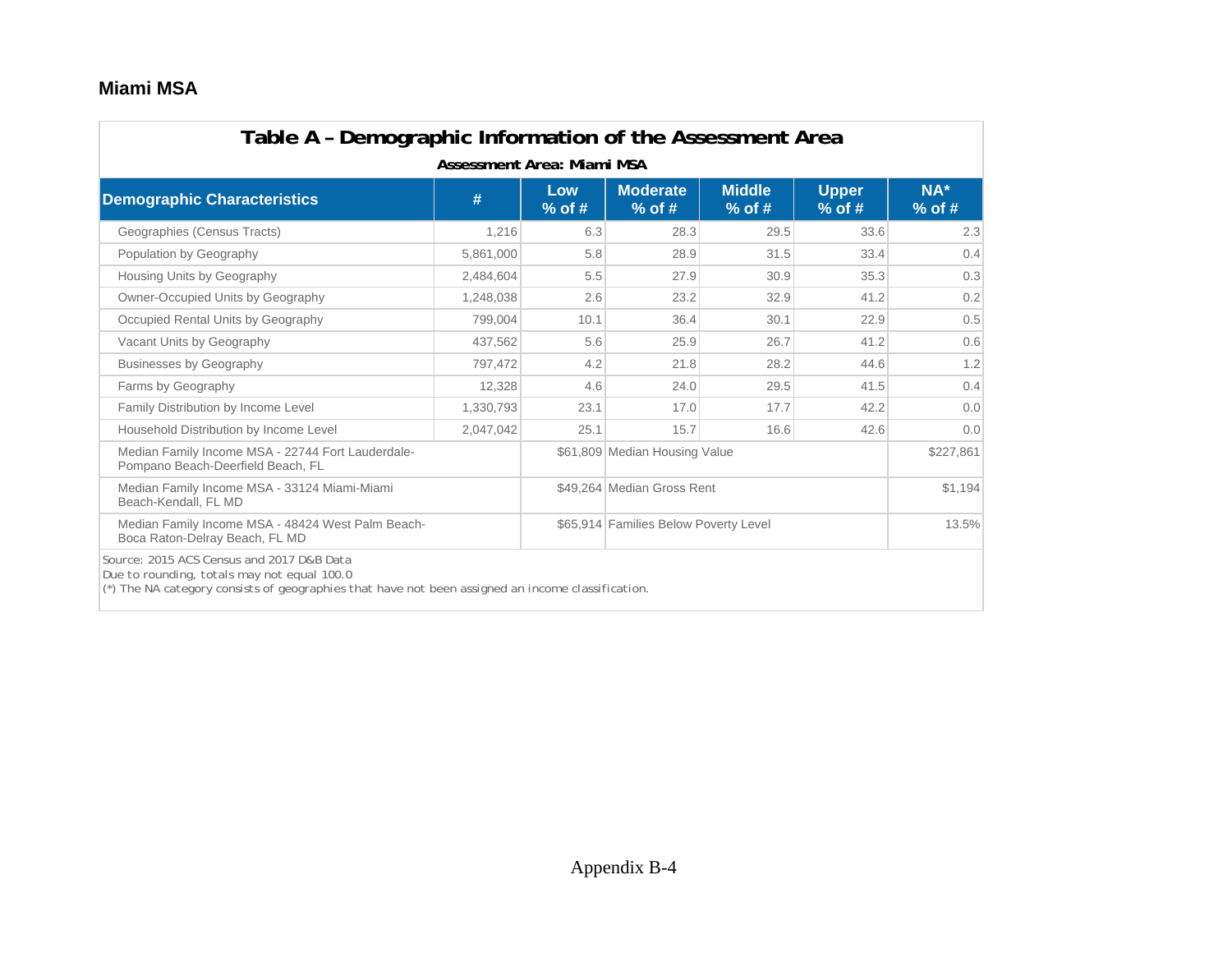|                                                                                        | Assessment Area: Miami MSA |                 |                                       |                           |                          |                    |  |  |  |  |  |  |  |  |  |
|----------------------------------------------------------------------------------------|----------------------------|-----------------|---------------------------------------|---------------------------|--------------------------|--------------------|--|--|--|--|--|--|--|--|--|
| <b>Demographic Characteristics</b>                                                     | #                          | Low<br>$%$ of # | <b>Moderate</b><br>$%$ of #           | <b>Middle</b><br>$%$ of # | <b>Upper</b><br>$%$ of # | $NA^*$<br>$%$ of # |  |  |  |  |  |  |  |  |  |
| Geographies (Census Tracts)                                                            | 1,216                      | 5.8             | 25.9                                  | 33.3                      | 32.8                     | 2.1                |  |  |  |  |  |  |  |  |  |
| Population by Geography                                                                | 5,564,635                  | 4.7             | 27.3                                  | 34.6                      | 33.1                     | 0.3                |  |  |  |  |  |  |  |  |  |
| Housing Units by Geography                                                             | 2,444,544                  | 5.0             | 27.5                                  | 35.1                      | 32.4                     | 0.0                |  |  |  |  |  |  |  |  |  |
| Owner-Occupied Units by Geography                                                      | 1,329,038                  | 2.1             | 23.1                                  | 36.3                      | 38.6                     | 0.0                |  |  |  |  |  |  |  |  |  |
| Occupied Rental Units by Geography                                                     | 690,566                    | 10.1            | 36.7                                  | 33.5                      | 19.7                     | 0.0                |  |  |  |  |  |  |  |  |  |
| Vacant Units by Geography                                                              | 424,940                    | 5.6             | 26.1                                  | 34.2                      | 34.0                     | 0.1                |  |  |  |  |  |  |  |  |  |
| <b>Businesses by Geography</b>                                                         | 764,572                    | 3.4             | 21.8                                  | 30.3                      | 43.7                     | 0.9                |  |  |  |  |  |  |  |  |  |
| Farms by Geography                                                                     | 11,984                     | 3.0             | 22.7                                  | 31.6                      | 42.5                     | 0.3                |  |  |  |  |  |  |  |  |  |
| Family Distribution by Income Level                                                    | 1,317,377                  | 22.4            | 17.3                                  | 18.9                      | 41.3                     | 0.0                |  |  |  |  |  |  |  |  |  |
| Household Distribution by Income Level                                                 | 2.019.604                  | 24.5            | 16.1                                  | 17.0                      | 42.4                     | 0.0                |  |  |  |  |  |  |  |  |  |
| Median Family Income MSA - 22744 Fort Lauderdale-<br>Pompano Beach-Deerfield Beach, FL |                            |                 | \$62,619 Median Housing Value         |                           |                          | \$284,593          |  |  |  |  |  |  |  |  |  |
| Median Family Income MSA - 33124 Miami-Miami<br>Beach-Kendall, FL MD                   |                            |                 | \$50,065 Median Gross Rent            |                           |                          | \$1,099            |  |  |  |  |  |  |  |  |  |
| Median Family Income MSA - 48424 West Palm Beach-<br>Boca Raton-Delray Beach, FL MD    |                            |                 | \$64,445 Families Below Poverty Level |                           |                          | 11.0%              |  |  |  |  |  |  |  |  |  |

The Miami AA consists of the entirety of the Miami-Fort Lauderdale-West Palm Beach, FL MSA 33100 that consists of Broward, Miami-Dade and Palm Beach Counties.

The Miami AA consists of 1,216 geographies with a population of 5,861,000. Of the 1,216 geographies, 77 geographies or 6.3 percent of the AA are classified as low-income, 359 geographies or 29.5 percent are classified as moderate-income, 409 geographies or 33.6 percent are classified as middle-income, 409 geographies or 33.6 percent are classified as upperincome, and 28 geographies or 2.3 percent have not been assigned an income classification. The bank operates a total of three branches and two ATMs in the Miami AA. None of the branches or ATMs are in low- or moderate-income geographies.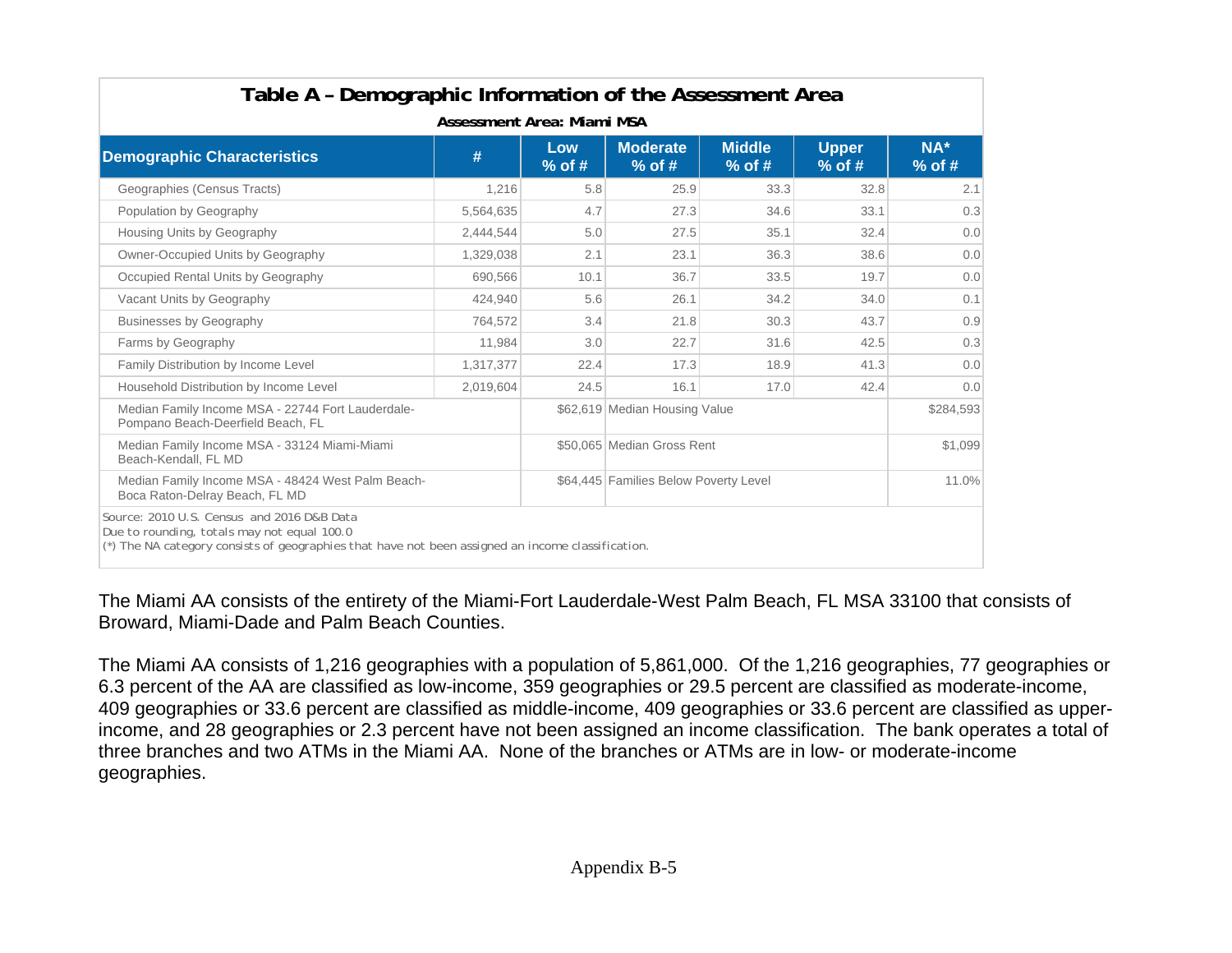#### **Employment Factors**

According to the U.S. Bureau of Labor and Statistics, as of December 2017 the unemployment rate in the Miami MSA was 4.2 percent, down from 5.7 percent in January 2015. The Florida unemployment rate as of December 2017 was 3.9 percent, down from 5.8 in January 2015. The national unemployment rate was 4.1 percent in December 2017 and 5.7 percent in January of 2015. According to the U.S. Census Bureaus' American Community Survey, the percentage of families living below the poverty level was 13.5 percent.

#### **Housing Characteristics**

Data for the Miami MSA was reviewed on the MD level due to the AMFI data being available on this level. The Ft. Lauderdale, Miami, and West Palm Beach MDs combine to form the Miami MSA. The MSA list price used for the Miami MDs is the Miami MSA list price.

#### Fort Lauderdale MD

Assuming a 30-year mortgage with a five percent interest rate, and not accounting for down payment, homeowners insurance, real estate taxes, or any additional monthly expenses, a low-income borrower making \$32,050 per year (or less than 50 percent of the 2017 FFIEC adjusted MFI in the AA) could afford a \$149,258 mortgage with a payment of \$801 per month. A moderate-income borrower making \$51,280 per year (or less than 80 percent of the 2017 FFIEC adjusted MFI in the AA) could afford a \$238,813 mortgage with a payment of \$1,282 per month. This illustrates that LMI borrowers are challenged to qualify for a mortgage loan in the AA with an estimated payment of \$2,067. The median housing value in the AA is \$289,500 and \$385,050 in 2015 and 2017 reflecting a percent change of 33 percent from 2015 to 2017 according to Realtor.com data.

#### Miami MD

Assuming a 30-year mortgage with a five percent interest rate, and not accounting for down payment, homeowners insurance, real estate taxes, or any additional monthly expenses, a low-income borrower making \$25,900 per year (or less than 50 percent of the 2017 FFIEC adjusted MFI in the AA) could afford a \$120,617 mortgage with a payment of \$648 per month. A moderate-income borrower making \$41,440 per year (or less than 80 percent of the 2017 FFIEC adjusted MFI in the AA) could afford a \$192,988 mortgage with a payment of \$1,036 per month. This illustrates that LMI borrowers are challenged to qualify for a mortgage loan in the AA with an estimated payment of \$2,067. The median housing value in the AA is \$289,500 and \$385,050 in 2015 and 2017 reflecting a percent change of 33 percent from 2015 to 2017 according to Realtor.com data.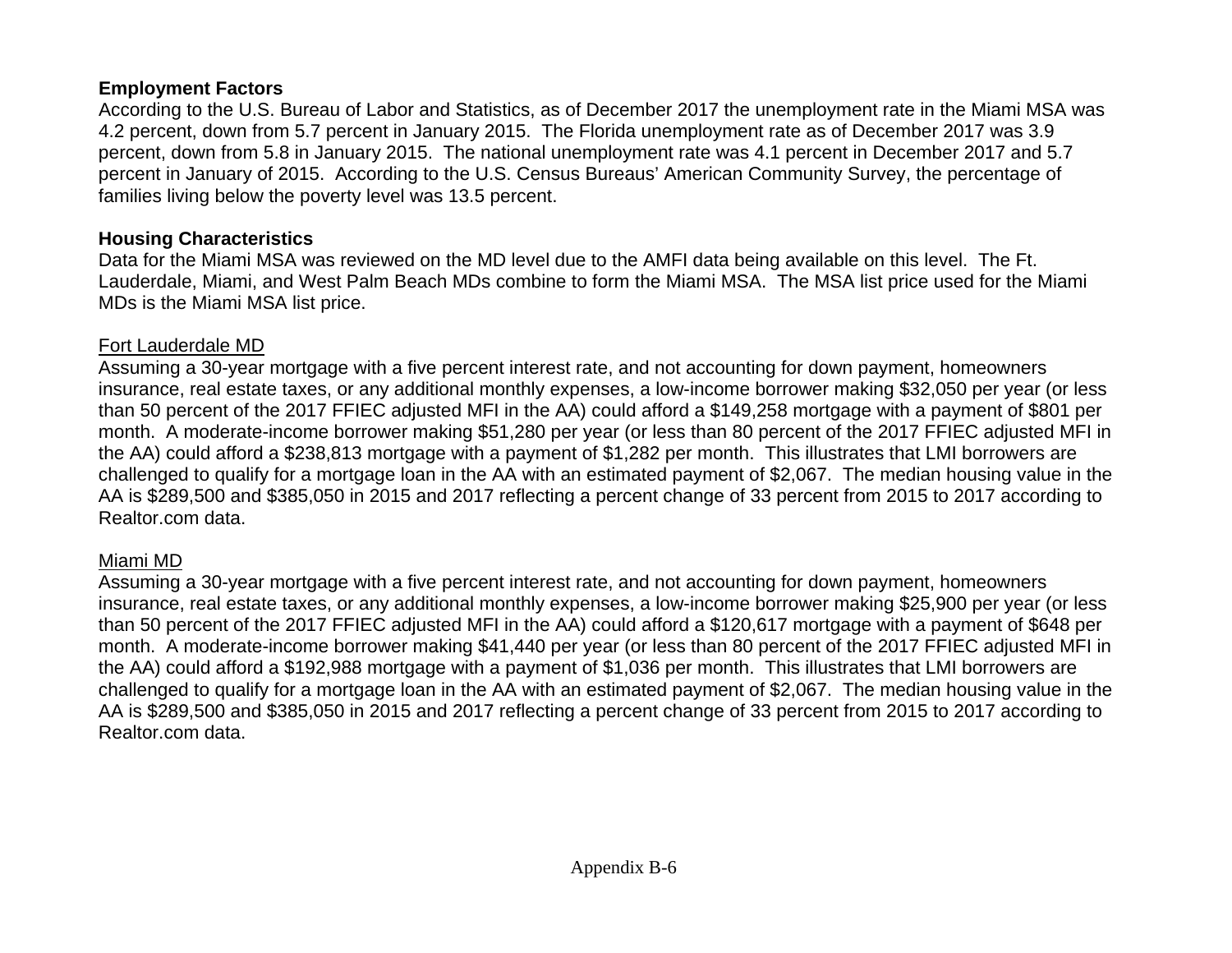#### West Palm MD

Assuming a 30-year mortgage with a five percent interest rate, and not accounting for down payment, homeowners insurance, real estate taxes, or any additional monthly expenses, a low-income borrower making \$33,950 per year (or less than 50 percent of the 2017 FFIEC adjusted MFI in the AA) could afford a \$158,107 mortgage with a payment of \$849 per month. A moderate-income borrower making \$54,320 per year (or less than 80 percent of the 2017 FFIEC adjusted MFI in the AA) could afford a \$252,970 mortgage with a payment of \$1,358 per month. This illustrates that LMI borrowers are challenged to qualify for a mortgage loan in the AA with an estimated payment of \$2,067. The median housing value in the AA is \$289,500 and \$385,050 in 2015 and 2017 reflecting a percent change of 33 percent from 2015 to 2017 according to Realtor.com data.

## **Economic Conditions**

According to Moody's Analytics, key economic drivers in the Miami MSA are logistics, tourism, and financial centers, with construction helping to boost the labor market. For the past year, the unemployment rate and labor force are static due to a lack of wage growth. Since the labor force is not growing, the area is trading old jobs in wholesale trade for new jobs in construction. Wage growth is weak because employees who switch professions must survive a period of on-the-job training that is less productive for the entire enterprise. The major employers in the area are the University of Miami and Jackson Health System, which are responding to a growing need for services as an increasing share of the population ages and the overall population grows.

## **Community Contacts**

Discussions occurred with two community contacts located in the AA during 2017. One contact represents an organization that provides financial empowerment services to LMI women. The contact noted the primary source of employment is in the service industry and the economic conditions have gotten worse. Manufacturing businesses have left the MSA. The other contact represents a collaboration of nonprofits and private sector businesses and organizations. The contact noted the affordable housing continues to be a major concern in the MSA.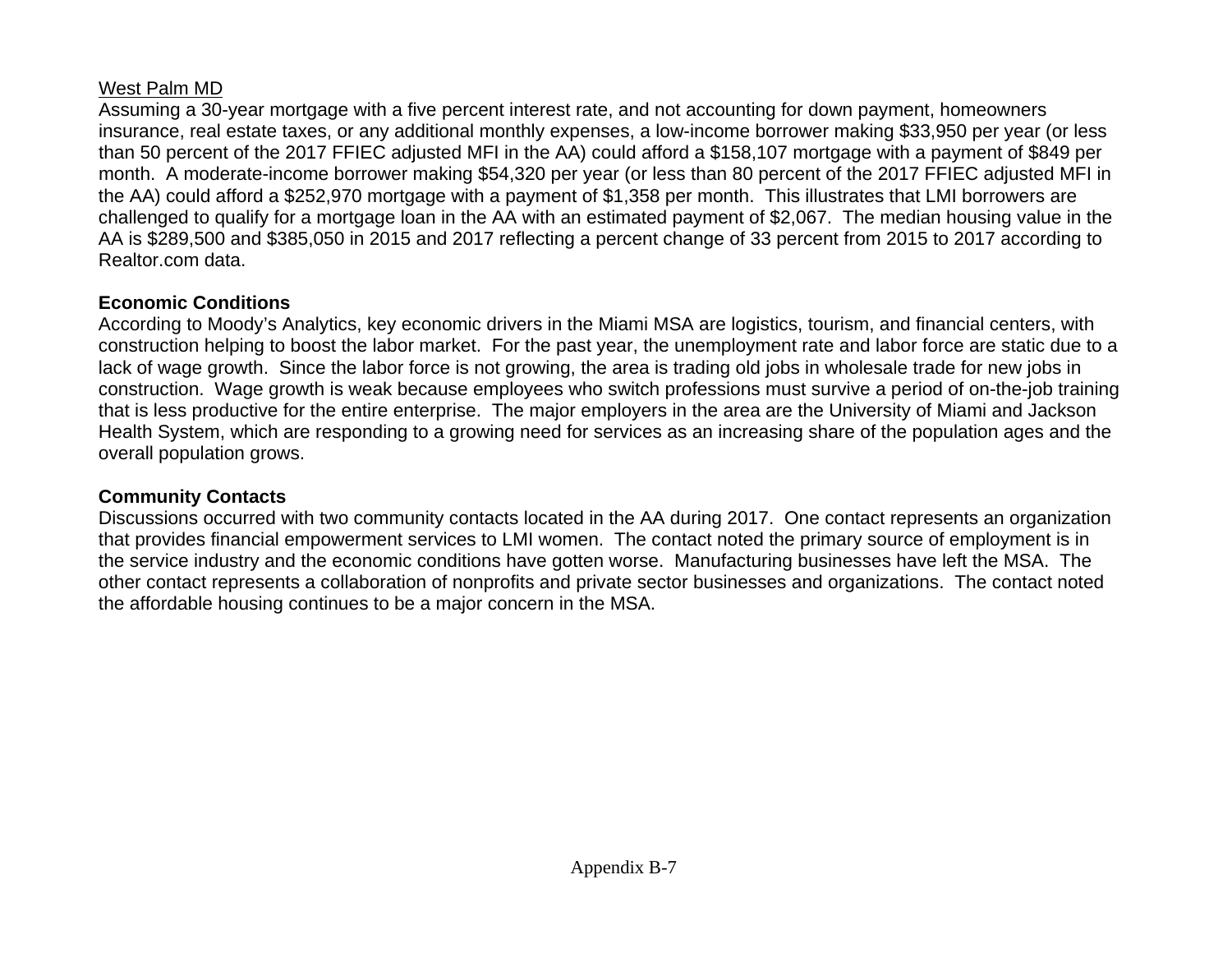## **Appendix C: Tables of Performance Data**

## **Content of Standardized Tables**

A separate set of tables is provided for each state and multistate metropolitan areas. References to the "bank" include activities of any affiliates that the bank provided for consideration (refer to appendix A: Scope of the Examination). For purposes of reviewing the lending test tables, the following are applicable: (1) purchased loans are treated as originations/purchases and market share is the number of loans originated and purchased by the bank as a percentage of the aggregate number of reportable loans originated and purchased by all lenders in the AA; (2) Partially geocoded loans (loans where no census tract is provided) cannot be broken down by income geographies and, therefore, are only reflected in the Total Loans in the tables; and (3) Partially geocoded loans are included in the Total Loans and % Bank Loans Column in the tables. Deposit data are compiled by the FDIC and are available as of June 30<sup>th</sup> of each year. Tables without data are not included in this PE.

The following is a listing and brief description of the tables included in each set:

- **Table 1. Lending Volume** Presents the number and dollar amount of reportable loans originated and purchased by the bank over the evaluation period by MA/assessment area. Community development loans to statewide or regional entities or made outside the bank's assessment area may receive positive CRA consideration. See Interagency Q&A's .12 (i) - 5 and - 6 for guidance on when a bank may receive positive CRA consideration for such loans.
- **Table 1. Other Products** Presents the number and dollar amount of any unreported category of loans originated and purchased by the bank, if applicable, over the evaluation period by MA/assessment area. Examples include consumer loans or other data that a bank may provide, at its option, concerning its lending performance. This is a two-page table that lists specific categories.
- **Table O. Geographic Distribution of Home Mortgage Loans** Compares the percentage distribution of the number of loans originated and purchased by the bank in low-, moderate-, middle-, and upper-income geographies to the percentage distribution of owner-occupied housing units throughout those geographies. The table also presents market share information based on the most recent aggregate market data available.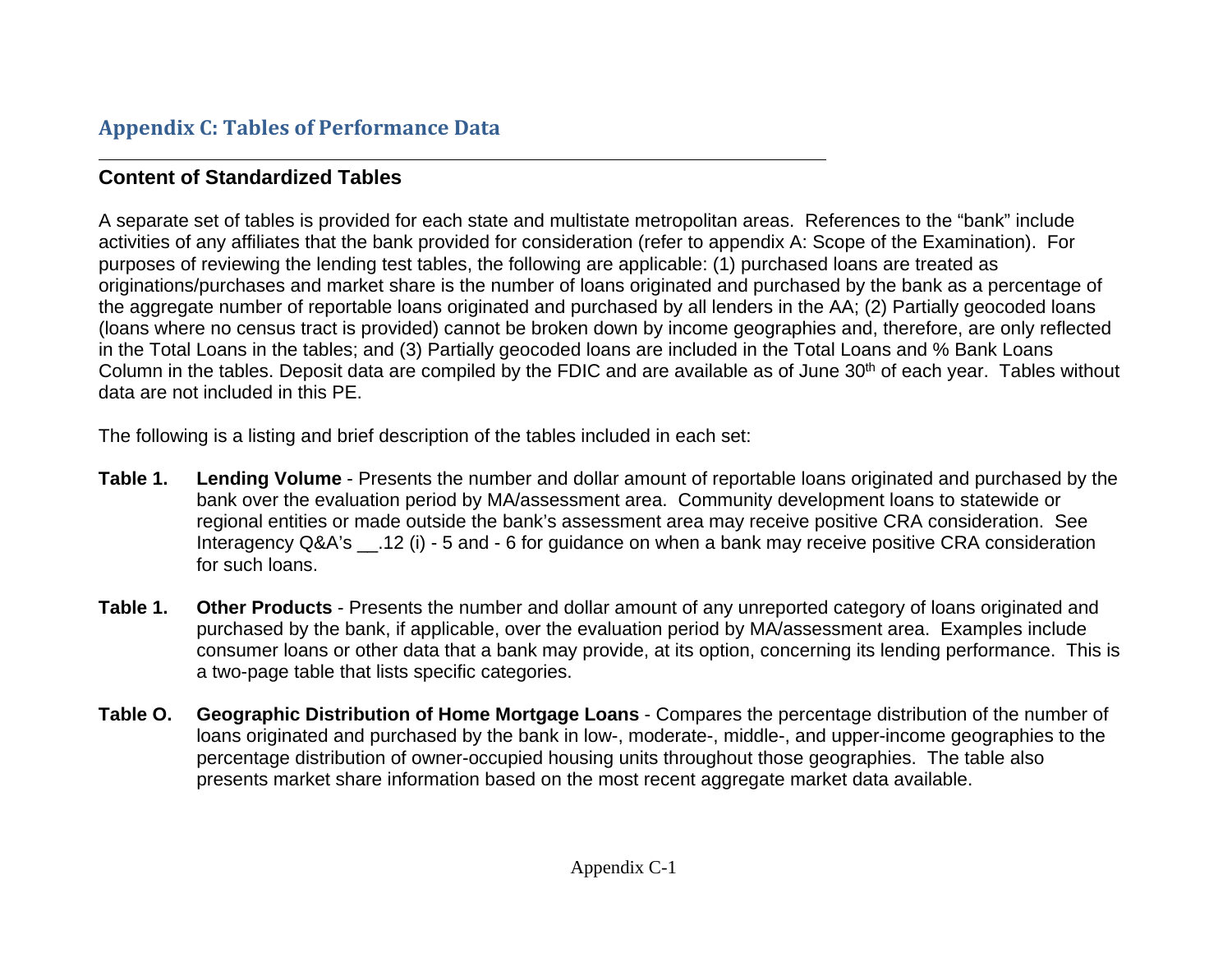- **Table P. Borrower Distribution of Home Mortgage Loans** Compares the percentage distribution of the number of loans originated and purchased by the bank to low-, moderate-, middle-, and upper-income borrowers to the percentage distribution of families by income level in each AA. The table also presents market share information based on the most recent aggregate market data available.
- **Table Q. Geographic Distribution of Small Loans to Businesses** The percentage distribution of the number of small loans (less than or equal to \$1 million) to businesses originated and purchased by the bank in low-, moderate-, middle-, and upper-income geographies compared to the percentage distribution of businesses (regardless of revenue size) throughout those geographies. The table also presents market share information based on the most recent aggregate market data available. Because small business data are not available for geographic areas smaller than counties, it may be necessary to use geographic areas larger than the bank's AA.
- **Table R. Borrower Distribution of Small Loans to Businesses** Compares the percentage distribution of the number of small loans (less than or equal to \$1 million) originated and purchased by the bank to businesses with revenues of \$1 million or less to the percentage distribution of businesses with revenues of \$1 million or less. In addition, the table presents the percentage distribution of the number of loans originated and purchased by the bank by loan size, regardless of the revenue size of the business. Market share information is presented based on the most recent aggregate market data available.
- **Table 14. Qualified Investments** Presents the number and dollar amount of qualified investments made by the bank in each MA/AA. The table separately presents investments made during prior evaluation periods that are still outstanding and investments made during the current evaluation period. Prior-period investments are reflected at their book value as of the end of the evaluation period. Current period investments are reflected at their original investment amount even if that amount is greater than the current book value of the investment. The table also presents the number and dollar amount of unfunded qualified investment commitments. In order to be included, an unfunded commitment must be legally binding and tracked and recorded by the bank's financial reporting system.

A bank may receive positive consideration for qualified investments in statewide/regional entities or made outside of the bank's assessment area. See Interagency Q&As \_\_.12 –(h)-6 and 7 for guidance on when a bank may receive positive CRA consideration for such investments.

**Table 15. Distribution of Branch Delivery System and Branch Openings/Closings** - Compares the percentage distribution of the number of the bank's branches in low-, moderate-, middle-, and upper-income geographies to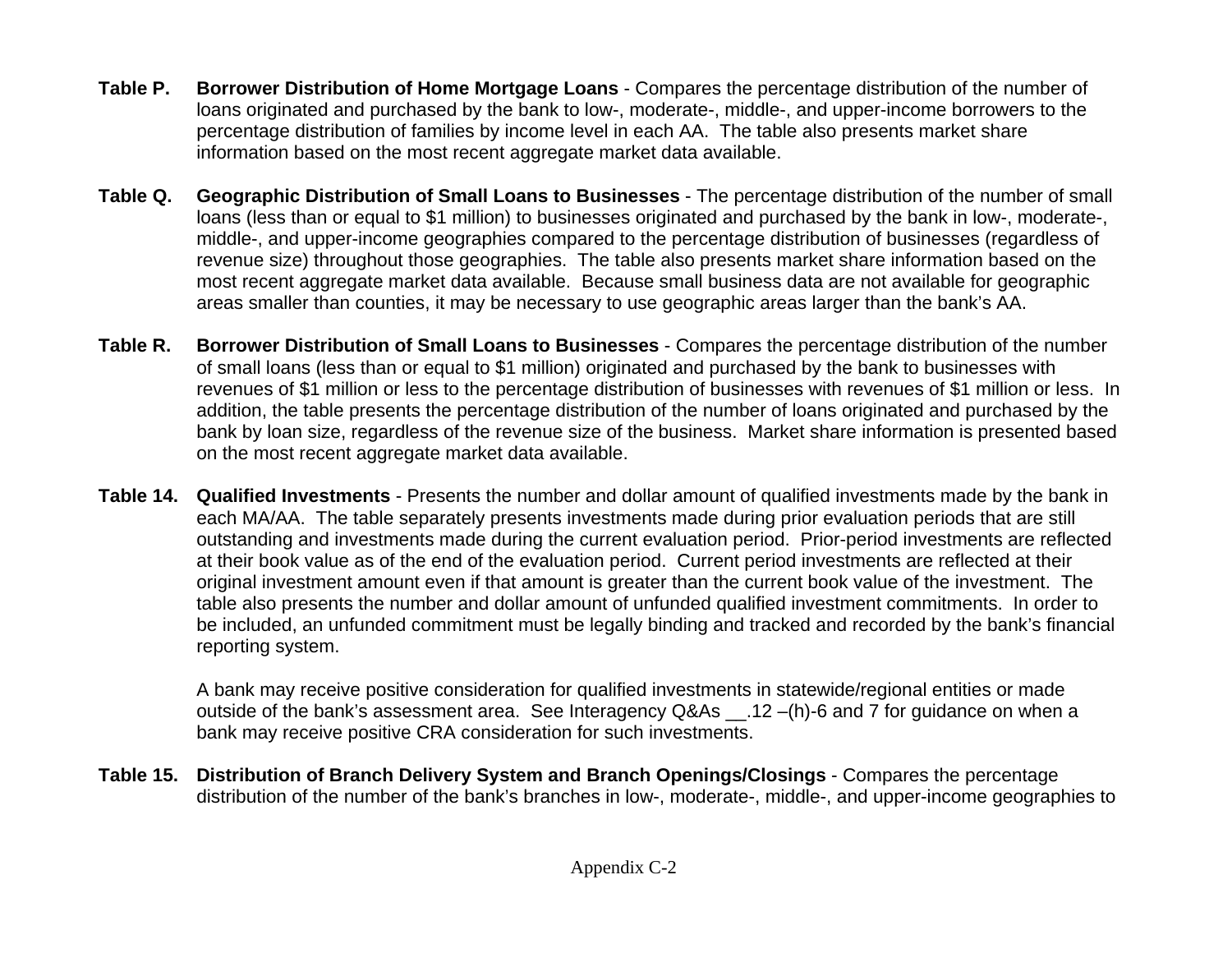the percentage of the population within each geography in each MA/AA. The table also presents data on branch openings and closings in each MA/AA.

| LENDING VOLUME             |                                       |       |               |     | Geography: TIAA                     |   |                      | Evaluation Period: JANUARY 1, 2015 TO DECEMBER 31, 2017 |                                  |       |                                |                                   |  |  |
|----------------------------|---------------------------------------|-------|---------------|-----|-------------------------------------|---|----------------------|---------------------------------------------------------|----------------------------------|-------|--------------------------------|-----------------------------------|--|--|
|                            | $%$ of<br>Rated<br>Area               |       | Home Mortgage |     | Small Loans to<br><b>Businesses</b> |   | Small Loans to Farms |                                                         | Community<br>Development Loans** |       | <b>Total Reported</b><br>Loans | % of Rated<br>Area<br>Deposits in |  |  |
| Assessment Area:           | Loans $(\#)$<br>in MA/AA <sup>*</sup> | #     | \$ (000's)    | #   | \$ (000's)                          | # | \$ (000's)           | #                                                       | \$ (000's)                       | #     | \$(000's)                      | MA/AA***                          |  |  |
| <b>Full Review:</b>        |                                       |       |               |     |                                     |   |                      |                                                         |                                  |       |                                |                                   |  |  |
| Cape Coral CSA             | 14.1                                  | .361  | 356,071       | 54  | 429                                 |   |                      |                                                         |                                  | 1.415 | 356,500                        | 5                                 |  |  |
| Jacksonville MSA           | 43                                    | 4,210 | 668,839       | 115 | 7.019                               |   |                      |                                                         | 20.750                           | 4,336 | 696,608                        | 86.5                              |  |  |
| Miami MSA                  | 37.2                                  | 3.716 | 956,532       | 28  | 73                                  |   |                      | 4                                                       | 3.072                            | 3.748 | 959,677                        | 6                                 |  |  |
| Tampa MSA                  | 5.8                                   | 570   | 101.062       | 9   | 48                                  |   |                      | ົ                                                       | 500                              | 581   | 101.610                        | 2.5                               |  |  |
| Statewide without<br>P/M/F | 0.0                                   |       | Ω             | 0   |                                     |   | $\Omega$             | 2                                                       | 17                               |       | 17                             | 0.0                               |  |  |

<sup>\*</sup> Loan Data as of December 31, 2017. Rated area refers to either state or multistate MA rating area.

<sup>\*\*</sup> The evaluation period for CD Loans is from September 1, 2015 to December 31, 2017.

<sup>\*\*\*</sup> Deposit Data as of June 30, 2017. Rated Area refers to either the state, multistate MA, or institution, as appropriate.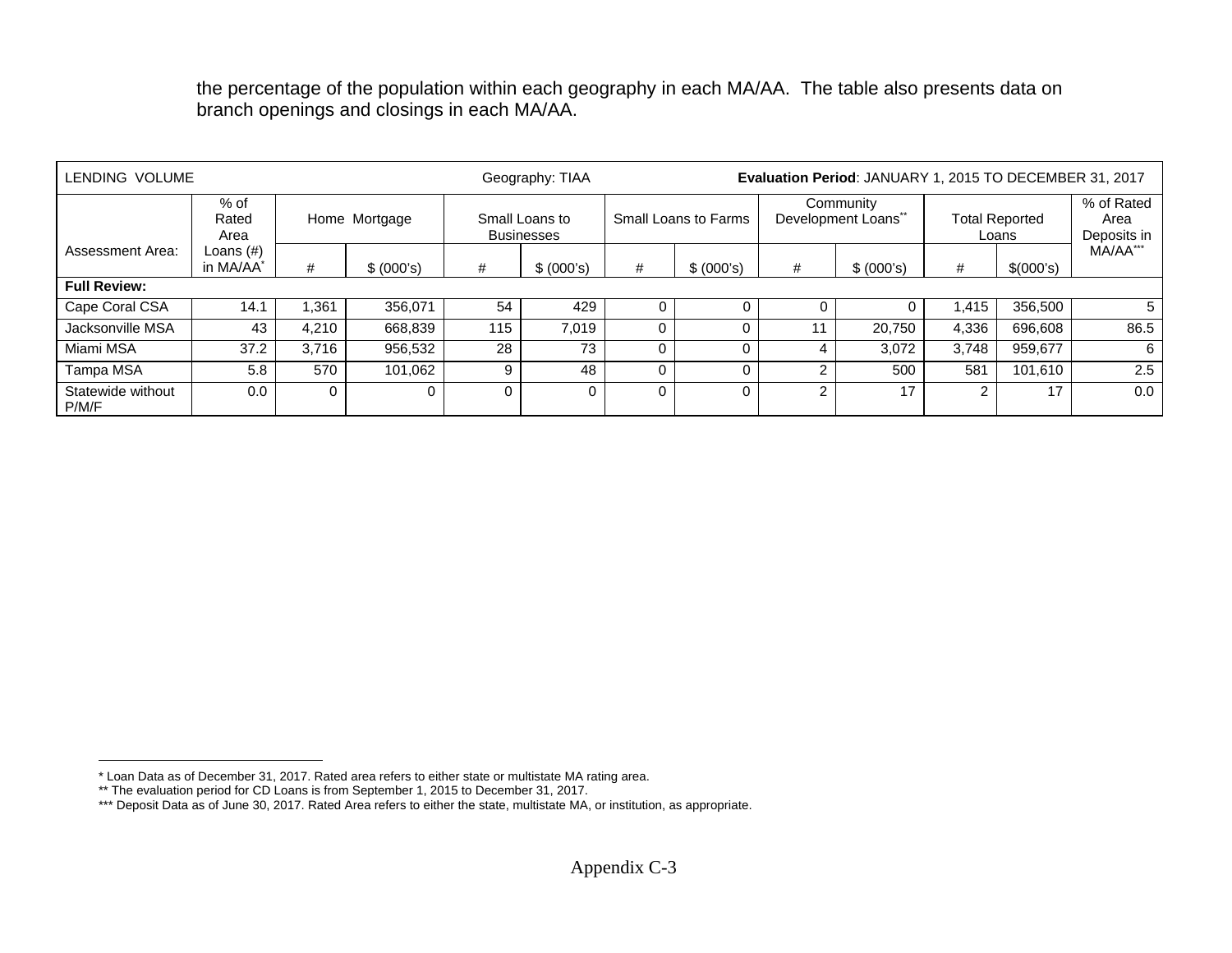## **Table O : Assessment Area Distribution of Home Mortgage Loans by Income Category of the Geography**

|                            | Total Home Mortgage Loans<br>Low Income Tracts |                             |      |                                         |                                                          |                                 |                         |                                                             |               | Moderate-Income Tracts                 |                                                                    |            | Middle-Income Tracts  |                                                                |               | <b>Upper-Income Tracts</b>                                | Not Available-Income Tracts                                 |               |     |  |
|----------------------------|------------------------------------------------|-----------------------------|------|-----------------------------------------|----------------------------------------------------------|---------------------------------|-------------------------|-------------------------------------------------------------|---------------|----------------------------------------|--------------------------------------------------------------------|------------|-----------------------|----------------------------------------------------------------|---------------|-----------------------------------------------------------|-------------------------------------------------------------|---------------|-----|--|
| <b>Assessment</b><br>Area: | #                                              | $\mathbf{s}$                |      | % of   Overall<br><b>Total   Market</b> | $%$ of<br><b>Owner</b><br><b>Housing</b><br><b>Units</b> | $\frac{9}{6}$<br><b>Loans</b> l | Occupied Bank Aggregate | $%$ of<br>Owner<br><b>Housing   Loans  </b><br><b>Units</b> | $\frac{9}{6}$ | Occupied   Bank   Aggregate   Occupied | $%$ of<br><b>Owner</b><br><b>Housing   Loans  </b><br><b>Units</b> | $\sqrt{2}$ | <b>Bank Aggregate</b> | $%$ of<br><b>Owner</b><br><b>Housing Loans</b><br><b>Units</b> | $\frac{9}{6}$ | Occupied   Bank   Aggregate   Occupied   Bank   Aggregate | $%$ of<br>Owner<br><b>Housing   Loans  </b><br><b>Units</b> | $\frac{9}{6}$ |     |  |
| Cape Coral<br><b>CSA</b>   | 353                                            | 85,635                      | 11.6 | 41,286                                  | 2.1                                                      | 4.5                             | 1.5                     | 17.8                                                        | 27.8          | 19.3                                   | 43.2                                                               | 41.4       | 45.0                  | 36.9                                                           | 26.3          | 34.2                                                      | 0.0                                                         | 0.0           | 0.1 |  |
| Jacksonville<br><b>MSA</b> |                                                | .409 221.546                | 46.2 | 30.912                                  | 5.8                                                      | 5.8                             | 2.2                     | 23.6                                                        | 21.2          | 21.3                                   | 39.8                                                               | 39.5       | 41.3                  | 30.8                                                           | 33.4          | 35.2                                                      | 0.0                                                         | 0.0           | 0.0 |  |
| Miami MSA                  |                                                | 075 255,697                 | 35.2 | 140.541                                 | 2.6                                                      | 3.6                             | 2.3                     | 23.2                                                        | 25.9          | 20.5                                   | 32.9                                                               | 31.3       | 34.1                  | 41.2                                                           | 39.1          | 42.8                                                      | 0.2                                                         | 0.2           | 0.4 |  |
| Tampa MSA                  | 216                                            | 38,882                      | 7.1  | 32.418                                  | 1.7                                                      | 3.7                             | 1.5                     | 14.0                                                        | 17.1          | 13.0                                   | 47.8                                                               | 48.1       | 48.2                  | 36.5                                                           | 31.0          | 37.4                                                      | 0.0                                                         | 0.0           | 0.0 |  |
| <b>Total</b>               |                                                | 3,053 601,760 100.0 245,157 |      |                                         | 2.7                                                      | 4.7                             | 2.0                     | 21.3                                                        | 23.3          | 19.4                                   | 36.9                                                               | 37.4       | 38.7                  | 39.0                                                           | 34.4          | 39.7                                                      | 0.1                                                         | 0.1           | 0.2 |  |

*Source: 2015 ACS Census; 01/01/2017 - 12/31/2017 Bank Data, 2017 HMDA Aggregate Data, "--" data not available. Due to rounding, totals may not equal 100.* 

## **Table O : Assessment Area Distribution of Home Mortgage Loans by Income Category of the Geography**

**2015-16** 

**2017** 

|                                                                                                                | <b>Total Home Mortgage Loans</b><br>Low Income Tracts |                               |      |                                              |                                                         |               |                                                                                                                                   |                                                           | <b>Moderate-Income Tracts</b> | Middle-Income Tracts |                                                                    |               |      | <b>Upper-Income Tracts</b>                                  |               | Not Available-Income Tracts |                                                             |               |     |
|----------------------------------------------------------------------------------------------------------------|-------------------------------------------------------|-------------------------------|------|----------------------------------------------|---------------------------------------------------------|---------------|-----------------------------------------------------------------------------------------------------------------------------------|-----------------------------------------------------------|-------------------------------|----------------------|--------------------------------------------------------------------|---------------|------|-------------------------------------------------------------|---------------|-----------------------------|-------------------------------------------------------------|---------------|-----|
| <b>Assessment</b><br>Area:                                                                                     | #                                                     |                               |      | % of <i>Overall</i><br><b>Total   Market</b> | $%$ of<br><b>Owner</b><br><b>Housing Loans</b><br>Units | $\frac{9}{6}$ | Occupied  Bank  Aggregate Occupied  Bank  Aggregate Occupied  Bank  Aggregate Occupied  Bank  Aggregate Occupied  Bank  Aggregate | $%$ of<br>Owner<br><b>Housing   Loans</b><br><b>Units</b> | $\frac{9}{6}$                 |                      | $%$ of<br><b>Owner</b><br><b>Housing   Loans  </b><br><b>Units</b> | $\frac{9}{6}$ |      | $%$ of<br>Owner<br><b>Housing   Loans  </b><br><b>Units</b> | $\frac{9}{6}$ |                             | $%$ of<br>Owner<br><b>Housing   Loans  </b><br><b>Units</b> | $\frac{9}{6}$ |     |
| Cape Coral<br><b>CSA</b>                                                                                       | 1,008                                                 | 270.436                       | 14.8 | 42.396                                       | 1.7                                                     | 0.8           | 1.5                                                                                                                               | 14.9                                                      | 9.6                           | 12.7                 | 52.4                                                               | 52.3          | 55.3 | 31.0                                                        | 37.3          | 30.5                        | 0.0                                                         | 0.0           | 0.0 |
| Jacksonville<br>MSA                                                                                            | 2,801                                                 | 447,293                       | 41.2 | 29.797                                       | 4.8                                                     | 1.9           | 1.4                                                                                                                               | 20.6                                                      | 18.1                          | 15.2                 | 42.4                                                               | 38.3          | 43.9 | 32.3                                                        | 41.7          | 39.5                        | 0.0                                                         | 0.0           | 0.0 |
| Miami MSA                                                                                                      | 2,641                                                 | 700,835                       | 38.8 | 145.423                                      | 2.1                                                     | 2.2           | 1.2                                                                                                                               | 23.1                                                      | 17.0                          | 16.8                 | 36.3                                                               | 34.8          | 36.9 | 38.6                                                        | 46.0          | 45.0                        | 0.0                                                         | 0.0           | 0.1 |
| Tampa MSA                                                                                                      | 354                                                   | 62.180                        | 5.2  | 31,719                                       | 0.9                                                     | 2.8           | 0.7                                                                                                                               | 16.8                                                      | 17.2                          | 12.4                 | 49.7                                                               | 51.1          | 50.0 | 32.6                                                        | 28.8          | 37.0                        | 0.0                                                         | 0.0           | 0.0 |
| <b>Total</b>                                                                                                   |                                                       | 6,804 1,480,744 100.0 249,335 |      |                                              | 2.1                                                     | 1.9           | 1.2                                                                                                                               | 20.9                                                      | 16.4                          | 15.3                 | 40.8                                                               | 39.7          | 42.5 | 36.1                                                        | 42.0          | 40.8                        | 0.0                                                         | 0.0           | 0.1 |
| Source: 2010 U.S Census; 01/01/2015 - 12/31/2016 Bank Data, 2016 HMDA Aggregate Data, "--" data not available. |                                                       |                               |      |                                              |                                                         |               |                                                                                                                                   |                                                           |                               |                      |                                                                    |               |      |                                                             |               |                             |                                                             |               |     |

*Due to rounding, totals may not equal 100.*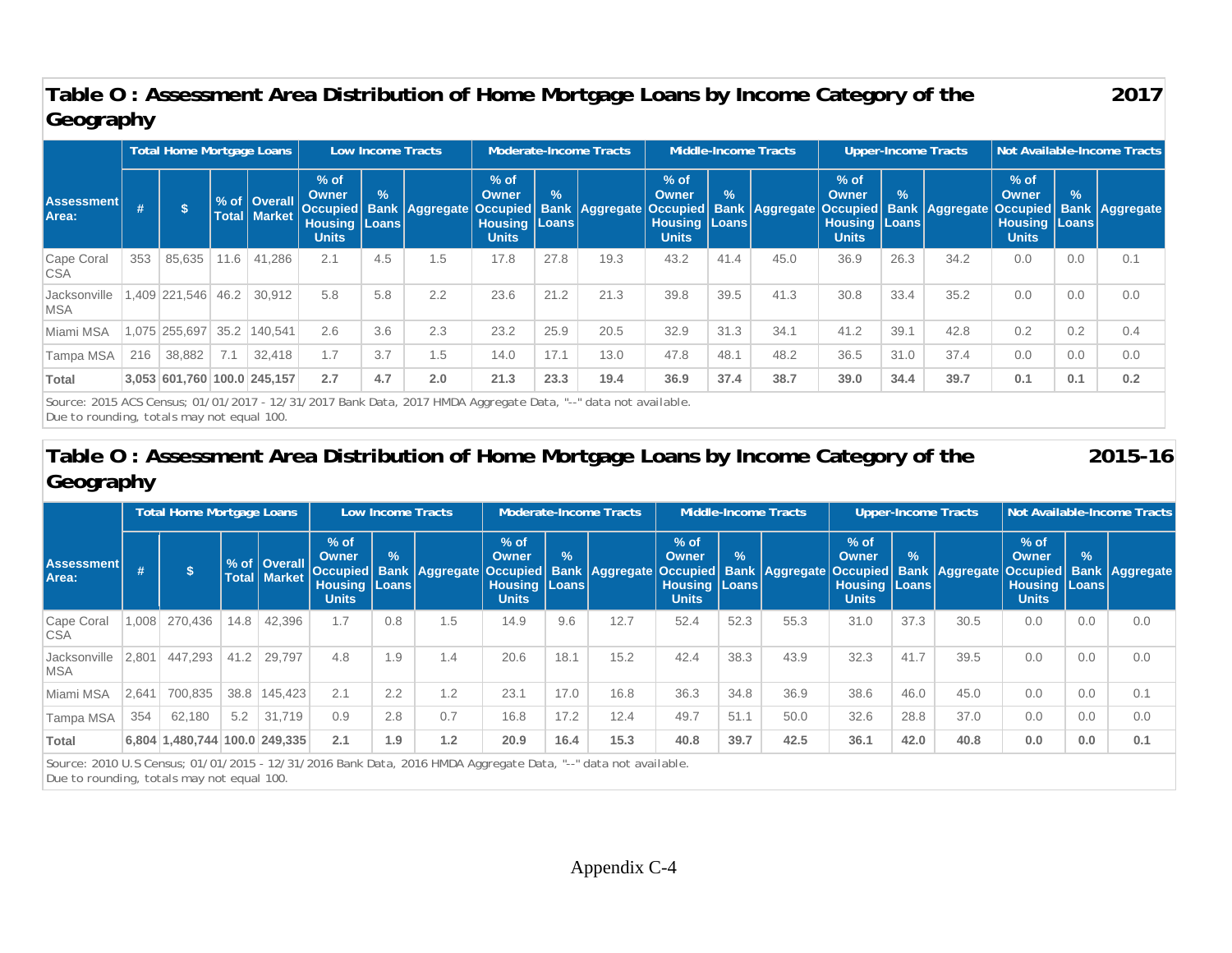## **Table P: Assessment Area Distribution of Home Mortgage Loans by Income Category of the Borrower**

|                            | <b>Total Home Mortgage Loans</b> |                             |      |                |                                         |                               | <b>Low Income Borrowers</b> | Moderate-Income<br><b>Borrowers</b> |                               |                         | <b>Middle-Income Borrowers</b> |                        |                         |               |                               | <b>Upper-Income Borrowers</b> | Not Available-Income<br><b>Borrowers</b> |                               |                       |  |
|----------------------------|----------------------------------|-----------------------------|------|----------------|-----------------------------------------|-------------------------------|-----------------------------|-------------------------------------|-------------------------------|-------------------------|--------------------------------|------------------------|-------------------------|---------------|-------------------------------|-------------------------------|------------------------------------------|-------------------------------|-----------------------|--|
| <b>Assessment</b><br>Area: |                                  |                             |      | % of   Overall | $\sqrt{2}$<br>Total   Market   Families | $\frac{9}{6}$<br><b>Loans</b> | Bank Aggregate Families     | $\%$                                | $\frac{1}{2}$<br><b>Loans</b> | Bank Aggregate Families | $\frac{9}{6}$                  | $\frac{1}{2}$<br>Loans | Bank Aggregate Families | $\frac{9}{6}$ | $\frac{9}{6}$<br><b>Loans</b> | Bank Aggregate Families       | $\frac{1}{2}$                            | $\frac{9}{6}$<br><b>Loans</b> | <b>Bank Aggregate</b> |  |
| Cape Coral<br><b>CSA</b>   | 353                              | 85,635                      | 11.6 | 41,286         | 20.8                                    | 10.8                          | 2.8                         | 18.2                                | 14.2                          | 13.5                    | 19.5                           | 9.3                    | 18.9                    | 41.5          | 45.3                          | 49.1                          | 0.0                                      | 20.4                          | 15.7                  |  |
| Jacksonville<br><b>MSA</b> |                                  | 1,409 221,546               | 46.2 | 30,912         | 25.1                                    | 14.1                          | 6.5                         | 18.1                                | 27.2                          | 17.9                    | 19.7                           | 22.4                   | 21.6                    | 37.2          | 26.6                          | 31.7                          | 0.0                                      | 9.8                           | 22.3                  |  |
| Miami MSA                  | 1.075                            | 255,697                     | 35.2 | 140.541        | 23.1                                    | 6.5                           | 2.6                         | 17.0                                | 14.8                          | 10.6                    | 17.7                           | 11.2                   | 18.9                    | 42.2          | 35.5                          | 50.9                          | 0.0                                      | 32.0                          | 17.0                  |  |
| Tampa MSA                  | 216                              | 38,882                      | 7.1  | 32.418         | 20.3                                    | 15.3                          | 3.7                         | 17.4                                | 13.4                          | 13.7                    | 19.3                           | 11.1                   | 20.0                    | 43.0          | 31.5                          | 46.1                          | 0.0                                      | 28.7                          | 16.5                  |  |
| <b>Total</b>               |                                  | 3,053 601,760 100.0 245,157 |      |                | 22.7                                    | 11.1                          | 3.3                         | 17.3                                | 20.3                          | 12.4                    | 18.3                           | 16.1                   | 19.4                    | 41.7          | 32.3                          | 47.6                          | 0.0                                      | 20.2                          | 17.4                  |  |
|                            |                                  |                             |      |                |                                         |                               |                             |                                     |                               |                         |                                |                        |                         |               |                               |                               |                                          |                               |                       |  |

**2017** 

**2015-16** 

*Source: 2015 ACS Census; 01/01/2017 - 12/31/2017 Bank Data, 2017 HMDA Aggregate Data, "--" data not available. Due to rounding, totals may not equal 100.* 

## **Table P: Assessment Area Distribution of Home Mortgage Loans by Income Category of the Borrower**

Total Home Mortgage Loans | Low Income Borrowers | Moderate-Income **Borrowers** Middle-Income Borrowers | Upper-Income Borrowers | Not Available-Income **Borrowers Assessment**  Assessment # \$ % of Overall % & Bank Aggregate 6 % Bank Aggregate % 8 % Bank Aggregate % % 8 % Aggregate % % %<br>Area: # \$ Total Market Families Loans Families Eamilies Loans Families Families Eamilies Families (Loans Famili Cape Coral **CSA** 1,008| 270,436 | 14.8 | 42,396 | 19.7 | 3.0 | 2.8 | 18.7 | 14.4 | 12.6 | 20.6 | 16.7 | 18.2 | 40.9 | 59.7 | 51.6 | 0.0 | 6.3 | 14.8 **Jacksonville** MSA 2,801 447,293 41.2 29,797 23.2 13.0 6.6 18.2 26.1 17.6 21.8 22.8 21.1 36.8 31.2 32.4 0.0 6.9 22.3 Miami MSA |2,641| 700,835 | 38.8 |145,423| 22.4 | 3.4 | 2.2 | 17.3 | 12.0 | 9.6 | 18.9 | 19.3 | 17.6 | 41.3 | 53.7 | 53.7 | 0.0 | 11.7 | 16.8 Tampa MSA | 354 | 62,180 | 5.2 | 31,719 | 19.2 | 7.1 | 3.7 | 18.4 | 17.5 | 14.2 | 20.9 | 18.4 | 19.1 | 141.5 | 39.5 | 47.3 | 0.0 | 17.5 | 15.8 **Total 6,804 1,480,744 100.0 249,335 21.8 7.5 3.0 17.7 18.5 11.7 19.7 20.3 18.3 40.8 44.6 50.0 0.0 9.2 17.0** 

*Source: 2010 U.S. Census; 01/01/2015 - 12/31/2016 Bank Data, 2016 HMDA Aggregate Data, "--" data not available. Due to rounding, totals may not equal 100.*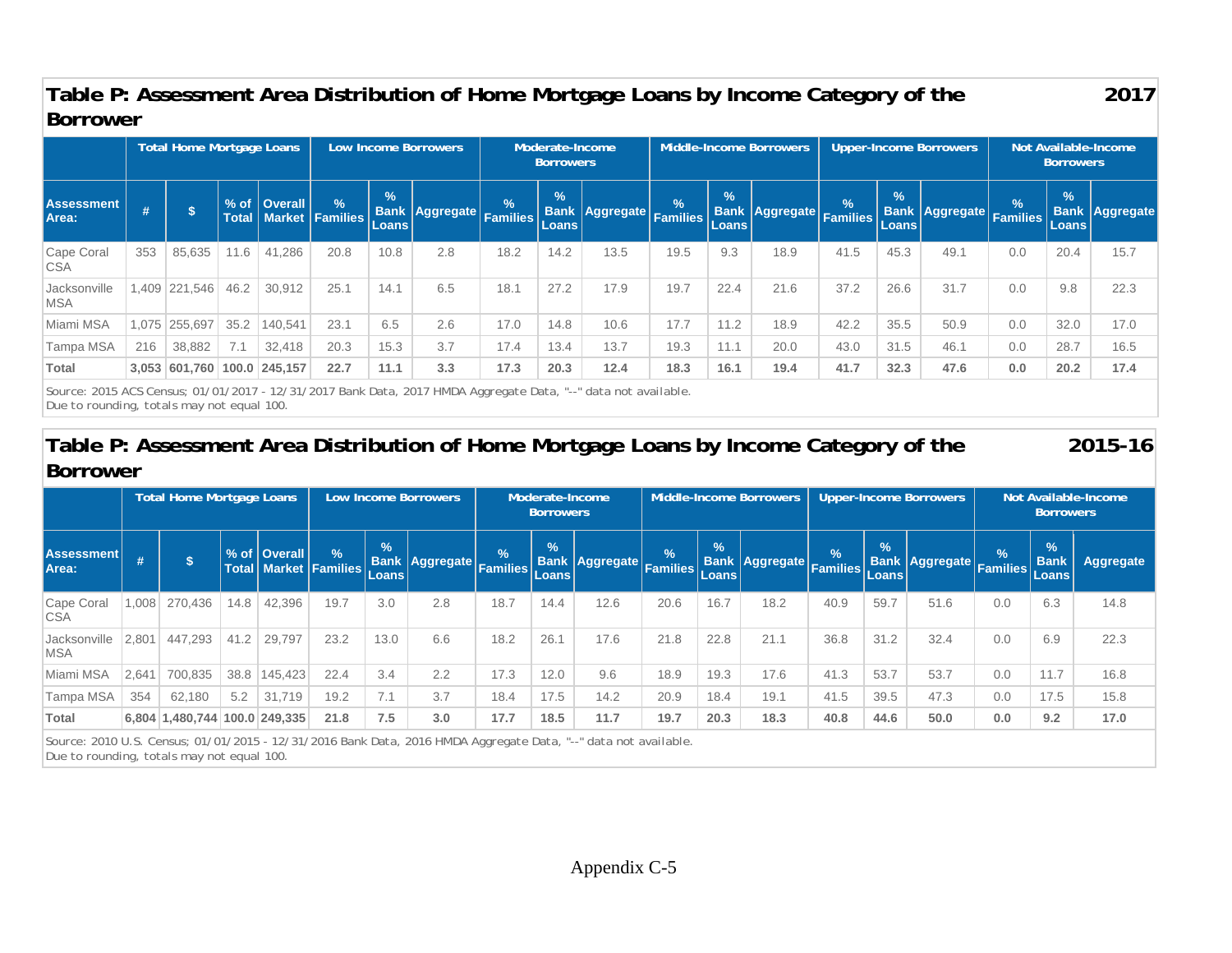## **Table Q: Assessment Area Distribution of Loans to Small Businesses by Income Category of the Geography**

**2017** 

|                              | Total Loans to Small<br><b>Businesses</b> |            |                        |                                 |                                               | Low Income Tracts                         |                          | Moderate-Income Tracts                        |                            |                            | Middle-Income Tracts                   |                                   |                            | <b>Upper-Income Tracts</b>             |                             |                            | Not Available-Income<br><b>Tracts</b>         |                             |                                      |  |
|------------------------------|-------------------------------------------|------------|------------------------|---------------------------------|-----------------------------------------------|-------------------------------------------|--------------------------|-----------------------------------------------|----------------------------|----------------------------|----------------------------------------|-----------------------------------|----------------------------|----------------------------------------|-----------------------------|----------------------------|-----------------------------------------------|-----------------------------|--------------------------------------|--|
| <b>Assessmen</b><br>It Area: | #                                         | $\sqrt{5}$ | $%$ of<br><b>Total</b> | <b>Overall</b><br><b>Market</b> | $\frac{9}{6}$<br><b>Busine</b><br><b>sses</b> | $\sqrt{2}$<br><b>Bank</b><br><b>Loans</b> | <b>Aggr</b><br>egat<br>e | $\frac{9}{6}$<br><b>Business</b><br><b>es</b> | $\frac{9}{6}$<br>Loan<br>s | <b>Bank Aggrega</b><br>te. | $\frac{9}{6}$<br><b>Business</b><br>es | $\frac{9}{6}$<br>Loan<br><b>s</b> | <b>Bank Aggrega</b><br>te. | $\frac{9}{6}$<br><b>Business</b><br>es | $\frac{9}{6}$<br>Loan<br>s. | <b>Bank Aggrega</b><br>te. | $\frac{1}{2}$<br><b>Business</b><br><b>es</b> | $\frac{9}{6}$<br>Loan<br>s. | <b>Bank Aggrega</b><br><sub>te</sub> |  |
| Cape Coral<br><b>CSA</b>     | 15                                        | 53         | 25.9                   | 36,594                          | 3.3                                           | 6.7                                       | 2.5                      | 14.0                                          | 0.0                        | 11.7                       | 48.0                                   | 20.0                              | 45.4                       | 34.7                                   | 73.3                        | 40.4                       | 0.1                                           | 0.0                         | 0.0                                  |  |
| Jacksonville<br><b>MSA</b>   | 30                                        | 778        | 51.7                   | 19,670                          | 5.3                                           | 13.3                                      | 5                        | 24.9                                          | 26.7                       | 23.1                       | 37.2                                   | 33.3                              | 33.9                       | 32.6                                   | 26.7                        | 38.1                       | 0.0                                           | 0.0                         | 0.0                                  |  |
| Miami MSA                    | 10                                        | 30         | 17.2                   | 242,848                         | 3.4                                           | 0.0                                       | 3.3                      | 21.8                                          | 10.0                       | 20.7                       | 30.2                                   | 20.0                              | 28.8                       | 43.8                                   | 70.0                        | 47.2                       | 1.2                                           | 0.0                         | 1.1                                  |  |
| Tampa MSA                    | 3                                         | 9          | 5.2                    | 28,204                          | 1.2                                           | 0.0                                       | $.5 -$                   | 17.2                                          | 0.0                        | 17.3                       | 45.0                                   | 0.0                               | 44.7                       | 36.6                                   | 100.0                       | 36.4                       | 0.0                                           | 0.0                         | 0.0                                  |  |
| Total                        |                                           | 58 870     | 100.0                  | 327,316                         | 4.1                                           | 10.3                                      | 3.9                      | 21.1                                          | 13.8                       | 19.3                       | 31.3                                   | 24.1                              | 30.1                       | 42.7                                   | 51.7                        | 45.8                       | 0.9                                           | 0.0                         | 0.8                                  |  |

*Source: 2017 D&B Data; 01/01/2017 - 12/31/2017 Bank Data; 2016 CRA Aggregate Data, "--" data not available. Due to rounding, totals may not equal 100.* 

## **Table Q: Assessment Area Distribution of Loans to Small Businesses by Income Category of the Geography**

**2015-16** 

| Total Loans to Small<br><b>Businesses</b> |       |                        | Low Income Tracts |             |                             | Moderate-Income Tracts |                                               |                                        | Middle-Income Tracts |                                      |                             |      |                                        |                             | Not Available-Income<br><b>Tracts</b> |                            |                                        |                           |
|-------------------------------------------|-------|------------------------|-------------------|-------------|-----------------------------|------------------------|-----------------------------------------------|----------------------------------------|----------------------|--------------------------------------|-----------------------------|------|----------------------------------------|-----------------------------|---------------------------------------|----------------------------|----------------------------------------|---------------------------|
|                                           | 's    | $%$ of<br><b>Total</b> | <b>Market</b>     | $\%$<br>es. | $\frac{9}{6}$<br>Loan<br>s. | gate                   | $\frac{1}{2}$<br><b>Business</b><br><b>es</b> | $\overline{\mathcal{A}}$<br>Loan<br>s. | te.                  | $\%$<br><b>Business</b><br><b>es</b> | $\frac{9}{6}$<br>Loan<br>s. | te.  | $\frac{9}{6}$<br><b>Business</b><br>es | $\frac{9}{6}$<br>Loan<br>s. | te                                    | $\frac{9}{6}$<br><b>es</b> | $\frac{9}{6}$<br>Loan<br>s.            | <b>Bank Aggrega</b><br>te |
| 39                                        | 376   | 26.4                   | 36,594            | 3.3         | 5.1                         | 2.5                    | 14.1                                          | 0.0                                    | 11.7                 | 47.8                                 | 23.1                        | 45.4 | 34.8                                   | 71.8                        | 40.4                                  | 0.1                        | 0.0                                    | 0.0                       |
| 85                                        | 6,241 | 57.4                   | 19,670            | 5.2         | 4.7                         | 5.0                    | 24.9                                          | 21.2                                   | 23.1                 | 37.1                                 | 44.7                        | 33.9 | 32.8                                   | 29.4                        | 38.1                                  | 0.0                        | 0.0                                    | 0.0                       |
| 18                                        | 43    | 12.2                   | 242,848           | 3.4         | 0.0                         | 3.3                    | 21.8                                          | 11.1                                   | 20.7                 | 30.3                                 | 22.2                        | 28.8 | 43.7                                   | 66.7                        | 47.2                                  | 0.8                        | 0.0                                    | 0.9                       |
|                                           | 39    | 4.1                    | 28,204            | 1.2         | 0.0                         | 1.5                    | 17.3                                          | 0.0                                    | 17.3                 | 44.8                                 | 33.3                        | 44.7 | 36.7                                   | 66.7                        | 36.4                                  | 0.0                        | 0.0                                    | 0.0                       |
|                                           |       | 100.0                  | 327,316           | 3.3         | 4.1                         | 3.1                    | 20.8                                          | 13.5                                   | 19.4                 | 34.1                                 | 35.8                        | 32.1 | 41.2                                   | 46.6                        | 44.7                                  | 0.6                        | 0.0                                    | 0.7                       |
|                                           |       | 6,699<br>148           |                   |             |                             | ness                   |                                               | Overall   Busi   Bank   Aggre          |                      |                                      | <b>Bank Aggrega</b>         |      |                                        | <b>Bank Aggrega</b>         |                                       | <b>Upper-Income Tracts</b> | <b>Bank Aggrega</b><br><b>Business</b> |                           |

*Source: 2016 D&B Data; 01/01/2015 - 12/31/2016 Bank Data; 2016 CRA Aggregate Data, "--" data not available. Due to rounding, totals may not equal 100.*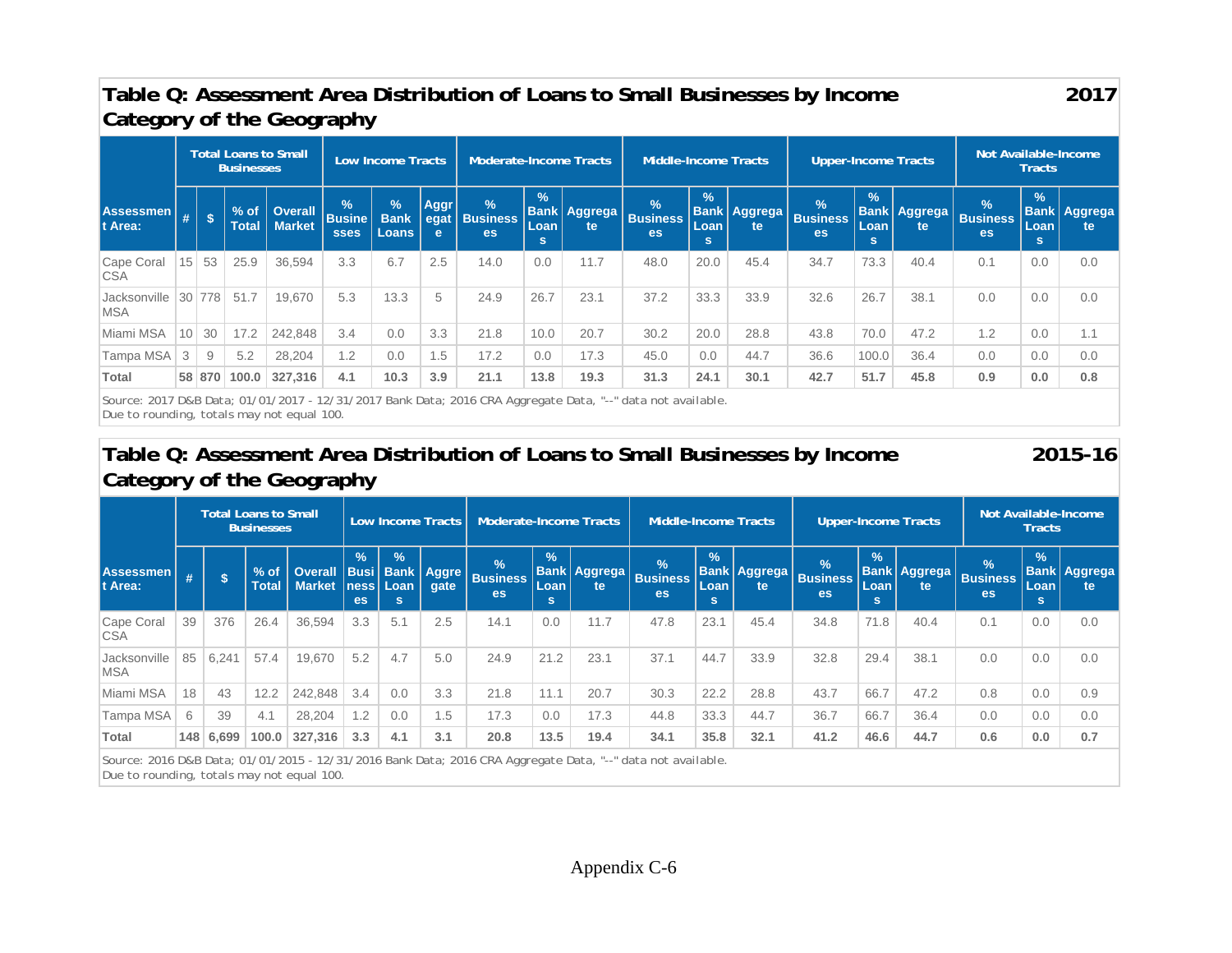## **Table R: Assessment Area Distribution of Loans to Small Businesses by Gross Annual Revenues**

**2017** 

|                         |        |     | <b>Total Loans to Small Businesses</b> |                                 |                           | Businesses with Revenues $\leq$ 1MM |           | <b>Businesses with Revenues</b><br>$>1$ MM |                 | <b>Businesses with Revenues</b><br><b>Not Available</b> |                        |  |
|-------------------------|--------|-----|----------------------------------------|---------------------------------|---------------------------|-------------------------------------|-----------|--------------------------------------------|-----------------|---------------------------------------------------------|------------------------|--|
| <b>Assessment Area:</b> | #      |     | % of Total                             | <b>Overall</b><br><b>Market</b> | $\%$<br><b>Businesses</b> | % Bank<br><b>Loans</b>              | Aggregate | $\frac{9}{6}$<br><b>Businesses</b>         | % Bank<br>Loans | ℅<br><b>Businesses</b>                                  | % Bank<br><b>Loans</b> |  |
| Cape Coral CSA          | 15     | 53  | 25.9                                   | 36,594                          | 90.4                      | 80.0                                | 43.2      | 3.6                                        | 10.0            | 6.1                                                     | 0.0                    |  |
| Jacksonville MSA        | 30     | 778 | 51.7                                   | 19.670                          | 87.0                      | 86.7                                | 47.3      | 4.6                                        | 6.7             | 8.4                                                     | 0.0                    |  |
| Miami MSA               | 10     | 30  | 17.2                                   | 242,848                         | 91.0                      | 90.0                                | 48.3      | 3.9                                        | 5.0             | 5.1                                                     | 0.0                    |  |
| Tampa MSA               | C<br>J | 9   | 5.2                                    | 28.204                          | 89.4                      | 100.0                               | 48.1      | 4.3                                        | 0.0             | 6.4                                                     | 0.0                    |  |
| Total                   | 116    | 870 | 100.0                                  | 327,316                         | 90.5                      | 43.1                                | 47.8      | 3.9                                        | 6.9             | 5.6                                                     | 0.0                    |  |

*Source: 2017 D&B Data; 01/01/2017 - 12/31/2017 Bank Data; 2016 CRA Aggregate Data, "--" data not available. Due to rounding, totals may not equal 100.* 

## **Table R: Assessment Area Distribution of Loans to Small Businesses by Gross Annual Revenues**

**2015-16** 

|                         |     |       | <b>Total Loans to Small Businesses</b> |                                 |                           | Businesses with Revenues $\leq$ 1MM |           | $>1$ MM                            |                 | Businesses with Revenues   Businesses with Revenues<br><b>Not Available</b> |                        |  |
|-------------------------|-----|-------|----------------------------------------|---------------------------------|---------------------------|-------------------------------------|-----------|------------------------------------|-----------------|-----------------------------------------------------------------------------|------------------------|--|
| <b>Assessment Area:</b> | #   |       | % of Total                             | <b>Overall</b><br><b>Market</b> | $\%$<br><b>Businesses</b> | % Bank<br><b>Loans</b>              | Aggregate | $\frac{9}{6}$<br><b>Businesses</b> | % Bank<br>Loans | $\frac{9}{6}$<br><b>Businesses</b>                                          | % Bank<br><b>Loans</b> |  |
| Cape Coral CSA          | 39  | 376   | 26.4                                   | 36.594                          | 90.2                      | 76.9                                | 43.2      | 3.5                                | 11.5            | 6.3                                                                         | 0.0                    |  |
| Jacksonville MSA        | 85  | 6,241 | 57.4                                   | 19.670                          | 86.9                      | 68.2                                | 47.3      | 4.6                                | 15.9            | 8.5                                                                         | 0.0                    |  |
| Miami MSA               | 18  | 43    | 12.2                                   | 242,848                         | 90.7                      | 83.3                                | 48.3      | 3.8                                | 8.3             | 5.5                                                                         | 0.0                    |  |
| Tampa MSA               | 6   | 39    | 4.0                                    | 28,204                          | 89.3                      | 100.0                               | 48.1      | 4.2                                | 0.0             | 6.5                                                                         | 0.0                    |  |
| Total                   | 148 | 6,699 | 100.0                                  | 327,316                         | 85.6                      | 36.8                                | 47.8      | 3.5                                | 13.2            | 11.0                                                                        | 0.0                    |  |

*Source: 2016 D&B Data; 01/01/2015 - 12/31/2016 Bank Data; 2016 CRA Aggregate Data, "--" data not available. Due to rounding, totals may not equal 100.*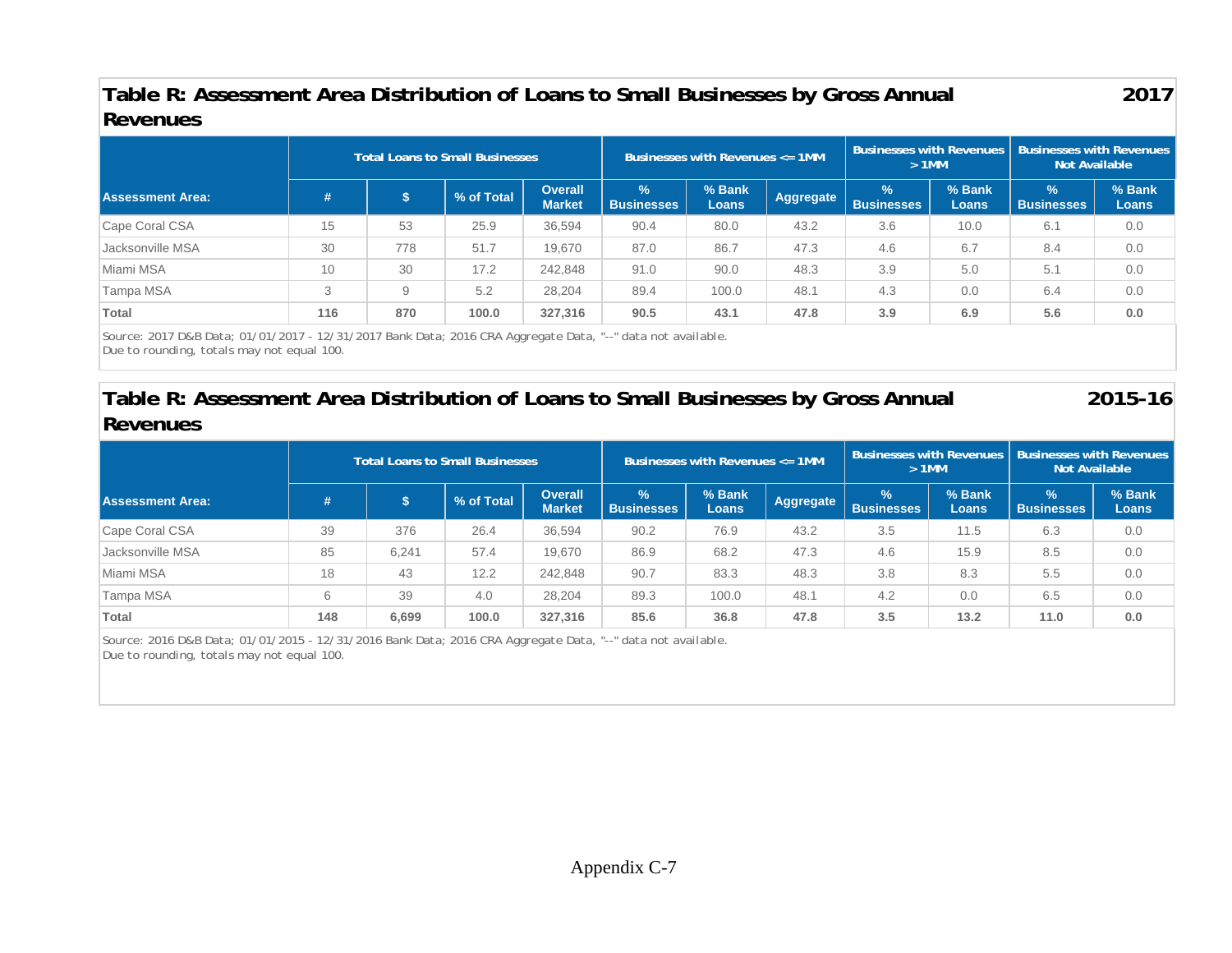## **Table 14. Qualified Investments**

| <b>QUALIFIED INVESTMENTS</b> |                   |                           |              | Geography: TIAA                   |     | Evaluation Period: SEPTEMBER 1, 2015 TO DECEMBER 31, 2017 |                        |          |              |  |  |  |  |  |
|------------------------------|-------------------|---------------------------|--------------|-----------------------------------|-----|-----------------------------------------------------------|------------------------|----------|--------------|--|--|--|--|--|
|                              |                   | Prior Period Investments* |              | <b>Current Period Investments</b> |     | Total Investments                                         | Unfunded Commitments** |          |              |  |  |  |  |  |
| Assessment Area:             | #                 | \$(000's)                 | #            | \$(000's)                         | #   | \$(000's)                                                 | % of Total             | #        | \$(000's)    |  |  |  |  |  |
| <b>Full Review:</b>          |                   |                           |              |                                   |     |                                                           |                        |          |              |  |  |  |  |  |
| Jacksonville MSA             | $12 \overline{ }$ | 26,222                    | 121          | 20,544                            | 133 | 46,767                                                    | 11                     | 0        | $\mathbf{0}$ |  |  |  |  |  |
| Miami MSA                    | 14                | 39,864                    | 41           | 10,287                            | 55  | 50,151                                                    | 11.8                   | 0        | 0            |  |  |  |  |  |
| <b>Limited Review:</b>       |                   |                           |              |                                   |     |                                                           |                        |          |              |  |  |  |  |  |
| Cape Coral CSA               | 3                 | 11,623                    | 43           | 14,137                            | 46  | 25,761                                                    | 6                      | $\Omega$ | 0            |  |  |  |  |  |
| Tampa MSA                    |                   | 2,033                     | 19           | 6,691                             | 20  | 8,724                                                     | $\overline{2}$         | $\Omega$ | $\Omega$     |  |  |  |  |  |
| Statewide without<br>P/M/F   | 4                 | 5,328                     | 12           | 22,573                            | 16  | 27,900                                                    | 6.5                    | $\Omega$ | 0            |  |  |  |  |  |
| <b>Outside AA Activities</b> | 19                | 267,022                   | $\mathbf{0}$ | 0                                 | 19  | 267,022                                                   | 62.6                   | $\Omega$ | 0            |  |  |  |  |  |

<sup>\* &#</sup>x27;Prior Period Investments' means investments made in a previous period that are outstanding as of the examination date.

<sup>\*\* &#</sup>x27;Unfunded Commitments' means legally binding investment commitments that are tracked and recorded by the institution's financial reporting system.